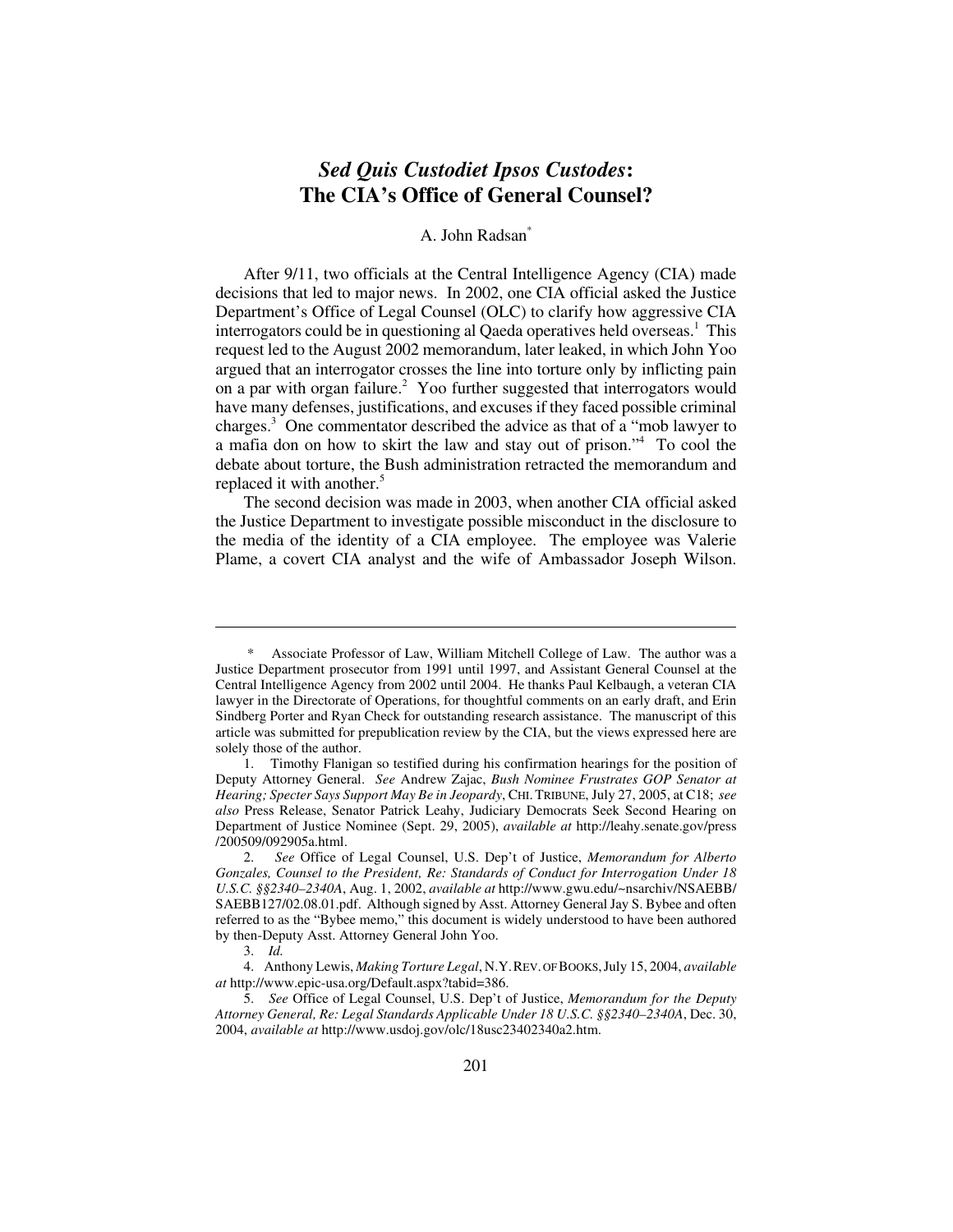Plame was mentioned in a Robert Novak article.<sup>6</sup> Her husband had been selected by the Bush administration to determine whether there was any truth to allegations that Iraq had obtained "yellow cake" from Niger for use in building nuclear bombs. After a visit to Niger, Ambassador Wilson wrote an op-ed piece that criticized the Bush administration's case for war against Iraq.<sup>7</sup> When the Justice Department acted on the CIA's request, Attorney General Ashcroft stepped aside from the investigation.<sup>8</sup> Patrick Fitzgerald, United States Attorney for the Northern District of Illinois, was then appointed as special counsel to investigate the "outing" of Plame as possible retaliation against Wilson.<sup>9</sup> As a result of the Fitzgerald investigation, in 2005 a federal grand jury in Washington, D.C. indicted I. Lewis "Scooter" Libby, the Vice President's chief of staff, for perjury, false statements, and obstruction of justice.<sup>10</sup> Libby was subsequently convicted of making false statements and obstructing justice.11 For a while, even Karl Rove, President Bush's chief political adviser, was in the investigation's cross-hairs.<sup>12</sup>

The CIA officials involved in the two decisions to request assistance from the Justice Department were, respectively, John Rizzo and Scott Muller. Rizzo was Acting General Counsel of the CIA at the time of the first decision. Muller was General Counsel, Rizzo his deputy, when the second decision was made.

Muller, a political appointee, resigned from the CIA in 2004, leaving career lawyer Rizzo at the helm. The reason Muller offered for his departure was a desire to remodel a home in Connecticut with his brother.<sup>13</sup> Lawyers at the CIA, accustomed to elaborate cover stories, thought that story sounded too much like the generic explanations that so often accompany firings in the nation's capital.

<sup>6.</sup> Robert Novak, *The Mission to Niger*, CHI.SUN-TIMES, July 14, 2003, at 31. For many CIA officers, the outing conjured up nightmares from the 1970s, when disgruntled former CIA case officer Philip Agee and others embarked on a hateful crusade to reveal CIA identities.

<sup>7.</sup> Joseph C. Wilson IV, Op-Ed., *What I Didn't Find in Africa*, N.Y.TIMES, July 6, 2003, §4, at 9.

<sup>8.</sup> Attorney General Ashcroft's recusal came only after three months of protest over his involvement. *See* Dan Eggen & Mike Allen, *Ashcroft Recuses Self from Leak Case; U.S. Attorney To Oversee Probe*, WASH. POST, Dec. 31, 2003, at A1; Eric Lichtblau, *Special Counsel Is Named To Head Inquiry on C.I.A. Leak*, N.Y. TIMES, Dec. 31, 2003, at A1.

<sup>9.</sup> *See* Lichtblau, *supra* note 8.

<sup>10.</sup> *See* Eric Lichtblau, *The Leak Inquiry: The Former Aide: Ex-Aide Enters Not Guilty Plea in Leak Charges*, N.Y. TIMES, Nov. 4, 2005, at A1; David Montgomery & Mark Leibovich, *Movers and Shakers: On the Day of the Indictment, Shifting Furniture and Choreographing Steps*, WASH. POST, Oct. 29, 2005, at C1; Jim VandeHei, *Libby May Rely on Faulty-Memory Defense*, WASH. POST, Oct. 30, 2005, at A14.

<sup>11.</sup> *See* Carol D. Leonnig & Amy Goldstein, *Libby Guilty on 4 of 5 Counts*, WASH.POST, Mar. 7, 2007, at A1.

<sup>12.</sup> Rove will not be indicted. *See* David Johnson & Jim Rutenberg, *No Rove Charges over Testimony in C.I.A. Leak Case*, N.Y. TIMES, June 14, 2006, at A1.

<sup>13.</sup> Muller has joined the New York office of Davis Polk & Wardwell.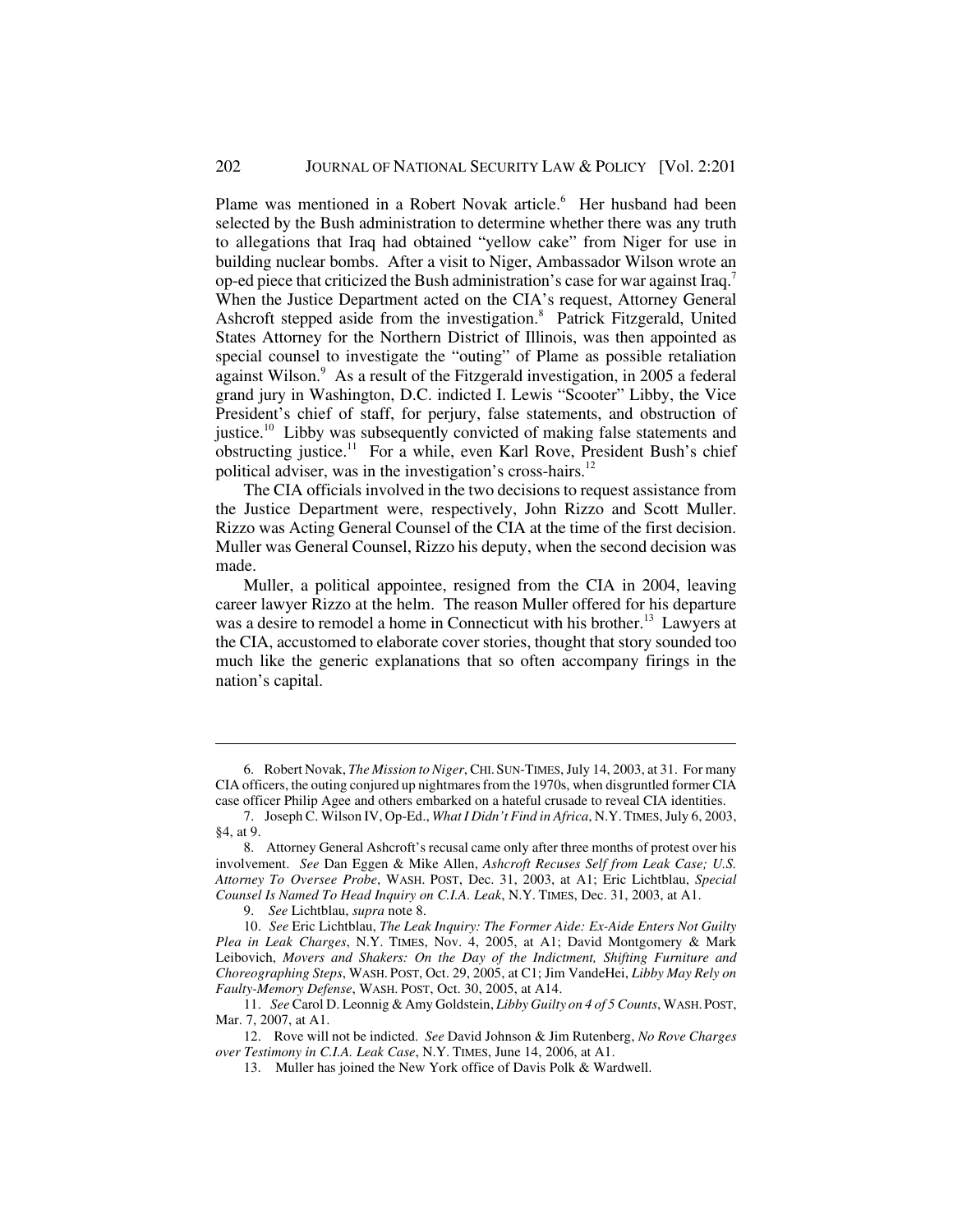Years later, it is difficult for anyone outside the CIA to assess with confidence the actions of these two officials. No doubt the CIA's General Counsel has the discretion to request further guidance from the Justice Department about the propriety of planned activity, as well as the authority to make a criminal referral. Below the surface of these incidents, however, something deeper is at stake for all Americans: understanding the role of a secret organization in our democracy. Since the CIA controls most of the facts underlying these two decisions, any direct criticism seems presumptuous. A critique must instead be indirect.

Although the names of individual General Counsels are virtually unknown to the public, those holding the position have made and continue to make decisions with immense consequences. If Muller and Rizzo had not acted as they did, the Justice Department might have stayed out of the torture maelstrom and refrained from triggering a criminal investigation of the President's men. The consequences of these two decisions show the broad influence of the CIA's General Counsel.<sup>14</sup>

Despite the importance of the CIA's General Counsel, little scholarship has addressed the role of that official or the activities of the many other lawyers employed by U.S. intelligence agencies. Very few are aware of the pressures and temptations experienced by Agency counsel, and fewer still are aware of the complexities of the General Counsel's role in helping the secret organization follow the rule of law.

Some checks on the CIA are external – congressional oversight committees, court cases, articles and stories in the media, and an engaged public. To analyze these checks, a scholar does not need inside access. But other checks are internal – controls within the CIA's Directorate of Operations (DO),<sup>15</sup> review by the President's Foreign Intelligence Advisory Board, and the efforts of the CIA's Office of Inspector General (OIG) and the CIA's Office of General Counsel (OGC) – and in analyzing those checks, a scholar without inside access is at a severe disadvantage.

<sup>14.</sup> A likely third important decision that has not played itself out in the news is the advice the CIA's Office of General Counsel must have provided about the CIA's program of secret prisons to detain and interrogate high-level terrorist suspects. President Bush acknowledged the existence of the program in a high-profile press conference on September 6, 2006, in connection with the transfer of fourteen prisoners from the secret program to Guantánamo Bay, Cuba. *See* Sheryl Gay Stolberg, *Threats and Responses: The Overview; The President Moves 14 Held in Secret to Guantanamo*, N.Y.TIMES, Sept. 7, 2006, at A1.; *see also* Jane Mayer, *The Black Sites: A Rare Look Inside the C.I.A.'s Secret Interrogation Program*, NEW YORKER, Aug. 13, 2007, at 46.

<sup>15.</sup> The DO was renamed the National Clandestine Service on October 13, 2005. Central Intelligence Agency Press Release, DNI and D/CIA Announce Establishment of the National Clandestine Service (Oct. 13, 2005), *available at* https://www.cia.gov/news-information/ press-eleases-statements/press-release-archive-2005/ pr10132005.html. I refer to the directorate here by its name during my tenure at CIA. Similarly, I will refer to the Director of the Clandestine Service as the DDO. Old habits die hard. I am told that many current case officers also still call their directorate the DO.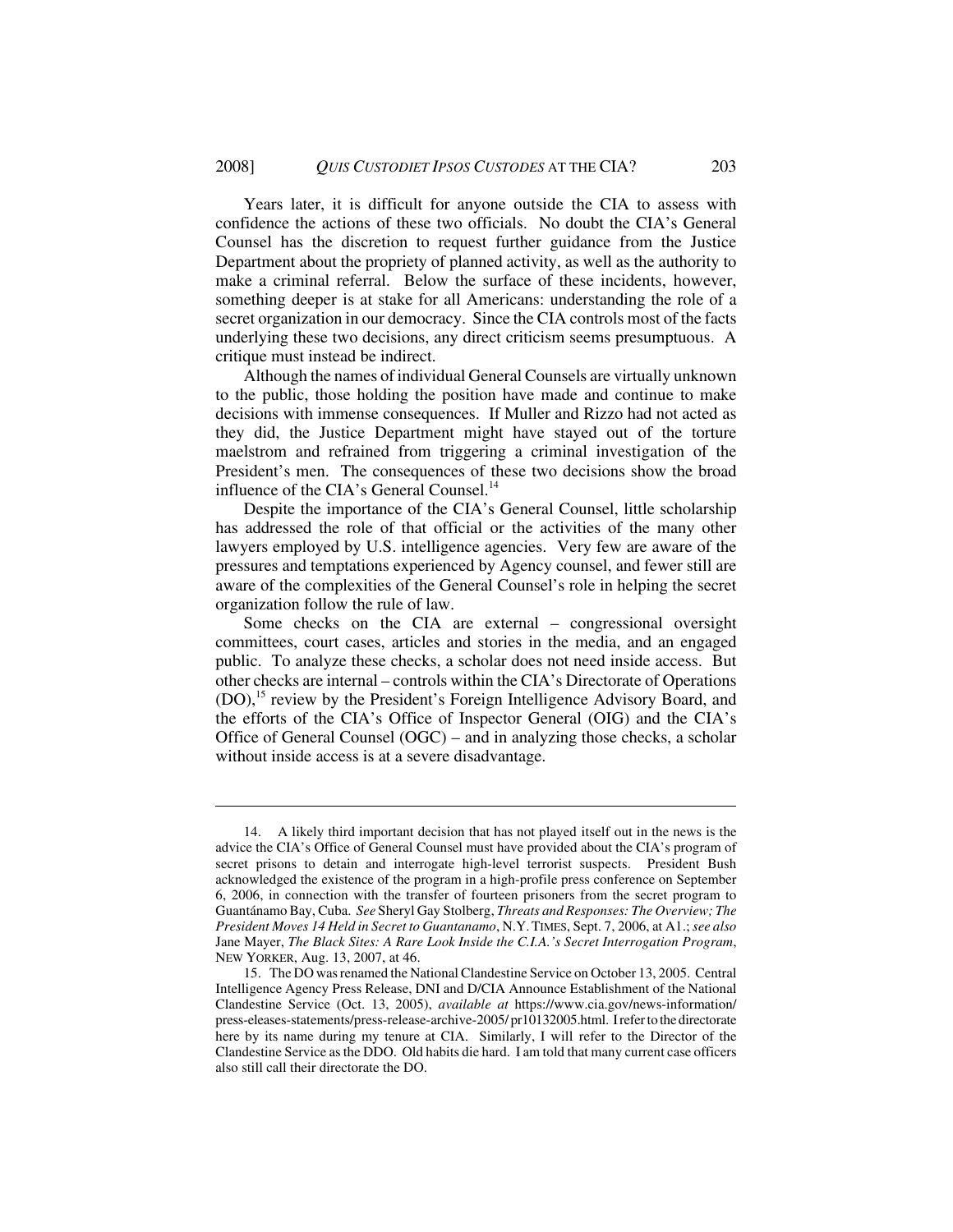Especially important are internal checks on officers who operate on the dark side. Lurking in the shadows, spymasters convince people from other countries – clerks, diplomats, soldiers, and hostile intelligence officers – to commit espionage. The challenge for U.S. clandestine operators is to induce and facilitate such lawbreaking despite the great risks that it involves.

This article focuses on the CIA's OGC, its lawyers, and their role in ensuring the Agency's compliance with the law. I begin with the question "*Quis custodiet ipsos custodes?*," a query formulated in ancient Rome that remains pertinent today.

Decimus Junius Juvenalis (known to us as "Juvenal") lived in Rome toward the end of the first century and into the second century, writing satires in Latin while Nerva, Trajan, and Domitian ruled the world. In one satire, *On Getting Married*, Juvenal discusses whether chastity can return to marital relations.<sup>16</sup> From the male perspective – sexist if judged by modern sensibilities, but an accepted viewpoint then – Juvenal was more concerned with a wife's fidelity to her husband. The sexual urge, Juvenal realized, was strong, and the tendency to stray in a marriage was always there: "And all the time I hear my friends advise:/ My friend, lock your wife in./ And who will guard the guard? His lips are bought./ Either a tryst or money keeps them mum./ The wife arranges and begins with him./ And eunuchs are preferred by some girls yet."

For some, Juvenal's concern about marital fidelity is closer to home than any worries about internal oversight of intelligence activities. The two concerns are not radically different, however. They are variations on a theme, an unresolved tension that affects both domestic relations and constitutional systems. Whether one is concerned about personal behavior or institutional conduct, one might call on an outsider or another institution to serve as a check on misbehavior. In the household, the outsider might be called a watchman. In constitutional government, it might be another branch of government.

But the watchman or the other branch of government cannot solve all problems. The watchman may keep the wife faithful. A second branch of government may keep the first in check. Yet the presence of an outsider may undermine the relationship between husband and wife, between citizens and sovereign. The losses in trust may be greater than the gains in compliance. The watchman or the other branch may itself take on too much power. So the watchman may need another watchman, and the second branch of government a third. The potential for endless replication, appealing in an Escher drawing or a Bach fugue, is less attractive in family politics or statecraft.

Juvenal's predicament was having to choose between an unattended wife and a wife guarded by possibly untrustworthy eunuchs. Today we face the predicament of having to choose between an unfettered intelligence

<sup>16.</sup> DECIMUS JUNIUS JUVENALIS (JUVENAL),SATIRES 74 (Jerome Mazzaro trans., 1965).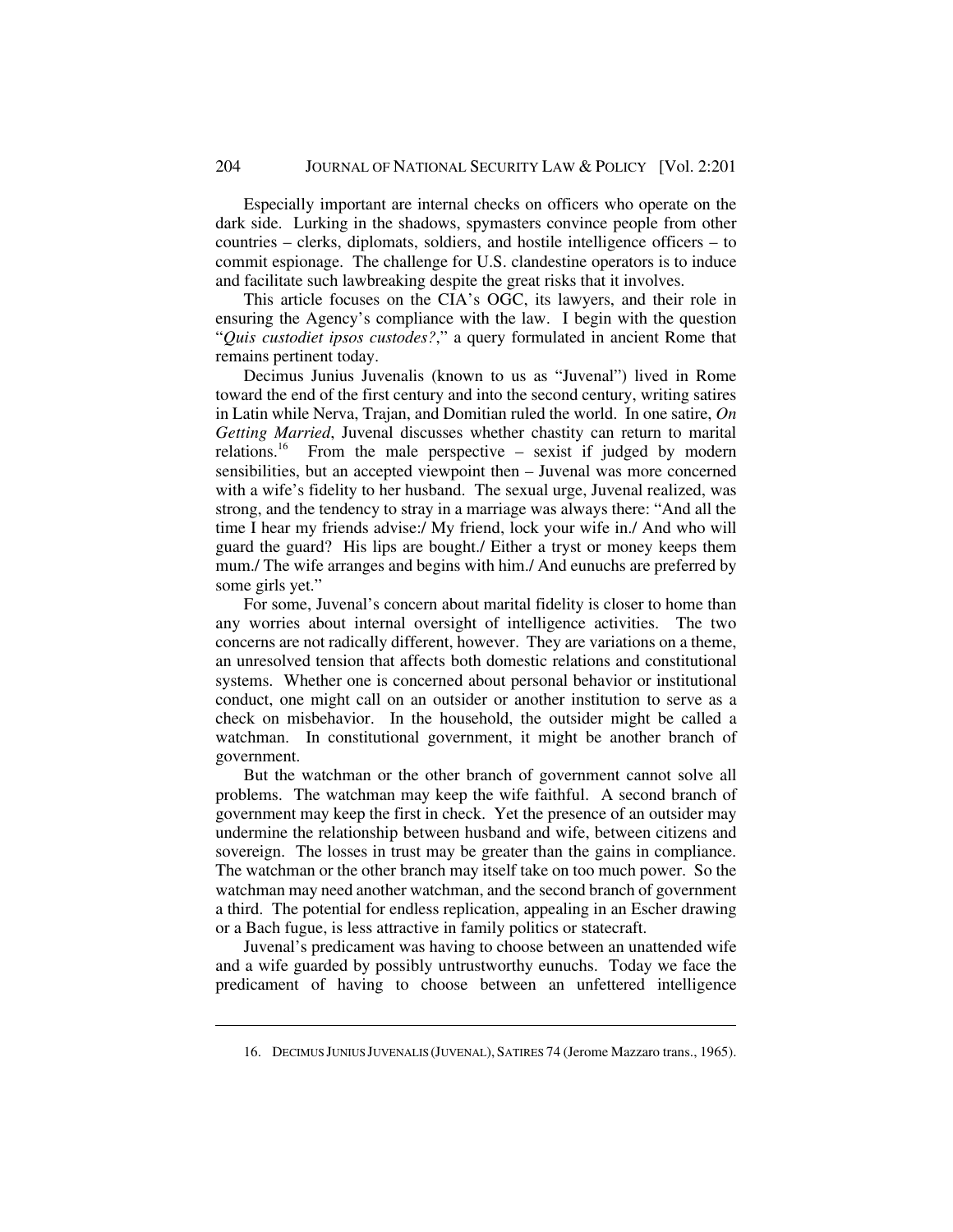community and an intelligence community monitored by layers of possibly ineffectual oversight.

For centuries, satirists, philosophers, and citizens have tried to break out of such dualities, struggling for win-win solutions, for outcomes that resolve paradoxes into unity. Without claiming to have all the answers, this article proceeds in the hope that asking some of the right questions will at least help to lead us toward a resolution.

Part I of this article sketches possible models for lawyers at the CIA. Part II considers regulations that apply to government lawyers generally and the rules that apply to CIA lawyers specifically. Part III gathers and assesses differing views of the General Counsel's role. Part IV discusses how CIA lawyers are selected. Part V discusses rotation and advancement for CIA lawyers, with special attention to differences in culture between the analysts in the Directorate of Intelligence (DI) and the case officers in the Directorate of Operations (DO). The conclusion (Part VI) attempts to describe the qualities of a General Counsel who will best be able to guide the CIA deeper into the 21st century.

### I. OF WATCHDOGS, LAPDOGS, AND MUTTS

The CIA is officially the nation's guardian against external threats. Leaving aside questions of philosophy and psychology, some members of the public may doubt whether the CIA really qualifies as a guardian. In light of the CIA's failures in counterterrorism before and after September 11, they might also challenge the usefulness of the Juvenal comparison. Any such doubts probably stem more from a perception that the CIA is ineffective against threats from states such as Iran, Libya, and North Korea, and organizations such as al Qaeda and Hezbollah, than from a fear that the CIA is untrustworthy. The United States needs someone to warn of terrorist attacks and to disrupt such attacks before people are murdered. Yet concerns abide not only about the CIA's ability to protect the United States from terrorist threats but also about its fidelity to law.

Lawyers at the CIA could play several roles. First, for the benefit of the American public and the rule of law, they could provide vigilant oversight. They could be pure watchdogs. Webster's dictionary defines a watchdog as " $1: a dog kept to guard property 2: one that guards against loss, waste, the *fft*,$ or undesirable practices."<sup>17</sup> Watchdogs could guard against the intelligence agency's undesirable practices. Second, for private benefit, the lawyers could facilitate and enable the whims of political masters. They could be pure lapdogs. The Webster's definition of this type of dog is not as detailed: "1 : a small dog that may be held in the lap  $2:$  a servile dependent or follower."<sup>18</sup> Lawyers as lapdogs could follow, in the most dependent way, the lead from

<sup>17.</sup> MERRIAM WEBSTER'S COLLEGIATE DICTIONARY 1334 (10th ed. 1993).

<sup>18.</sup> *Id.* at 655.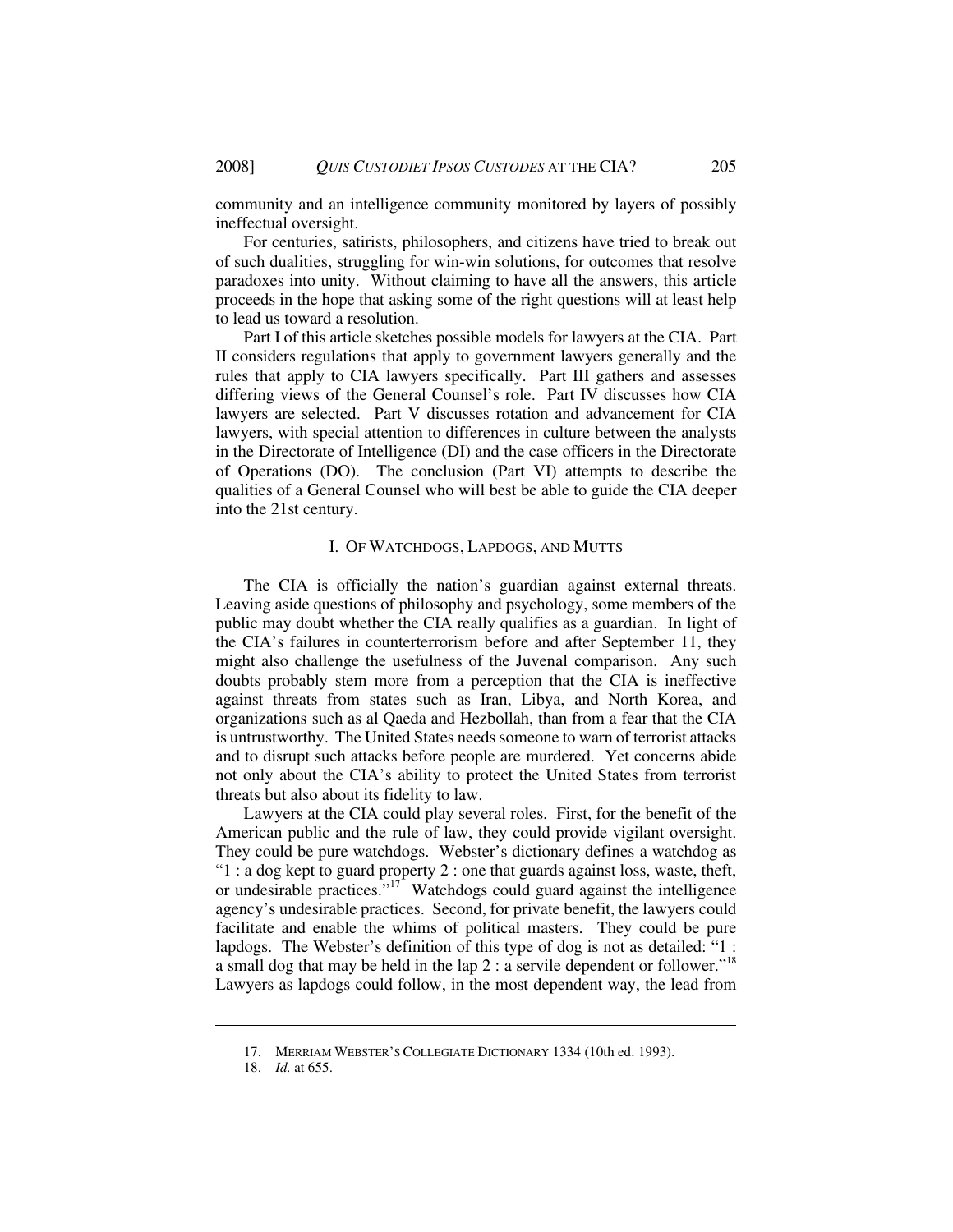the White House and the senior officers at the CIA.<sup>19</sup> Third, the lawyers could play a combined role. Somewhere between the extremes, between watchdogs and lapdogs, they could be hybrids or mutts.

OGC at CIA could act as a pure watchdog if it operated as an extension of congressional committees, playing a special role in external oversight made internal through OGC's location at CIA headquarters. This role could be expanded by assigning OGC lawyers to other CIA locations to watch over CIA officers in the field.

OGC would represent another pure breed if it were slavishly loyal, not to the public interest, but to the specific interests of the Agency. Its lawyers would behave like in-house counsel at corporations where, consistent with the law and the rules of ethics, company lawyers work with business people to facilitate deals and comply with regulations.

Because pure breeds are more for show than for tramping through the brush, however, CIA lawyers most often are mutts. At the CIA, the mutts display their versatility through the work of individual General Counsels and the Office of General Counsel as a whole.

With the creation of the position of Director of National Intelligence<sup>20</sup> and the demise of Porter Goss as Director of the Central Intelligence Agency (DCIA), the CIA has lost its preeminent role in the U.S. intelligence community. The CIA has become one among many rather than one over many. CIA analysts are being transferred to the Office of the Director of National Intelligence, and the traditional rivalry between law enforcement and foreign intelligence, between the FBI and the CIA, continues to sap the CIA's energy. Competition comes from other agencies, as well. Dwarfed in budget and personnel by the Department of Defense, the CIA has nothing close to the technical capabilities of the National Security Agency, the puzzle palace that scoops signals from the skies. In addition, with the Department of Defense intent on operating its own networks for tactical intelligence, the CIA is no longer even assured of preeminence in running human sources.

Just as the dominant position of the CIA has been eclipsed, so the legal advisors to the CIA have lost some of their luster. The main recipient of OGC's legal advice, the DCIA, is no longer the king of the intelligence hill. The Director of National Intelligence, not the DCIA, now gives the President his daily intelligence briefing.<sup>21</sup> With the loss of access, the CIA and its lawyers have also lost power.

<sup>19.</sup> Away from intelligence agencies, the lapdog has a grand place in literary tradition. *See, e.g.,* ANTON CHEKHOV, LADY WITH LAPDOG AND OTHER STORIES (David Magarshack trans., 1964).

<sup>20.</sup> Intelligence Reform and Terrorism Prevention Act of 2004, Pub. L. No. 108-458, §1011(a), 118 Stat. 3638, 3643-3644.

<sup>21.</sup> *See* Douglas Jehl, *Early Clues to a New Spy Chief's Muscle*, N.Y. TIMES, Feb. 20, 2005, §1, at 22; Douglas Jehl, *Intelligence Briefing for Bush Is Overhauled*, N.Y. TIMES, July 20, 2005, at A18.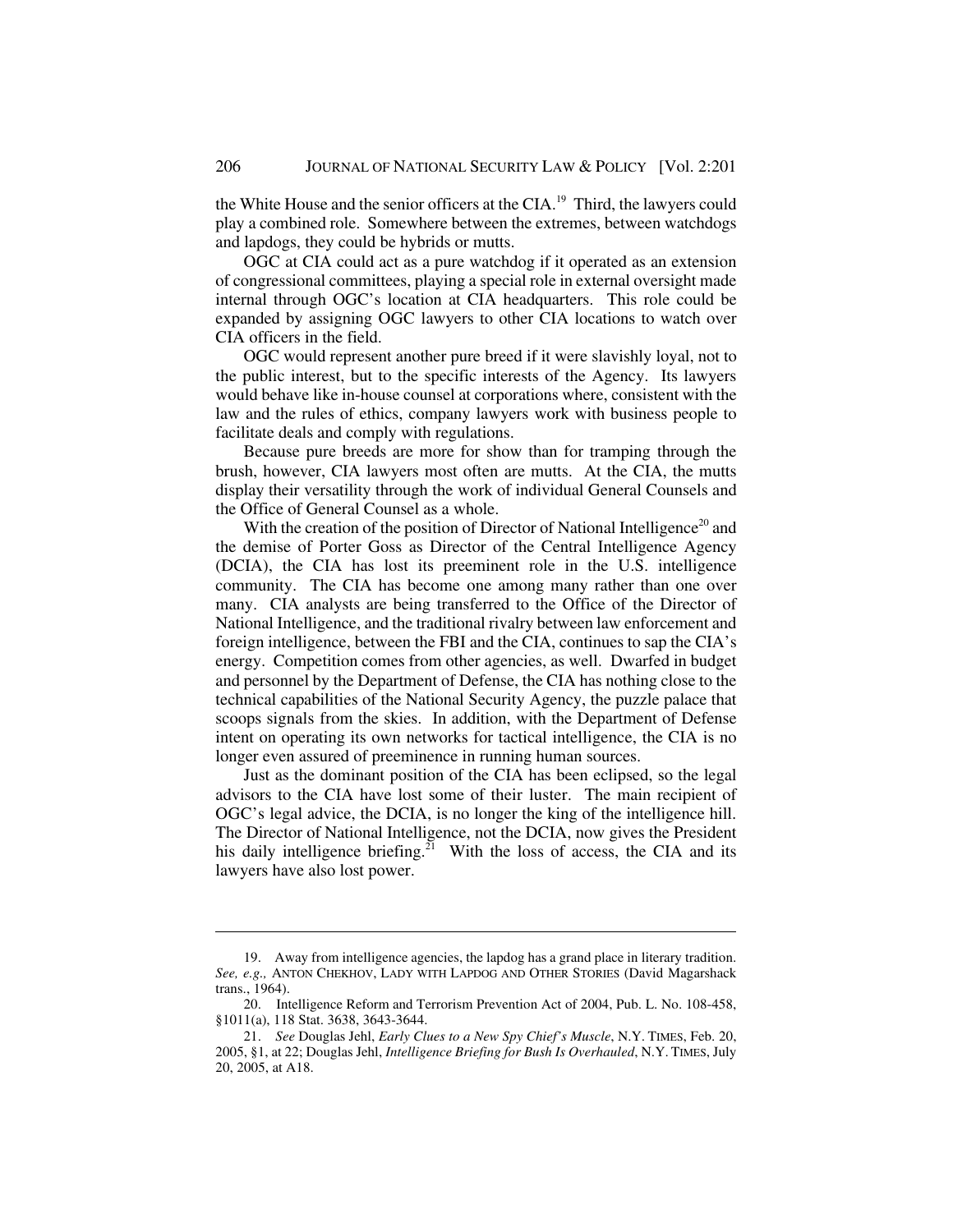Nevertheless, lawyers and spymasters at the CIA and other U.S. intelligence agencies face similar challenges, and all need to be guided by the rule of law. The acronyms change, but the challenges remain very much the same.

Americans trust intelligence operatives to use some intrusive means. We expect that these operatives will not abuse this trust, however, in part because they receive legal advice, and in part because lawyers have been placed at the headquarters of intelligence agencies. The lawyers are supposed to be better guardians than Juvenal's eunuchs.

### II. REGULATIONS AND RULES

Numerous statutes, regulations, and executive orders govern the activities of the intelligence community.<sup>22</sup> Some of these rules are available to the public. Perhaps the most important rule is the statutory pronouncement that "the Director of the Central Intelligence Agency shall have no police, subpoena, or law enforcement powers or internal security functions.<sup>"23</sup> When the CIA was created, this so-called internal security proviso was designed to allay concerns about a potential American Gestapo. Even so, under certain circumstances the CIA is allowed to gather intelligence and to perform counterintelligence within the United States. Thus, the line between permissible and impermissible domestic activities is just one of many things that CIA lawyers must patrol. As with most legal analysis, that patrol requires a careful application of facts to legal standards.

Most of the statutes, regulations, and executive orders concerned with the CIA have classified supplements. Only intelligence community lawyers with security clearances, including OGC lawyers, are allowed to review these classified rules. The CIA provides a general repository of these rules for its lawyers on an internal computer system.

Other rules are even more closely held. One rite of OGC assignment to the DO is receipt of a binder of classified material. This binder is not given to regular OGC lawyers. The secret binder includes CIA guidelines on recruiting and maintaining human sources. Those guidelines, in part, explain to field officers and to headquarters how to balance a potential asset's human rights abuses or other wrongdoing against the asset's access to important information. DO lawyers, if they are trusted, also participate in the CIA's "asset scrubs" or inventories of existing and potential human sources. For those scrubs, the secret binder guides CIA lawyers through the intersection of law and espionage. Finally, if the DO division in which the lawyer serves is involved in any covert action (separate from the routine gathering of foreign intelligence), the lawyer might assist division managers in complying with the

<sup>22.</sup> *See, e.g.,* National Security Act of 1947, Pub. L. No. 80-253, 61 Stat. 495 (codified as amended in scattered sections of 10 & 50 U.S.C.); Exec. Order No. 12,333, 46 Fed. Reg. 59,941 (Dec. 4, 1981).

<sup>23. 50</sup> U.S.C. §403-4a(d)(1) (Supp. V 2005).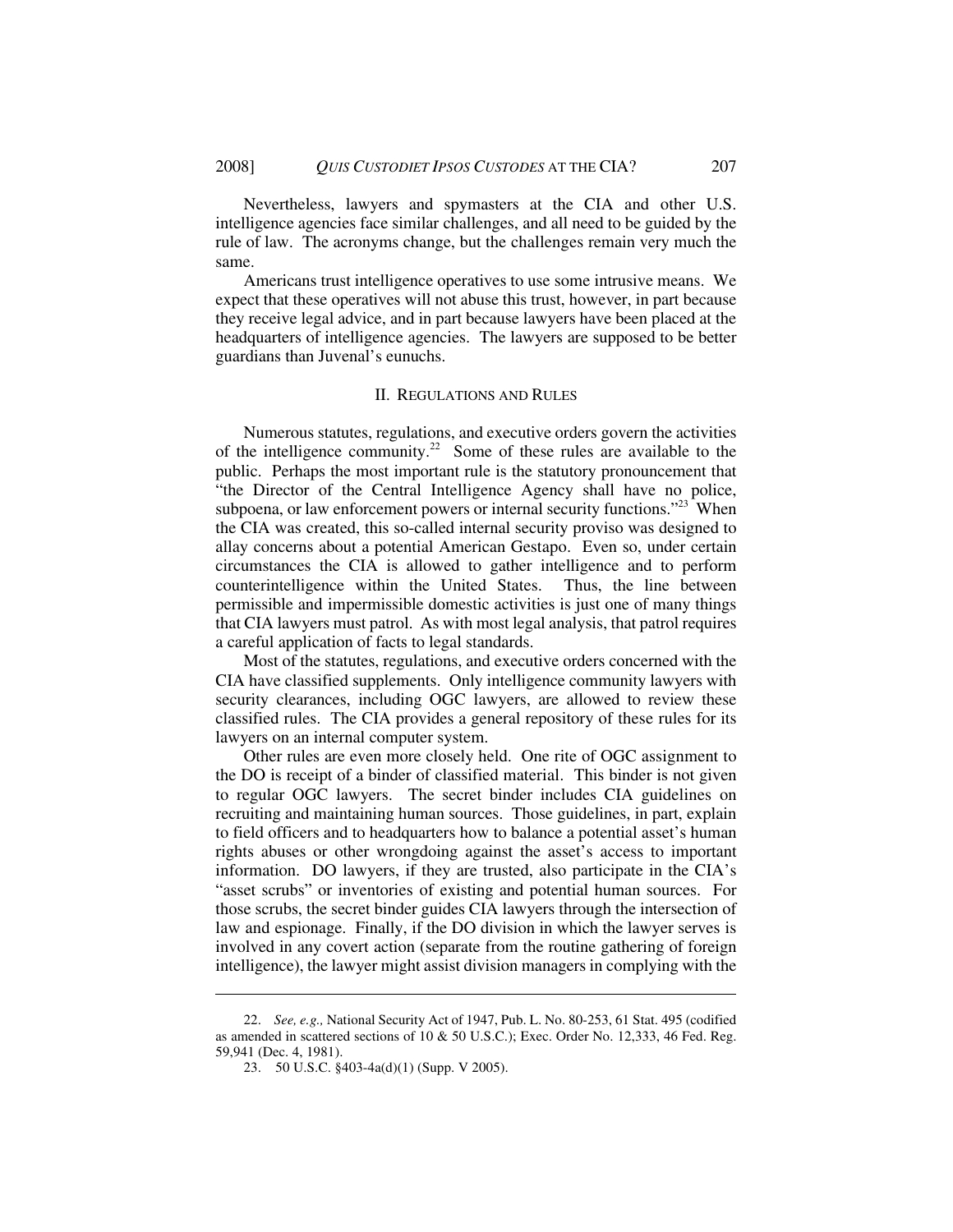CIA's internal guidelines and in obtaining approval by the inter-agency process that runs through the National Security Council. The end of this process, whether for overseas paramilitary actions, propaganda, or political action, is the President's signature on a "finding" for covert action.

### *A. Who Is the Client?*

One challenge for all lawyers at CIA's OGC is determining who the client is. Is it the CIA as an organization? The executive branch? The three branches of the federal government? Our constitutional system? The public interest?

The answers to these questions are fundamental. But to my knowledge neither OGC nor the Justice Department's Office of Legal Counsel has examined the attorney-client relationship at CIA in depth. There is some scholarship about the general role of government lawyers, $24$  but it does not resolve the debate and does not address the specifics of legal advice to the intelligence community.

In day-to-day conversations at OGC, the farthest any analysis about the client's identity goes is to recognize that the Agency lawyers' loyalty does not, strictly speaking, extend to individuals at the CIA. At the other extreme, if these lawyers' loyalty extends to the public interest, subsidiary questions arise. To what extent should the interests of governments and people outside the United States be considered? Does international law matter? What about a lawyer's personal sense of morality?

At a minimum, it is clear that if a conflict exists between the interests of an individual within the CIA and those of the Agency, Agency interests prevail. The General Counsel is not, after all, the personal lawyer to the DCIA. Most of this is easy to state on paper, but it is people, not a government agency or the embodiment of some broader principle, that walk into the General Counsel's offices on the seventh floor in Langley.

It is important that the General Counsel be physically present at Langley. With access comes at least the potential for oversight. Nonetheless, lawyers have not always had easy access. During the Reagan administration, under

<sup>24.</sup> *See*, *e.g.,* Dorian D. Greene, *Ethical Dilemmas Confronting Intelligence Agency Counsel*, 2 TULSA J. COMP. & INT'L L. 91 (1994) (explaining the ethical dilemmas intelligence lawyers face, the intrusions into a lawyer's personal finances, and the morals and ethics imposed upon a lawyer by the particular presidential administration, the intelligence agency, or even the public); Catherine J. Lanctot, *The Duty of Zealous Advocacy and the Ethics of the Federal Government Lawyer: The Three Hardest Questions*, 64 S. CAL. L. REV. 951 (1991) (contending that government lawyers have the same duty that other lawyers do to be zealous advocates, provided that the adversarial system is in place); Elisa E. Ugarte, *The Government Lawyer and the Common Good*, 40 S. TEX. L. REV. 269 (1999) (arguing that the public good trumps all other concerns of the government lawyer); Note, *Rethinking the Professional Responsibility of Federal Agency Lawyers*, 115 HARV. L. REV. 1170 (2002) (criticizing traditional views of the responsibilities of government lawyers and proposing instead a critical model that emphasizes public values).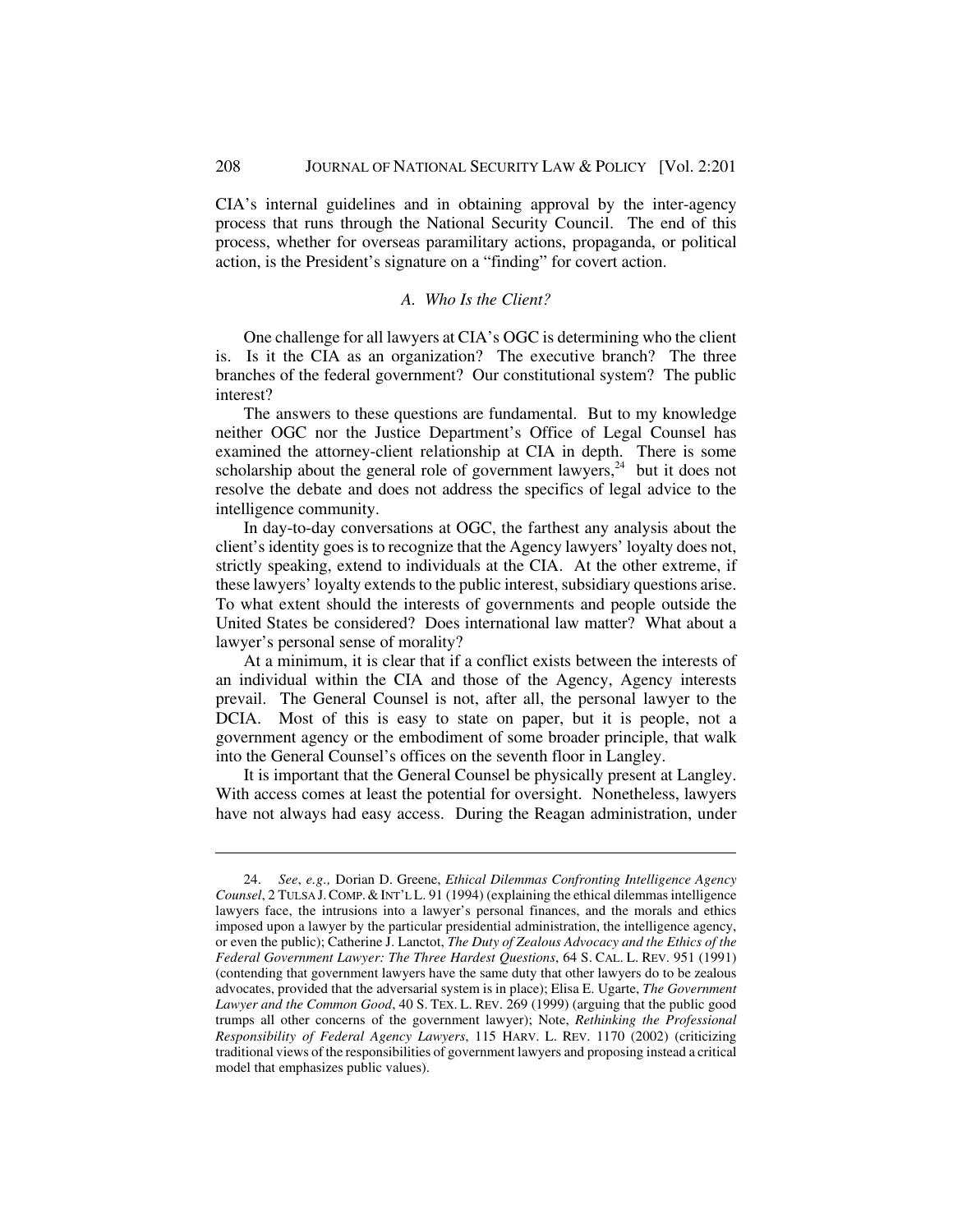DCI William Casey, the lawyers were relegated to separate buildings in Virginia.<sup>25</sup> It was not until 1989 that DCI William Webster brought the lawyers back to headquarters.<sup>26</sup>

Today the General Counsel's visitors include the DCIA, the Deputy Director (DDCIA), the Deputy Director of Operations (DDO), other lawyers in OGC, and other officers in the directorates of operations, intelligence, science, and support. None of these people, even the DCIA, embodies the entire Agency. Yet the General Counsel develops meaningful relationships with them all – dines with them, plays tennis with them, smokes cigars with them, and pushes paper with them.

It would be surprising if under these circumstances the General Counsel did not develop at least some conflicting loyalties. Such conflicts can be seen in the advice Scott Muller gave the CIA concerning its interactions with the  $9/11$  Commission.<sup>27</sup> Through the Commission, the U.S. government sought to understand and learn from the greatest intelligence failure since Pearl Harbor, and the American public sought to learn more about its government – what went right, what went wrong. The soundness of the Commission's conclusions depended on access to all the relevant facts, and so the CIA made many documents and persons available to the Commission.<sup>28</sup>

The CIA was not always helpful to the 9/11 Commission, however. Although Commission members and their staff had the highest security clearances, the Agency sought to protect its sources and methods from the Commission. Behind the classified screen are the liaison services that have shared information with the CIA in confidence, as well as the lives and wellbeing of human beings who have entrusted their secrets to U.S. case officers. It was only under pressure from the Commission that the executive branch decided to acknowledge, for the first time, that it had custody of ten al Qaeda detainees.<sup>29</sup> Yet the Commission was not allowed to see or to question them.<sup>30</sup> The secret facilities where the detainees were held and the CIA's covert interrogators were also off limits.

If the interests of the CIA and the 9/11 Commission sometimes seemed to diverge, it is also quite likely that the interests of the CIA and of DCI George Tenet did not always coincide. Tenet, a former Senate staffer, no doubt wanted to protect his reputation in the intelligence community, his ability to charge high fees for speaking after retirement, and his ability to line up a lucrative book contract. Tenet and his staff interacted with OGC to decide what could be turned over to the bipartisan commission. Even if Muller had been aware of the diverging interests between the Agency and Tenet, how

<sup>25.</sup> RONALD KESSLER, INSIDE THE CIA 238 (1992).

<sup>26.</sup> *Id.* at 241.

<sup>27.</sup> Other examples are discussed in Part V *infra*.

<sup>28.</sup> *See*NATIONAL COMMISSION ON TERRORIST ATTACKS UPON THE UNITED STATES,THE

<sup>9/11</sup> COMMISSION REPORT 449-450 (2004).

<sup>29.</sup> *See id.* at 146.

<sup>30.</sup> *Id.*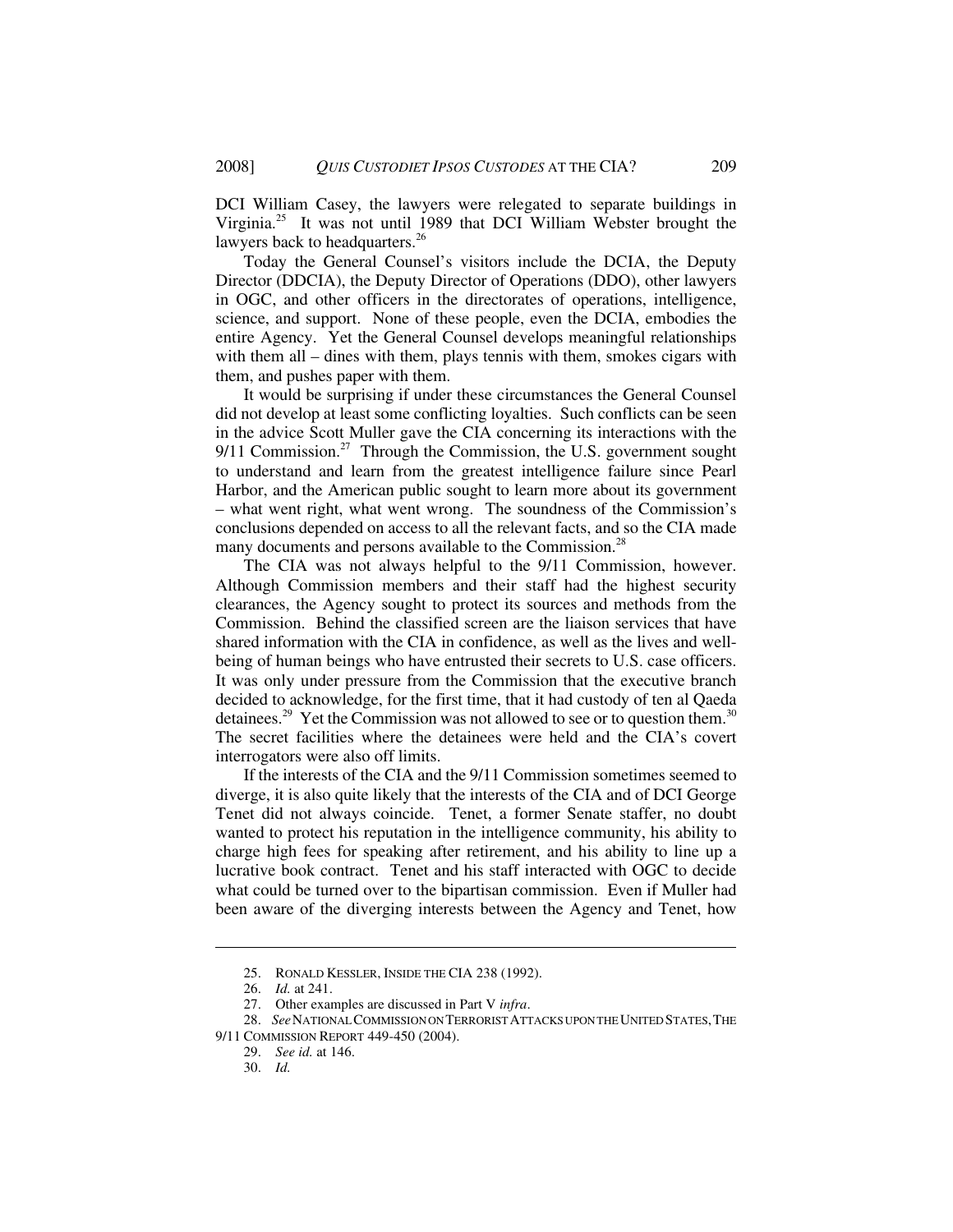could he be sure that his advice was not affected, consciously or unconsciously, by a desire to curry favor with the boss? George was Muller's friend. And George was the one who talked about Scott downtown.

Conflicting loyalties exist for general counsels at other agencies besides the CIA. But most other agencies lack such power to cover up their activities with a classifier's stamp. Because of secrecy, the issue of conflicting loyalties is accentuated for intelligence agencies like the CIA.

In a practical sense, the CIA's General Counsel works for the DCIA. As a political appointee, the General Counsel is loyal to the President and to his political party. Thus, his potential as a pure watchdog is lessened. Unlike the Director of the FBI, the CIA General Counsel is not appointed for a term that lasts longer than one presidential election cycle. The General Counsel is not elevated above the political fray.

Although General Counsels come and go, OGC is populated with career lawyers. From top to bottom, lawyers at the CIA are less exposed to public scrutiny than their counterparts at, say, the Justice Department. The practice settings for the two agencies are different, as well. To enter the CIA compound, OGC lawyers pass through checkpoints in a fence. They drive toward the central parking lot and show their blue badges to security officers armed with machine guns. After they park, to get deeper into the building they swipe their badges and enter code numbers on an electronic turnstile. Miles away, the Justice Department has its own barricades and identity checks, but the security there is not as robust.

In comparison to the Justice Department, CIA's OGC has little experience insulating its lawyers from conflicts of interest or from situations that have the appearance of impropriety. The Justice Department has direct experience with recused parties in litigation and with independent counsels and special prosecutors. The Justice Department also has an active Office of Professional Responsibility to monitor the conduct of its lawyers and a Public Integrity Section to prosecute corruption cases. Lawyers in the "field" (at the United States Attorneys offices) are often in contact with lawyers at headquarters (Main Justice). Over at Langley, lawyers at the CIA are all at headquarters. These are only some of the reasons, however, that the CIA and the Justice Department are very different places for lawyers to work.

### *B. Whistleblowers*

The CIA's General Counsel not only provides legal advice to senior officers, she also serves as a sounding-board for employees who believe misconduct has occurred. Agency regulations, in fact, require CIA employees to report to the General Counsel or the Inspector General if they believe an Agency rule, executive order, or the Constitution has been violated. Posted on bulletin boards, in handbooks, and on the Agency's computer system are the numbers for hotlines to report fraud and other misconduct. The General Counsel, along with the Inspector General, is supposed to provide a safe haven for employees with complaints.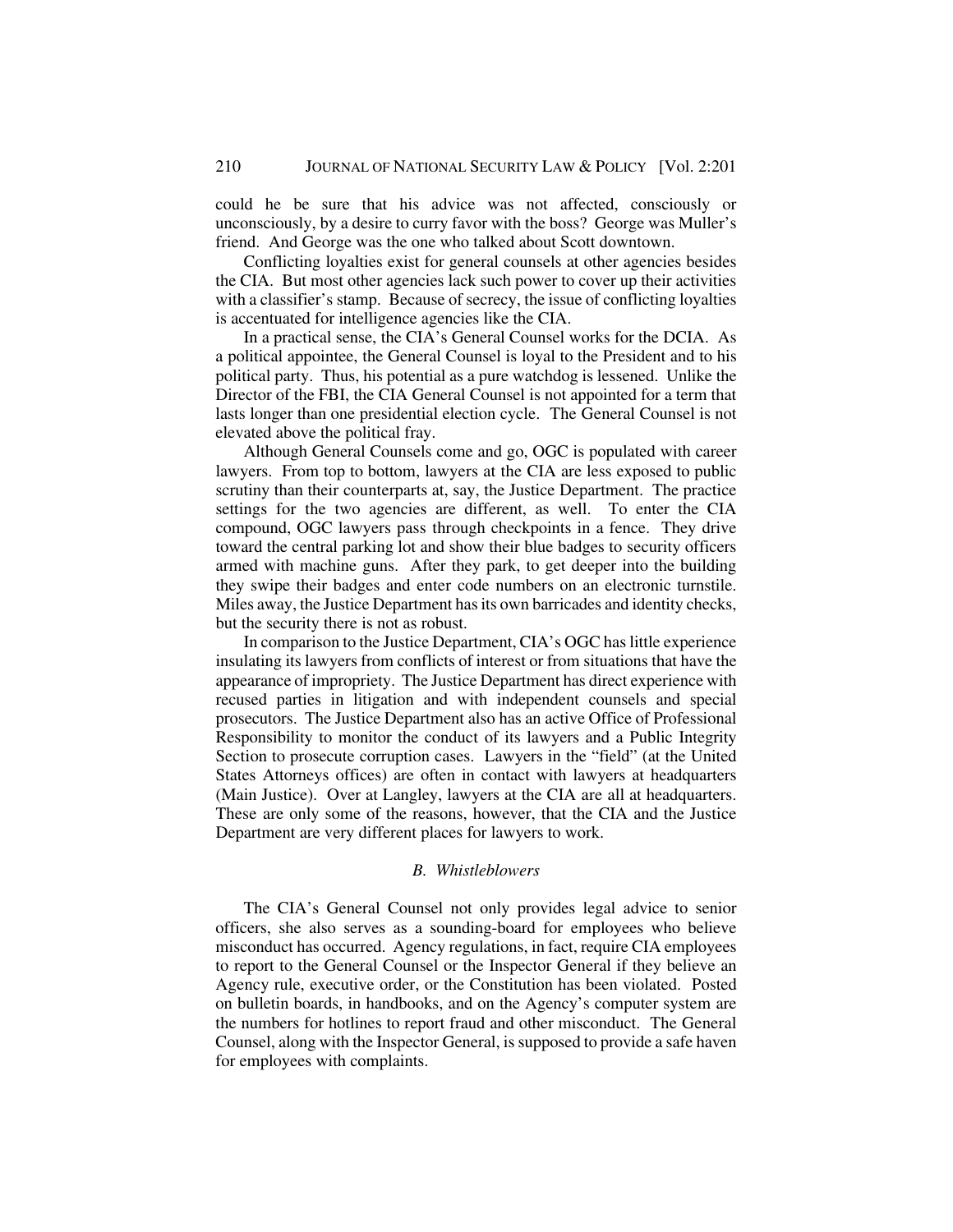If the General Counsel receives a complaint from an employee, she should consult the Inspector General. The Inspector General will transmit the complaint to the DCIA, who must send it along with comments to the congressional oversight committees, or the employee will be allowed to appear before the committees directly.<sup>31</sup> A direct appearance, however, must be coordinated with senior officers at the Agency; a CIA employee cannot go straight to Capitol Hill.<sup>32</sup> This coordination is designed to reduce unwitting compromises of sources and methods and to prevent interference with counterintelligence and criminal investigations.

 To require a whistleblower to coordinate with senior officers at the Agency is not unreasonable. Even the Inspector General consults with the DCIA before reporting allegations of misconduct to the oversight committees, except when the DCIA herself is the subject of an investigation or in other extraordinary circumstances.<sup>33</sup> In other words, even the watchdogs are put on a leash at the CIA. That holds true for case officers, analysts, the Inspector General, and the General Counsel. No one at the CIA is completely free to roam.

#### *C. Senate Confirmation*

Appointment of the CIA's General Counsel has required Senate confirmation since  $1996$ <sup>34</sup> Before that, the CIA resisted Senate confirmation for its General Counsel. In 1994, for example, Director of Central Intelligence James Woolsey attempted to convince the Senate Select Committee on Intelligence that Senate confirmation would make the General Counsel more political.<sup>35</sup> This, he suggested, would undermine the tradition of having nonpolitical lawyers at the CIA.<sup>36</sup> In further support of his position, Woolsey noted that the CIA is much different from the regulatory agencies whose general counsels are subject to Senate confirmation.<sup>37</sup> Finally, he suggested that an increasing number of political appointments was related to a decreasing length of service by those appointed. In the end, Woolsey's arguments did not prevail, and Senate confirmation is now required.

Senate confirmation suggests not only the General Counsel's importance but also Congress's preference that the General Counsel serve interests

36. *Id.*

<sup>31.</sup> *See* 50 U.S.C. §403q(d) (2000 & Supp. V 2005); 5 U.S.C. app. 3 §8H (2000 & Supp. V 2005).

<sup>32.</sup> *See* 50 U.S.C. §403q(d)(5)(D)(ii); 5 U.S.C. app. 3 §8H(d)(2).

<sup>33.</sup> *See* 50 U.S.C. §403q(d)(3). The DCIA may even prohibit the Inspector General from "initiating, carrying out, or completing any audit, inspection, or investigation, or from issuing any subpoena . . . if the Director determines that such prohibition is necessary to protect vital national security interests of the United States." *Id.* §403q(b)(3).

<sup>34.</sup> *See* 50 U.S.C. §403t(a) (2000).

<sup>35.</sup> *Hearing on S. 2082 Before the H. Select Comm. on Intelligence*, 103d Cong. (1994) (statement of R. James Woolsey, Director of Central Intelligence).

<sup>37.</sup> *Id.*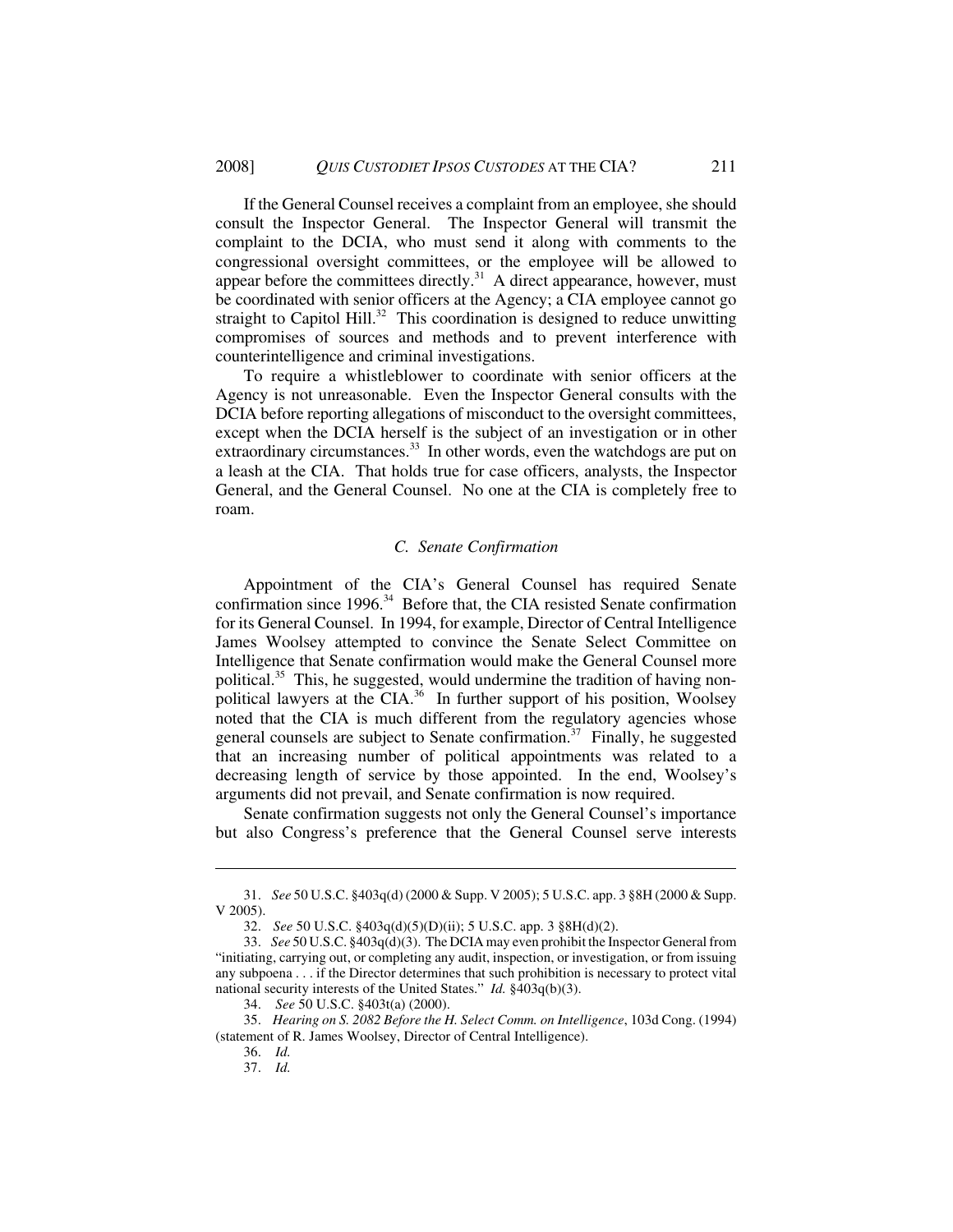broader than the predilections of the President, the DCIA, or the Director of National Intelligence. Senate confirmation can thus be tied to a desire for increased oversight of intelligence activities.

Until recently, the CIA's General Counsel was almost always selected from outside OGC, whether from private practice, the Justice Department, or another government agency.<sup>38</sup> This tradition, which valued independence over experience in intelligence matters, was not incorporated in any Senate rule or executive order, but was consistent with the notion that the General Counsel plays an oversight role. Having a "fresh" perspective in the top legal job trumped the benefits of having prior experience as a CIA lawyer. An outsider, it was thought, would be in a better position to keep everyone honest. Robert McNamara and Scott Muller were both part of this tradition.

After those two General Counsels went through the process of Senate confirmation, however, the selection of the CIA General Counsel broke with tradition when the White House nominated Acting General Counsel John Rizzo to take the full title.<sup>39</sup> Rizzo was on watch during the September 11 era, and he spent many years as a lawyer at the Directorate of Operations. He is therefore a consummate insider. $40$  From Lawrence Houston to John Rizzo, from the CIA's first General Counsel to the CIA's current top lawyer, from insider to insider, the position almost went full circle. But Rizzo's confirmation ran into problems. More than a year passed after the White House first nominated him in 2005, and his confirmation hearing was scheduled and postponed more than once. The Senate Intelligence Committee, perhaps because of disputes about classified correspondence between the Justice Department and the CIA, was unwilling to give Rizzo the quick change in status that was sought, and the nomination that would have conferred on him the formal title of General Counsel was eventually withdrawn.<sup>41</sup>

For a General Counsel who, unlike John Rizzo, lacks prior experience with intelligence activities, the learning curve can be steep. Being "read into" various classified compartments and learning how to handle classified information takes time. Understanding "cables," the communications between headquarters and field offices, which include codes to protect sources, "tearlines" to break up packets of information, and cross-references to other cables,

<sup>38.</sup> Even so, Lawrence Houston, the CIA's first General Counsel, was the ultimate intelligence insider. He provided legal advice to the Office of Strategic Services before the CIA was created in 1947. He was literally present at the creation, serving the CIA as General Counsel from 1947 until 1973. *See generally* Central Intelligence Agency, DCI Statement on Death of Lawrence Houston (Aug. 16, 1995), *available at* https://www.cia.gov/newsinformation/press-releases-statements/press-release-archive-1995/ps81695.html.

<sup>39.</sup> Presidential Nomination of John A. Rizzo, to be General Counsel of the Central Intelligence Agency, PN1397-109, Rec'd by the 109th Congress, Mar. 15, 2006, *available at* http://thomas.loc.gov/home/nomis.html (search "John A. Rizzo" within 109th Congress).

<sup>40.</sup> *See* Dana Priest, *Covert CIA Program Withstands New Furor: Anti-Terror Effort Continues To Grow*, WASH. POST, Dec. 30, 2005, at A1.

<sup>41.</sup> Mark Mazzetti, *Nominee for C.I.A. Counsel Withdraws*, N.Y.TIMES, Sept. 26, 2007, at A21.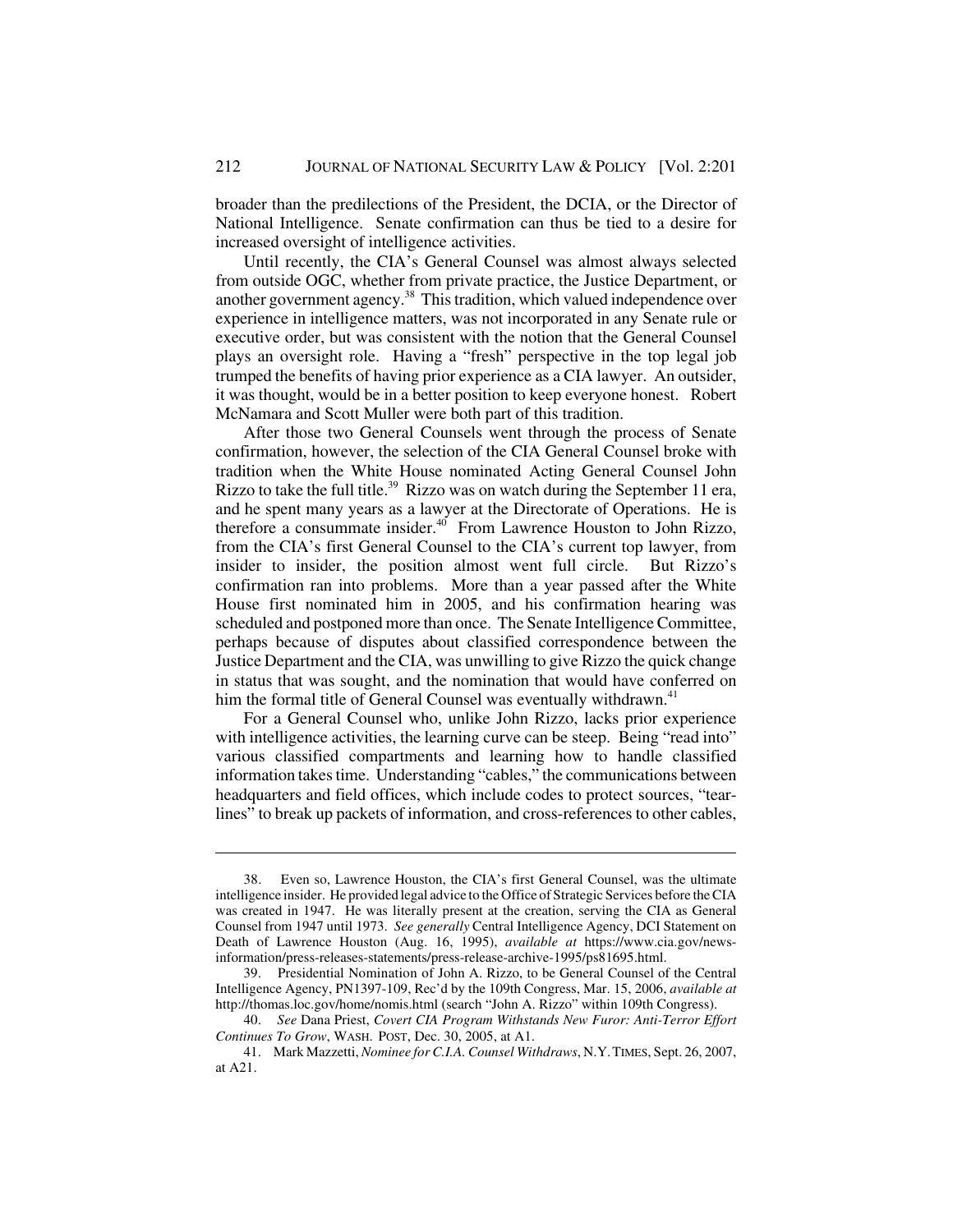is a skill that takes time to develop. More important for the CIA's General Counsel, sizing up the staff is not as easy as it might be at, say, the Department of Education. Many of the people she deals with, particularly the case officers in the DO, are masters of deception.

Before the position of Director of National Intelligence (DNI) was created at the end of 2004, the DCI wore two different hats. First, he was head of the CIA. Second, he was head of the intelligence community, including the tactical intelligence arms of the military services, the National Security Agency, the Department of State, and the FBI. To advise the DCI about "community management," OGC used to have a special group of lawyers who helped the DCI keep his two hats straight. Since the DCI no longer wears the second hat, which is now worn by the DNI, OGC's special group on "community issues" has been assigned to other duties. Now the DNI has the coordinating role and a legal staff to advise him. Now the DNI will try, where the DCI failed, to convince various intelligence agencies to work together in the common cause.

Even with the 2004 legislative changes, the CIA did not lose positions in OGC. Moreover, the DNI has his own General Counsel, creating new jobs for lawyers on intelligence matters. Some OGC lawyers may transfer on their own to assignments at the Office of the DNI or in other intelligence agencies. Their security clearances give them a significant advantage over applicants from outside the intelligence community. $42$ 

### III. DIFFERING VIEWS ON THE ROLE OF OGC

Not much has been written in law reviews about the CIA's General Counsel, yet a number of scholars, General Counsels, and commentators have expressed their views about this office and its holder in other fora.<sup>43</sup>

<sup>42.</sup> *See* Walter Pincus, *Increase in Contracting Intelligence Jobs Raises Concerns*, WASH. POST, Mar. 20, 2006, at A3 ("[A] security clearance in the Washington area means money.").

<sup>43.</sup> Ryan Check, who assisted with this article, canvassed a range of views about the lawyers' function in the intelligence community. *See* Ryan M. Check, Who's the Boss?: The "Public Interest vs. Agency Interest" Balancing Act of Intelligence Agency General Counsels (Apr. 23, 2007) (unpublished manuscript on file with the author). Mr. Check posed three questions about the role of intelligence community general counsels: (1) Should GCs lean toward protecting the agency's interest or the public interest? (2) To what extent should GCs alter their counsel based purely on the interests of those outside the agency? (3) Can the GC perform an internal oversight function while retaining the confidence of agency management? Experts who responded to these questions included John A. Rizzo (CIA Acting General Counsel), Jeffrey Breinholt (Deputy Chief, Counterterrorism Section, National Security Division, U.S. DOJ), Marion "Spike" Bowman (former Counsel, National Security Law, FBI), Dana Priest (National Security Correspondent, *Washington Post*), Paul Kelbaugh (former Chief Legal Counsel, CIA Latin America), Richard Cinquegrana (former Special Counsel, CIA DDI), Robert Delahunty (former Deputy General Counsel, White House Office of Homeland Security), Robert F. Turner (former Counsel to President's Intelligence Oversight Board), David Koplow (former Deputy GC, International Affairs, U.S. DOD), Dr. Dieter Fleck (former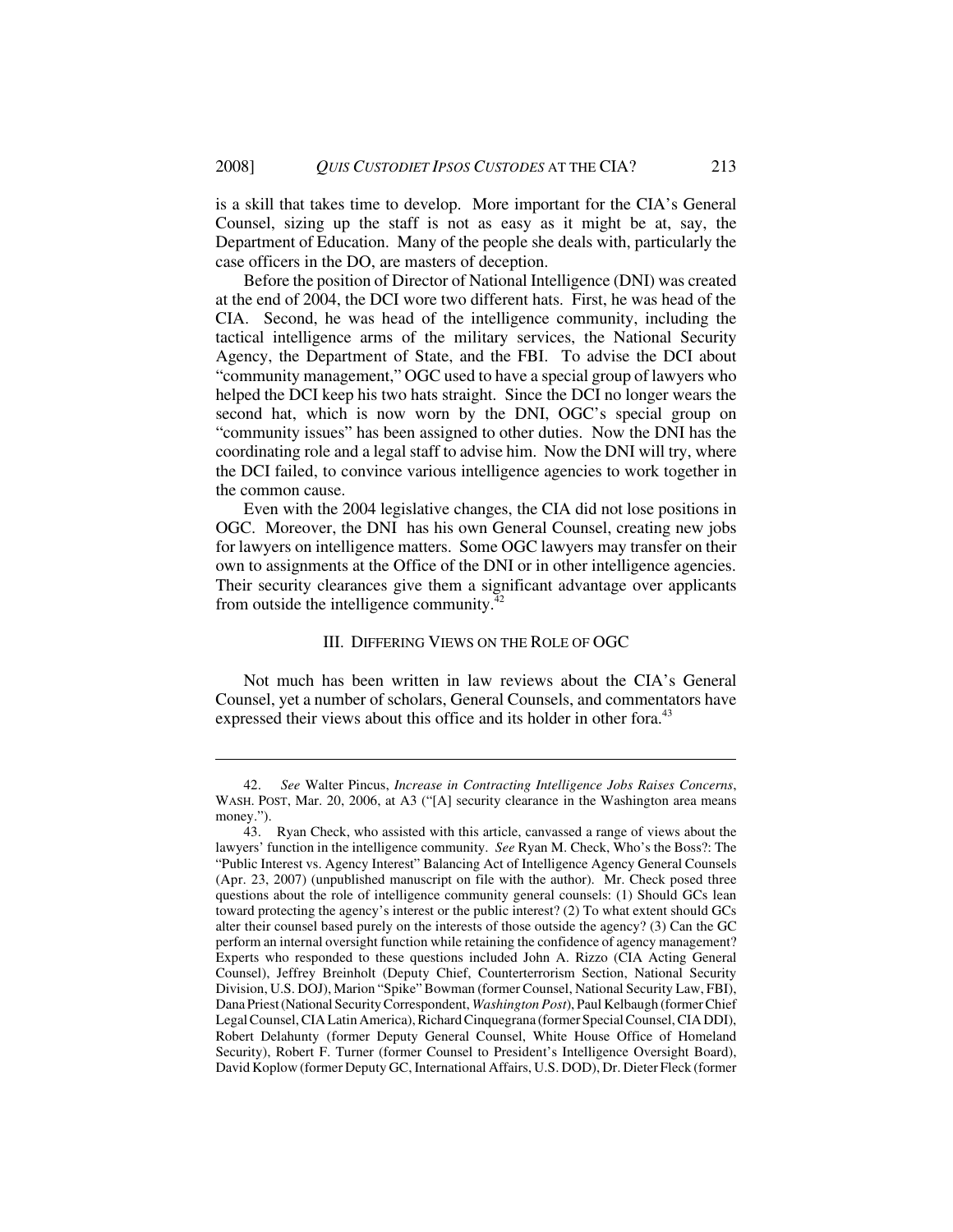### *A. Scholars*

In the wake of the Iran-Contra scandal in the 1980s, several articles were written about the oversight of intelligence activities, but none of them focused on CIA's OGC.<sup>44</sup> More recently, Kenneth J. Levit, a former Special Counsel to the DCI, wrote an article that discusses CIA lawyers' role in aggressive interrogations since September 11.<sup>45</sup> Because Levit had more experience in the Director's suite than in the OGC trenches, however, he tends to concentrate on the work of CIA lawyers in the two-part approval process for covert action – approval first within the Agency and second at the National Security Council. He displays great confidence in that process: "If the President ordered actions that would violate the law, lawyers throughout the Agency, as well as those at the National Security Council, would be aware of it, and they would have the chance to voice strong concerns or to object outright."46 To Levit, this opportunity to object is significant. Implicit in his thesis is the conviction that 1991 amendments to the National Security Act, which provide more oversight for CIA activities, preclude Agency actions that are kept completely secret from the American public, from Congress, and even from parts of the CIA not directly involved. Moreover, in a footnote he observes, "The CIA's culture of fidelity to the law would at least guarantee that such problematic claims [the President directing the CIA to engage in torture] would be thoroughly vetted. $1/47$  In Levit's mind, the CIA is not a rogue elephant.

Not everyone shares Levit's faith. This article takes a position somewhere between the believers and the atheists, and seeks to provide enough facts and hunches for agnostics to decide for themselves.

#### *B. The Lawyers Speak About Themselves*

Self-reflections are often significant. But CIA lawyers, current and former, are shy about going on the record with examinations of their activities. Those who do go on the record tend to be General Counsels and former General Counsels. So far, we have had Senate hearings on the nominations of two General Counsel candidates, Scott Muller and John Rizzo. Each of the hearings provides clues about the role the nominee sees for himself, as well as

Director, International Agreements & Policy, Federal Ministry of Defense, Germany), Jonathan Landay (Senior National Security and Intelligence Correspondent, McClatchy Newspapers), Steven Aftergood (Director, Project on Government Secrecy, Federation of American Scientists), and Laura Hill (former counsel, CIA OGC). *See id.* app. at 15–29.

<sup>44.</sup> In 1994 Dorian Greene wrote a fine article that generally discusses lawyers in the intelligence community, but it does not dig into the specific dilemmas that lawyers face at CIA. *See* Greene, *supra* note 24.

<sup>45.</sup> Kenneth J. Levit, *The CIA and the Torture Controversy: Interrogation Authorities and Practices in the War on Terror*, 1 J. NAT'L SECURITY L. & POL'Y 341 (2005).

<sup>46.</sup> *Id.* at 352.

<sup>47.</sup> *Id.* at 352 n.42.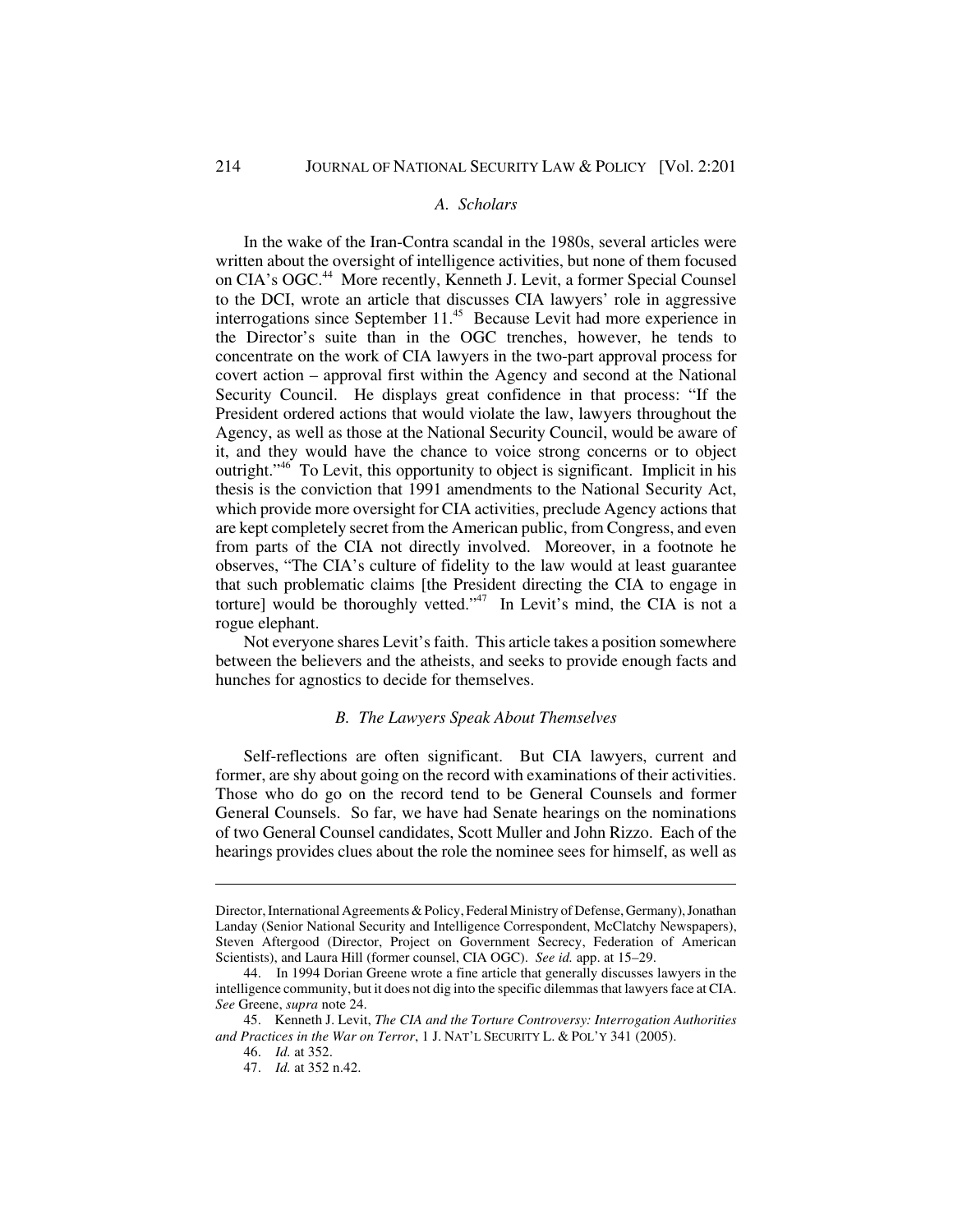the role the Senators see. These congressional-executive exchanges, in open sessions of the intelligence committees, also provide important insights into the OGC's role in internal oversight.

Robert McNamara was the first nominee for CIA General Counsel who required Senate confirmation. Before his nomination on October 21, 1997, McNamara had extensive experience as a government lawyer, having served for sixteen years in the Treasury Department. He was also Deputy Director for Enforcement at the Commodity Futures Trading Commission, General Counsel at the Peace Corps, an Assistant United States Attorney, and a staffer on the Senate Watergate Committee.<sup>48</sup> McNamara's selection did not create any controversy. The Senate Select Committee on Intelligence, not interested in probing the nominee's views about the proper role of the General Counsel, chose not to hold a hearing. They voted in his favor on November 7, 1997.<sup>49</sup> The full Senate confirmed McNamara the next day.<sup>50</sup> He turned out to be a competent but distant leader, more inclined toward oversight than facilitation. Career lawyers found amusing the frequency with which McNamara reminded them that he was the first Senate-confirmed General Counsel.

 The next nominee was Scott Muller. Before his nomination to be CIA General Counsel, Muller, like McNamara, had experience as an Assistant United States Attorney, and he had served on the Watergate prosecution team. For many years after that, he had worked as a criminal defense lawyer, focused on white-collar issues and regulatory enforcement matters.

Muller had a one-day hearing on October 9,  $2002$ <sup>51</sup> Muller's friend, Senator Kit Bond from Missouri, introduced him to the Senate Committee. The only other Senators who attended were Bob Graham from Florida and Jay Rockefeller from West Virginia, both Democrats. As Muller admitted to the Senate Committee, he did not have much experience in the intelligence community. But that was a minor concern to the Senators. Senator Graham had a greater concern:

I know from my work on this Committee for the past 10 years that lawyers at CIA sometimes have displayed a risk aversion in the advice they give their clients, particularly some of the lawyers assigned to the posts in the Directorate of Operations. Unfortunately,

<sup>48.</sup> *See* Office of the Press Secretary, President Clinton Names Robert McNamara, Jr. as General Counsel at the Central Intelligence Agency (Oct. 21, 1997), *available at* http://fas. rg/irp/news/1997/97102103\_tpo.html.

<sup>49.</sup> Presidential Nomination of Robert M. McNamara, Jr., to be General Counsel of the Central Intelligence Agency, PN792-105, Rec'd by the 105th Congress, Oct. 31, 1997, *available a*t http://thomas.loc.gov/home/nomis.html (search "Robert M. McNamara" within 105th Congress).

<sup>50.</sup> *Id.*

<sup>51.</sup> Presidential Nomination of Scott W. Muller, of Maryland, to be General Counsel of the Central Intelligence Agency, PN2097-107, Rec'd by the 107th Congress, Sept. 3, 2002, *available at* http://thomas.loc.gov/home/nomis.html (search "Scott W. Muller" within 107th Congress).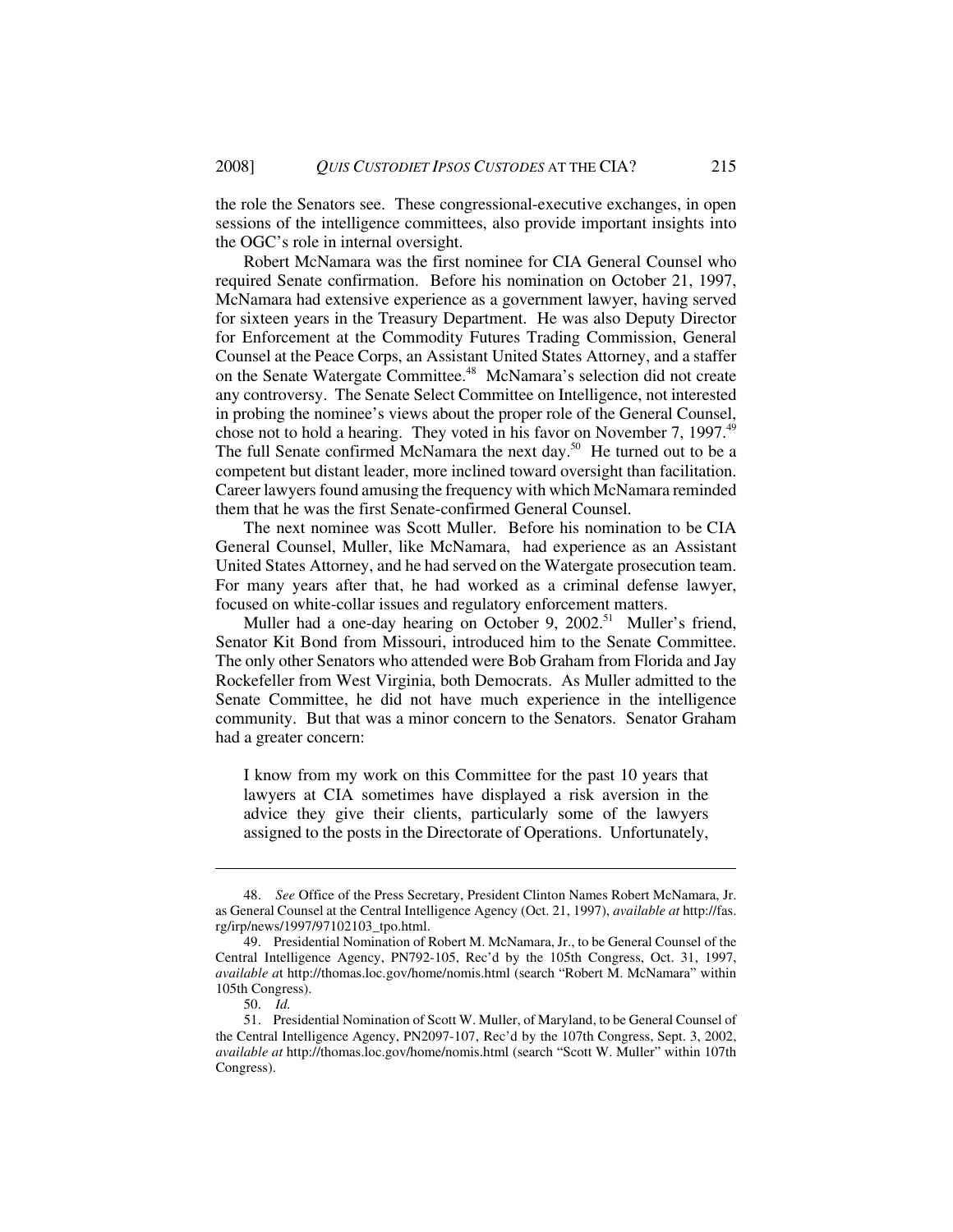we are not living in times in which lawyers can say no to an operation just to play it safe. We need excellent, aggressive lawyers who give sound, accurate legal advice, not lawyers who say no to an otherwise legal operation just because it is easier to put on the brakes. I also know that the lawyers assigned to the Directorate of Operations are not always perceived as part of a team by their clients but, rather, a hurdle that must be surmounted before the operators can do their jobs. $52$ 

Senator Graham, a Democrat speaking to a Republican nominee, sought to ensure that Mr. Muller would not get in the way of the CIA's operators.

In a dig at those who came before Muller, Senator Graham continued: "The previous General Counsel came before this Committee . . . and asserted that the officers in the Directorate of Operations needed adult supervision by their lawyers. As you might imagine, that comment was not well received at the Directorate of Operations."<sup>53</sup> From the context, it was not clear whether Senator Graham was referring to the interim General Counsel, John Rizzo, or to the prior Senate-confirmed General Counsel, Robert McNamara. To those at OGC, the "adult supervision" line sounded more like McNamara than Rizzo. In any event, Senator Graham sought a facilitator, a company lawyer, for the post-September 11 era. He seemed to suggest that oversight, whether external or internal, needed to have appropriate limits, and the lawyers should not interfere with the guardians who protect the United States from suicide bombers and weapons of mass destruction.

In that environment, Muller said enough of what Senator Graham wanted to hear. At one point, Muller declared:

I believe that the job of General Counsel of the Central Intelligence Agency is to provide timely, objective and independent advice to assist the DCI, the Agency, and the community as a whole in accomplishing their missions effectively and doing so in a way that is fully consistent with the laws and Constitution of the United States. $54$ 

Muller thus adroitly straddled two of the General Counsel's possible roles. He defied being labeled as either watchdog or lapdog. While he avoided the unfortunate "adult supervision" phrase, he included notes about independence and consistency with the laws. His view of the client included the head of the

<sup>52.</sup> *Nomination of Scott W. Muller to be General Counsel of the Central Intelligence Agency: Hearing Before the S. Select Comm. on Intelligence*, 107th Cong. 2 (2002), *available at* http://frwebgate.access.gpo.gov/cgi-bin/getdoc.cgi?dbname107\_senate\_hearings&docid= f:83725.pdf .

<sup>53.</sup> *Id.*

<sup>54.</sup> *Id.* at 6.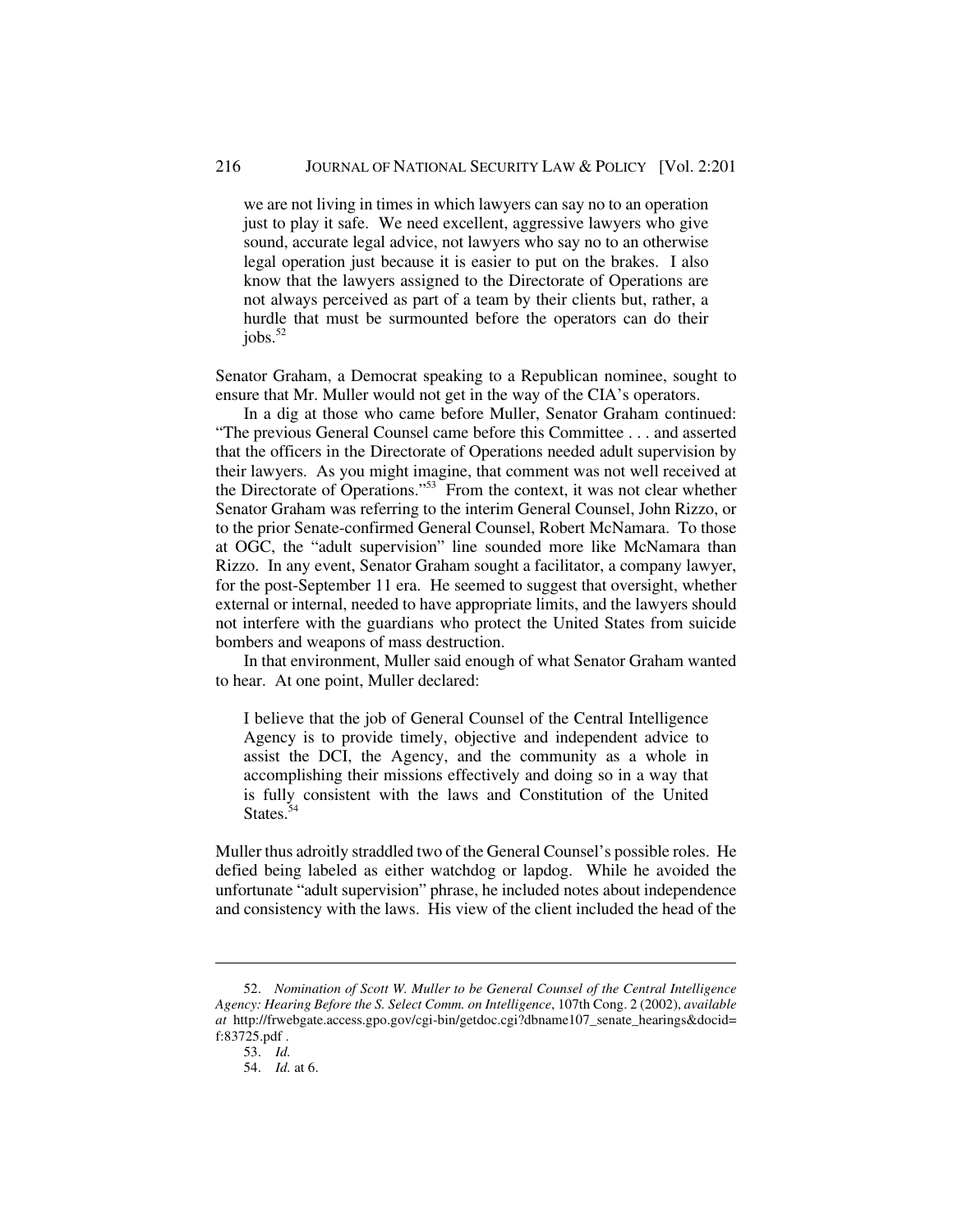CIA, the CIA itself, and the rest of the intelligence community. Muller also hit company notes with the phrase about "accomplishing their missions."

Later in his testimony, in response to a question from Senator Rockefeller, Muller scored more points with Senator Graham:

I view the lawyer more as a navigator who will help the captains of the ship steer it as best they can so it's not to hit shoals, to tell them where the water is deep and where it is shallow, and to give them their best judgment – my best judgment as to how the ship will fare in particular seas. But I will not be running it. I will not be the captain.<sup>55</sup>

Here Muller revealed a lot. He would be on the ship to help the CIA navigate. He was not inclined to stay on shore, objecting on principle to any course the CIA had taken or would take. If the Committee did not seek too much supervision over the CIA, Muller was their man. On October 16, 2002, the Committee voted unanimously to confirm him.<sup>56</sup> The full Senate confirmed Muller by voice vote the next day. $57$ 

From his days at Davis Polk, Muller knew how to keep clients out of trouble. As the Agency's General Counsel, he sought to keep the CIA out of trouble. During his tenure the CIA reportedly killed al Qaeda suspects through Predator strikes, interrogated al Qaeda prisoners more aggressively than allowed in the criminal justice system, and shifted suspects to secret prisons all over the world. It is impossible to know what advice, if any, Muller gave the Agency concerning these actions. But if he approved any of them, some might say he sought to protect the Agency more than the public interest. Others would argue that the public interest was well served. Whether or not Muller kept the CIA out of trouble remains to be seen.

 Long before al Qaeda appeared on the scene, the United States faced serious threats. For much of the Cold War, the nation directly confronted a Soviet adversary that could assure its destruction. The United States fought long wars in Korea and in Vietnam. And it battled the Soviets through proxies in Africa, Latin America, and Asia. Even against these ultimate threats, not all General Counsels at the CIA were lapdogs.

The CIA's first General Counsel, Lawrence Houston, openly questioned whether the CIA's fifth function under the National Security Act of  $1947^{58}$ included paramilitary actions, separate from gathering foreign intelligence. That did not make him popular with all the operators bent on covert action. But even for a facilitator that was principled advice.

<sup>55.</sup> *Id.* at 11.

<sup>56.</sup> *Id.*

<sup>57.</sup> *Id.*

<sup>58.</sup> The so-called "fifth function" is described in §102(d)(5) of the 1947 Act, now codified at 50 U.S.C. §403-4a(d)(4).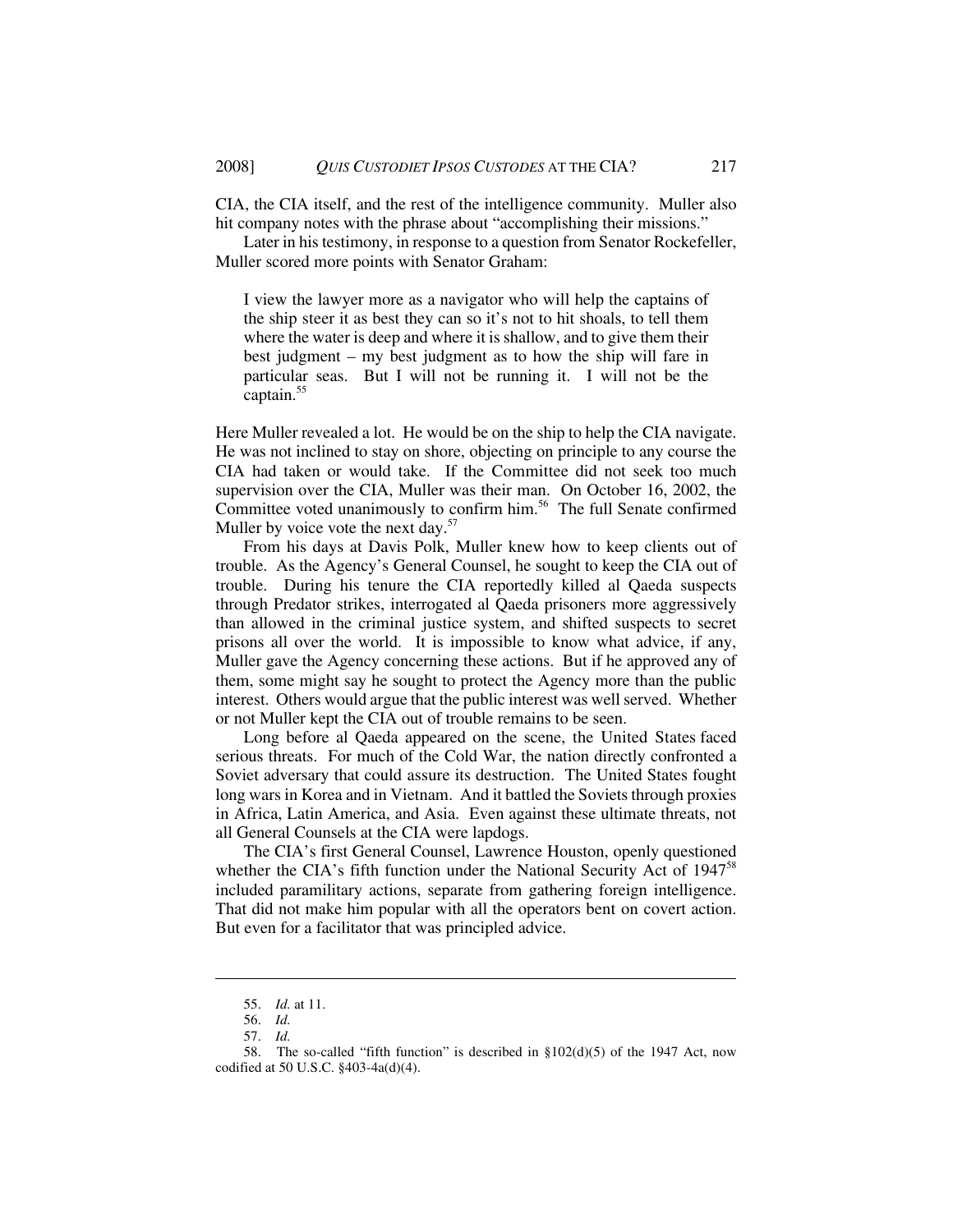More recently, Daniel Silver, the CIA's General Counsel from 1979 through 1981, held a reasonable view of what the CIA's top lawyer is supposed to do. Consistent with this article's interest in internal checks, he noted that "the first bastion of oversight is within the intelligence agencies."<sup>59</sup> As between the Inspector General and the General Counsel, Silver suggested that the General Counsel could do a better job of preventing misconduct.<sup>60</sup> Silver identified several requirements that must be met if lawyers are to be effective at CIA, criteria that are as relevant today as they were when Silver was writing in the wake of Iran-Contra. First, the lawyers must be "independent" and "strong-minded."<sup>61</sup> Second, the Agency should respect the rule of law by keeping its lawyers involved in sensitive activities that have "flap potential."<sup>62</sup> The lawyers should view themselves as more than the DCI's personal lawyers, but they should not go so far that the operators view them as "adversaries."<sup>63</sup> They need, in a word, balance.

Silver recognized that it is difficult for the General Counsel to maintain a proper balance. His views thus overlap mine. While Silver did not use this article's canine designations, he was optimistic that a General Counsel could be bred and trained who would be somewhere between a watchdog and a lapdog. He was all for hybrids.

In the aftermath of Iran-Contra, Silver was not analyzing the role of the CIA's General Counsel for pure academic pleasure. His goal was to head off what he considered overly intrusive proposals for congressional oversight. Back then, he had a vested interest, and, as a counter to proposals being considered on Capitol Hill, he may have exaggerated the effectiveness of internal checks on Agency misconduct. He was probably behaving more as an advocate than as a scholar. That is understandable, because the line between advocacy and scholarship, in his article as in mine, is not always clear.

In 2007, Acting General Counsel John Rizzo, in advance of public statements in a confirmation hearing, responded to questions about the lawyer's function in the intelligence community.<sup>64</sup> Rizzo said, optimistically, that he does not believe in a "disconnect" between the CIA's interest and the

<sup>59.</sup> Daniel B. Silver, *The Uses and Misuses of Intelligence Oversight*, 11 HOUS.J.INT'L L. 7, 13 (1988).

<sup>60.</sup> At that time, Silver was comparing the General Counsel to a prior version of the Inspector General. *Id.* Unlike the current Inspector General, the prior one was not created by statute and did not have a dual reporting line to the DCI and to the congressional oversight committees. In short, the Inspector General has changed since then. *See* 50 U.S.C.A. §403q (West 2003 & Supp. 2006).

<sup>61.</sup> Silver, *supra* note 59, at 13.

<sup>62.</sup> *Id.* at 14.

<sup>63.</sup> *Id.*

<sup>64.</sup> *See* Check, *supra* note 43, app. at 15, 21, 25.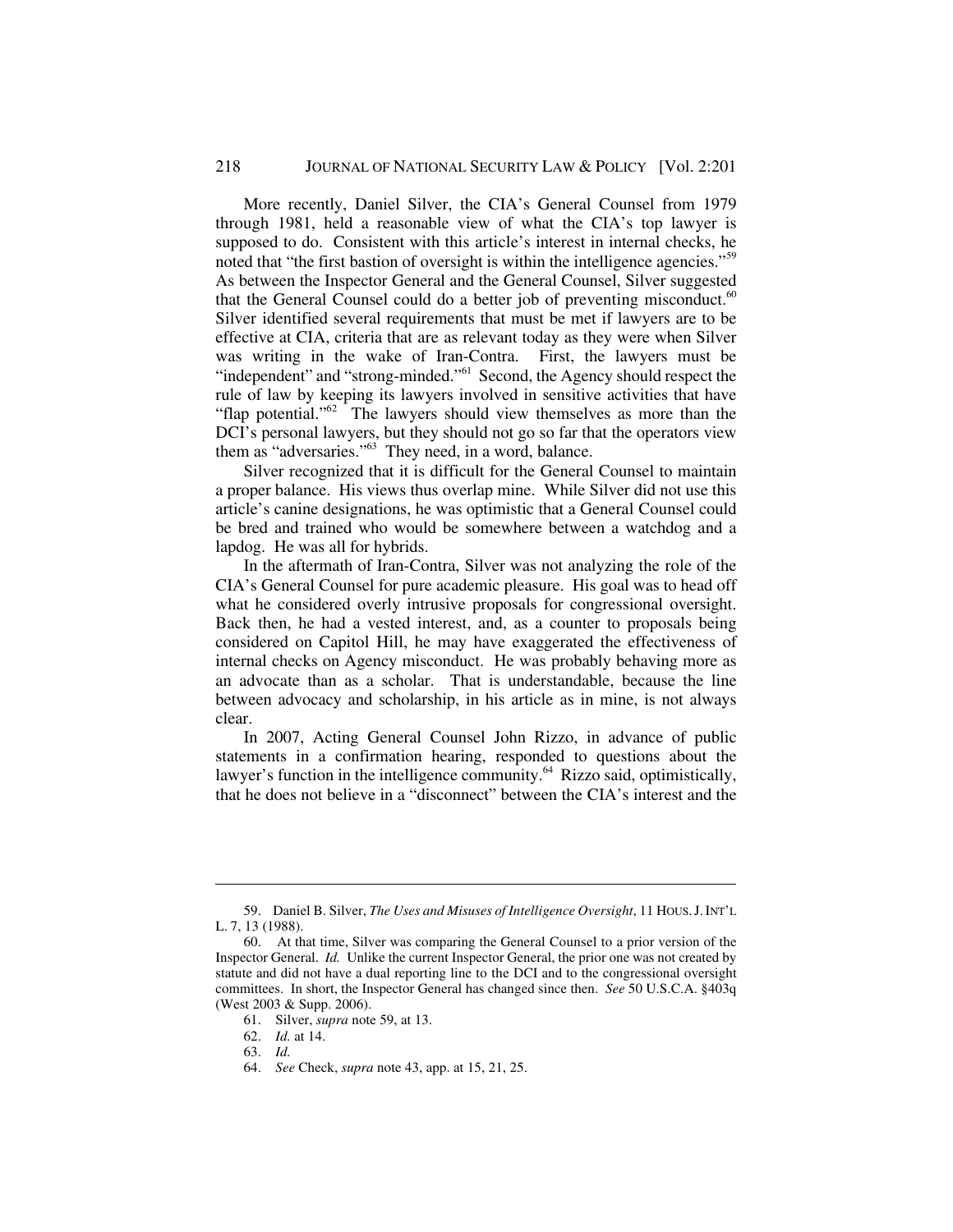public interest.<sup>65</sup> Further, he sees himself as a watchdog at the Agency. In fact, Rizzo claimed, "on those isolated occasions over the years" when the CIA's management has criticized the General Counsel, "it was because of a perception that the GC was not being sufficiently rigorous in this oversight role."<sup>66</sup> Rizzo believes the General Counsel must go beyond strictly applying facts to legal standards; he would counsel against something that is "strictly legal but nonetheless imprudent or untimely."<sup>67</sup> He would factor in the reality of Washington politics. Whether Rizzo has actually lived up to his own declared standards is difficult to answer, especially for those who lack access to information about his earlier performance. All the same, his comments for public consumption give some sense of his ideals.

Rizzo finally had his confirmation hearing on June 19, 2007. Seven Senators attended this hearing, five Democrats and two Republicans, a better turnout than at Scott Muller's hearing in 2002. Rizzo's opening statement accepted the importance of external oversight, drawing lessons from Iran-Contra. But instead of exploring deep issues of internal oversight with Rizzo, the Senators spent much of their time during the two-hour open session posturing about extraordinary rendition and the CIA's detention and interrogation program.

### *C. Other Views*

Aside from the General Counsels themselves, senior officials at the CIA have not said much on the public record about OGC's role in internal oversight. DCI Woolsey, as noted, lobbied against making the General Counsel subject to Senate confirmation.<sup>68</sup> Otherwise, internal oversight has not generated much commentary by the operators. Senior officials at the CIA, positioned somewhere between neglect and disdain, leave intricate legal issues to the lawyers. In a memoir of more than five hundred pages, former DCI George Tenet includes not a single page about OGC or the General Counsel; neither Scott Muller nor John Rizzo is named.<sup>69</sup>

# IV. GETTING IN AND STAYING IN

The CIA's General Counsel is selected through a political process, while other lawyers in OGC are selected through a bureaucratic process. For both

<sup>65.</sup> *Id.* app. at 15. Rizzo further noted, "I have always felt as a CIA lawyer it is not only possible but essential to conduct oneself in a way that simultaneously protects the Agency's and the public interest." *Id.*

<sup>66.</sup> *Id.* app. at 25.

<sup>67.</sup> *Id.* app. at 21.

<sup>68.</sup> *See supra* text accompanying notes 35-37.

<sup>69.</sup> *See* GEORGE TENET (WITH BILL HARLOW), AT THE CENTER OF THE STORM: MY YEARS AT THE CIA (2007).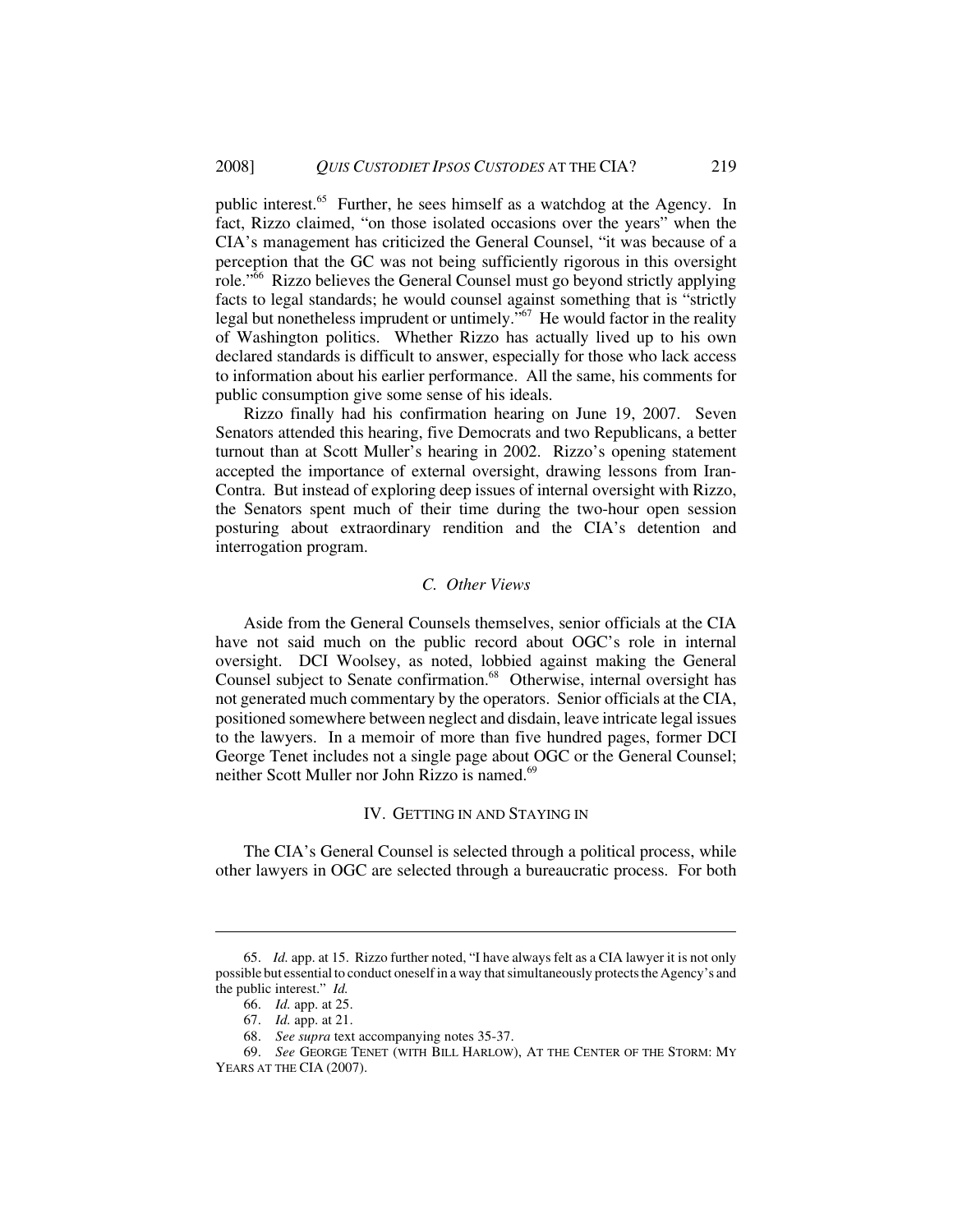the General Counsel and her staff, staying in the OGC may be as difficult as getting in.

#### *A. The Application Process*

OGC employs about 100 lawyers. Entry-level lawyers are called Attorney-Advisors. The next level is Assistant General Counsel. The most senior level, aside from the General Counsel and her Deputy, is Associate General Counsel.

Applications for jobs at the CIA from lawyers and others have skyrocketed since September 11, 2001.<sup>70</sup> The tragic attacks on the American homeland caused a surge of patriotism and a renewed call to public service. An Agency that wondered what to do after victory in the Cold War now has a clear mission. No longer does Senator Frank Church display the Agency's misdeeds to the cameras. No longer does Senator Patrick Moynihan call for the CIA to be disbanded. Boycotts and protests against the CIA have, for the most part, disappeared. Americans are now more afraid of terrorists than of their own government.

As Sixties radicalism has been replaced by careerism, students apply to the CIA on-line and through the mail. They line up proudly for interviews with CIA recruiters on campus. The CIA is now part of their popular culture thanks to television programs such as *Alias* and *24*. Even Hollywood stars cannot resist the intrigue. Both Ben Affleck and Robert DeNiro have been to CIA headquarters, preparing for roles and doing research on film projects. Affleck was at Langley for *The Sum of All Fears*, and DeNiro was there for *The Good Shepherd*. 71

CIA's OGC has benefitted from the surge in public support for activities on the dark side of American policy. The office has hundreds, if not thousands, of applications for a handful of openings each year. For the intelligence community, it is a buyer's market for legal talent.

### *1. Honors Attorneys and Laterals*

OGC hires through two channels, an honors program and a lateral program. The honors program is open to attorneys with up to three years of experience, while the lateral program is open to those with more experience.

<sup>70.</sup> Douglas Jehl, *Abundance of Caution and Years of Budget Cuts Are Seen To Limit C.I.A.*, N.Y. TIMES, May 11, 2004, at A20; Dylan Loeb McClain, *Trends; Some Americans Rush To Fill Jobs To Root Out Terrorists*, N.Y. TIMES, Oct. 3, 2001, at G1; Eric Schmitt, *A Nation Challenged: The Intelligence Agencies; Job Seekers Flood Spy Agencies*, N.Y. TIMES, Oct. 22, 2001, at B7.

<sup>71.</sup> When a senior official introduced DeNiro to John Rizzo in a long hallway, the actor, shocked to find out that the CIA employed lawyers, could think of nothing more to say than to comment on Rizzo's "nice threads." Rizzo confirmed these details during a visit to my law school on March 28, 2007.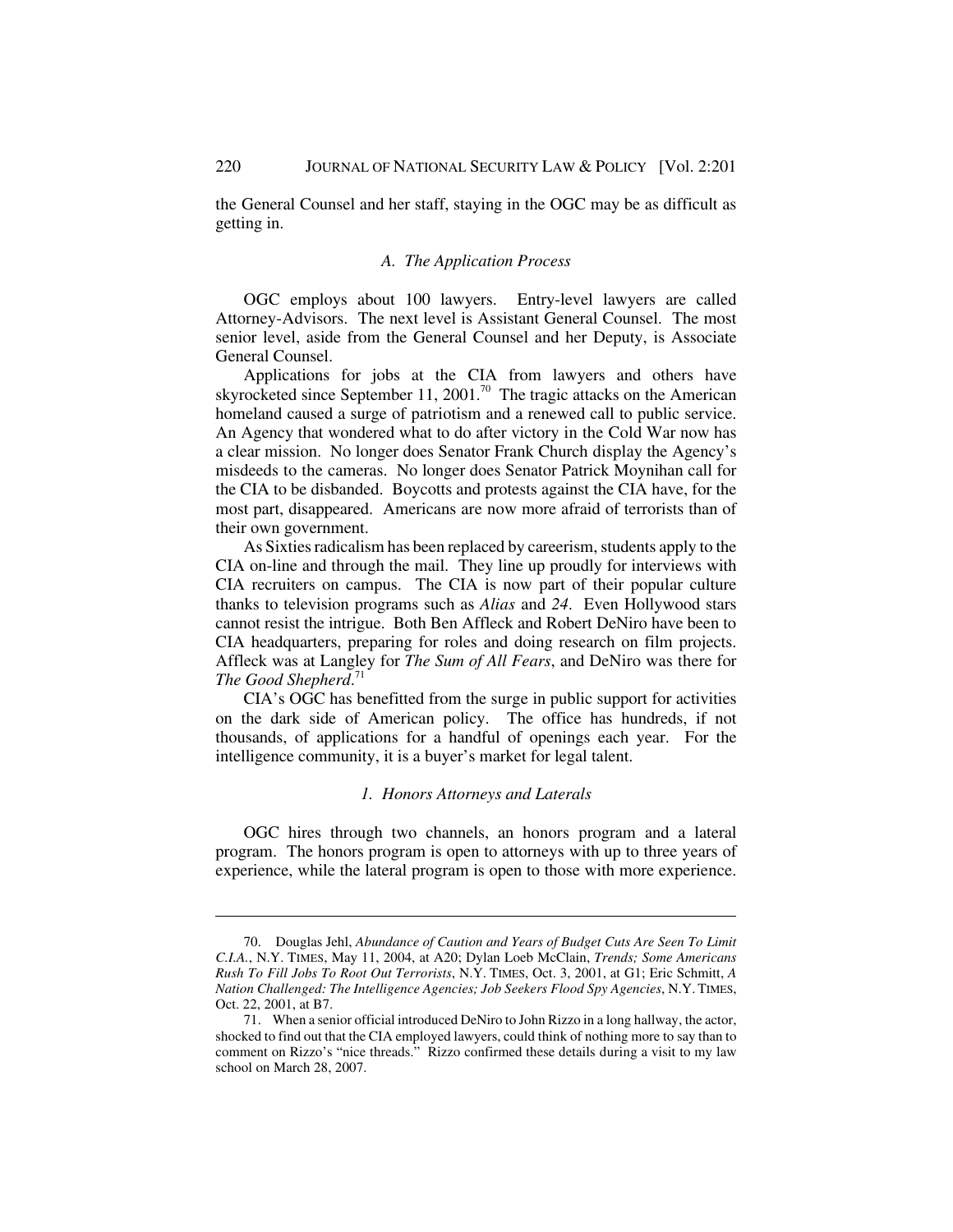The honors attorneys, many of whom come to OGC straight from judicial clerkships, rotate among various OGC divisions during their three-year program. Most honors attorneys, if interested, are allowed to stay in OGC.

It is rare for OGC to hire a lateral attorney with more than five years of experience. Those who are hired with five or more years of experience usually come from other government agencies. Moreover, OGC is reluctant to hire attorneys who have been trained in a different professional environment, such as a legal services office or a public defender's office. If challenged about this, OGC might point to a steep learning curve about intelligence issues. Another reason may be the conscious or unconscious need for conformity in the ranks.

# *2. The Advertising Campaign*

OGC has played up the cult of intelligence in its advertising. When I applied to OGC, the CIA's website and brochures had reprinted a section from a 1999 book called *America's Greatest Places to Work with a Law Degree*. 72 This book quotes unnamed OGC lawyers who are proud of their work, which they describe in positive terms: "excitement," "cutting-edge," "fascinating," "nitty-gritty." While stirring up images of James Bond, the book halfheartedly advises candidates, "Don't get too carried away with the shoe-phone and lapel-camera stuff!"

OGC targets disgruntled law firm associates and law students whose summer experiences were not all thrills. OGC's website asked, "Who would you rather work for?" One side, we are told, has Mont Blanc pens. The other side has ballpoints. If the candidate is still interested, she is reminded that the normal place has 2600 billable hours. The special place has ten federal holidays and, depending on the employee's years of government service, between 13 and 26 days of annual leave.

Federal holidays may appeal to candidates who seek a gentler lifestyle, but the main attraction is the myth of James Bond. When I applied, the special place offered the possibility of "globe-trotting," being a "footnote in history," spending a "weekend in Paris," meeting a "contact late at night in unfamiliar surroundings," and having a "day measured in time zones visited." For candidates bored with marking up proxies and coordinating document production, the intrigue may be more than they can resist. If, during interviews at OGC, a current lawyer tells a candidate that the work is not so glamorous, she may consider this a trick to impede access to the inner sanctum. Once upon a time, they were lured by multi-million dollar deals and multi-district litigation. Now they are lured by espionage.

Only Madison Avenue would take pride in such advertising. The truth is that an OGC lawyer is more likely to spend a weekend in Paris on vacation

<sup>72.</sup> KIM ALAYNE WALTON, AMERICA'S GREATEST PLACES TO WORK WITH A LAW DEGREE (1999).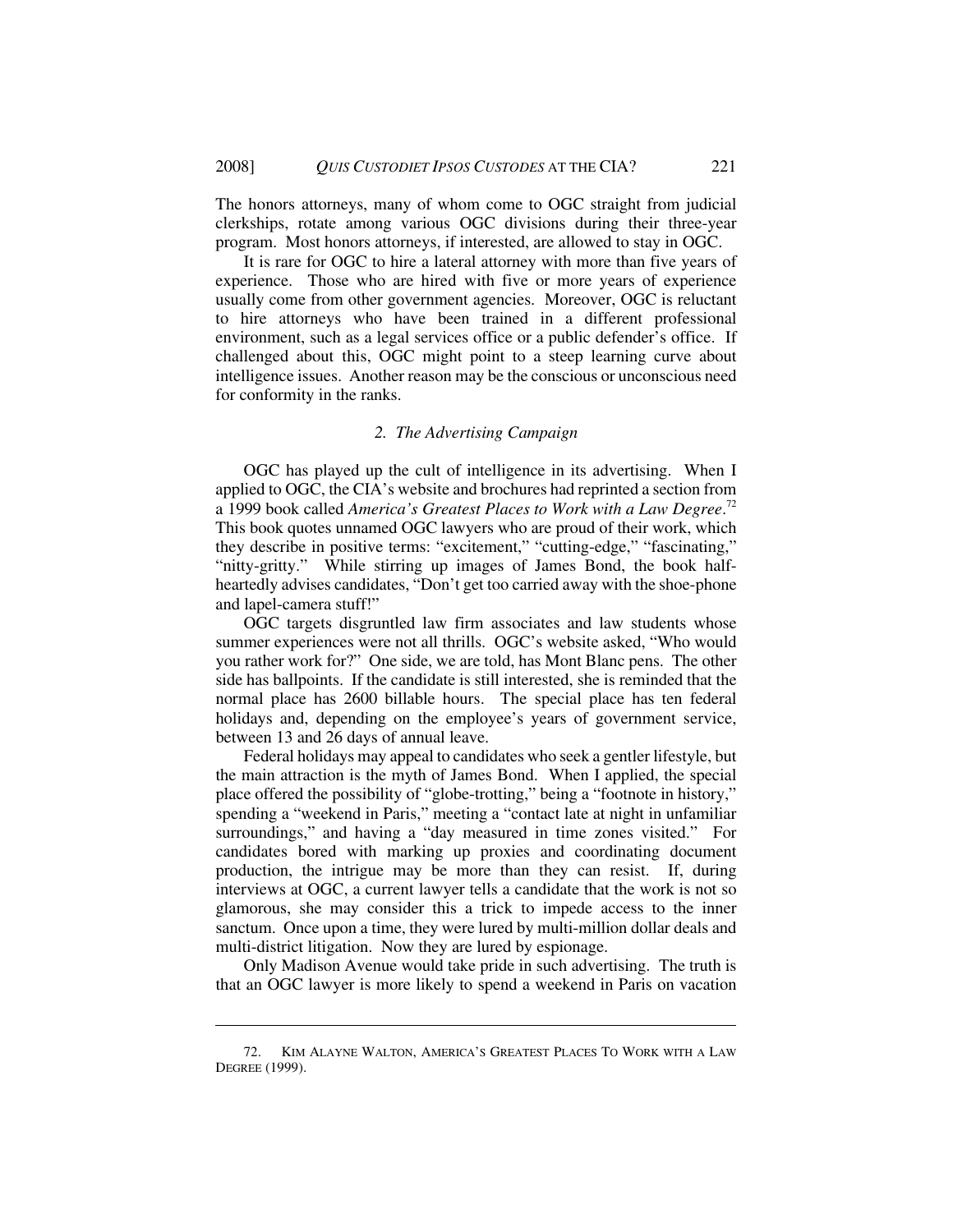than on business. She must be willing to trade a high income in a law firm for work she hopes will be meaningful. She must want to do her part in making America safe. She needs to know that the CIA's General Counsel makes important decisions, and that OGC is important. In fact, OGC should not and need not perpetuate fantasies in order to attract good staff lawyers. It would still be able to recruit and retain good candidates if it told the truth.

Some OGC lawyers become disgruntled with the truth after a few weeks working on Freedom of Information Act requests. Even so, their dissatisfaction does not result in many defections from OGC's ranks. Both the candidate and the Agency have made substantial emotional and financial investments in their placement. The departures that do occur are often from the junior ranks, by lawyers frustrated by the slow progress toward increased responsibility and by the low pay.<sup>73</sup>

### *3. The Clearances*

Non-conformists need not apply to the CIA. To be eligible for employment, an OGC lawyer must obtain a Top Secret clearance. This clears the lawyer for information the disclosure of which might cause "exceptionally grave damage" to the national security.<sup>74</sup> In addition, the lawyer must be cleared for "sensitive compartmented information."75

The cost of clearing a lawyer comes from OGC's own budget. Because the clearance is expensive, OGC weeds out candidates who are likely to use the lawyer's track to pursue other CIA opportunities. Of those not weeded out, a lawyer who transfers to other parts of the CIA is a tangible loss for OGC. Of those who do transfer, many go to the Directorate of Operations as intelligence officers. During my tenure at OGC, two junior lawyers transferred to the DO, only to be scolded by John Rizzo. Before that, another OGC veteran, also unpopular with Rizzo, had gone on to head the Special Activities Division and later the Counter-Intelligence Center. This veteran, later explaining his transfer out of OGC, said to me that he was "tired of handing out towels at the game." Nevertheless, most lawyers are content to work on the sidelines.

<sup>73.</sup> I took special notice of those who attended the same law school I did. One honors attorney who had clerked for a federal appellate judge left for a United States Attorney's Office. Another left to join a D.C. law firm.

<sup>74.</sup> Exec. Order No. 13,292, §1.2(a)(1), 68 Fed. Reg. 15,315 (Mar. 25, 2003).

<sup>75.</sup> SCI is not a higher clearance than TS. Imagine SCI as a folder within a filing cabinet labeled TS. A common example of an SCI compartment is a particular covert action. In order to receive information that is classified Top Secret and also designated SCI, the recipient would need to hold a Top Secret clearance and also any SCI clearances that are pertinent.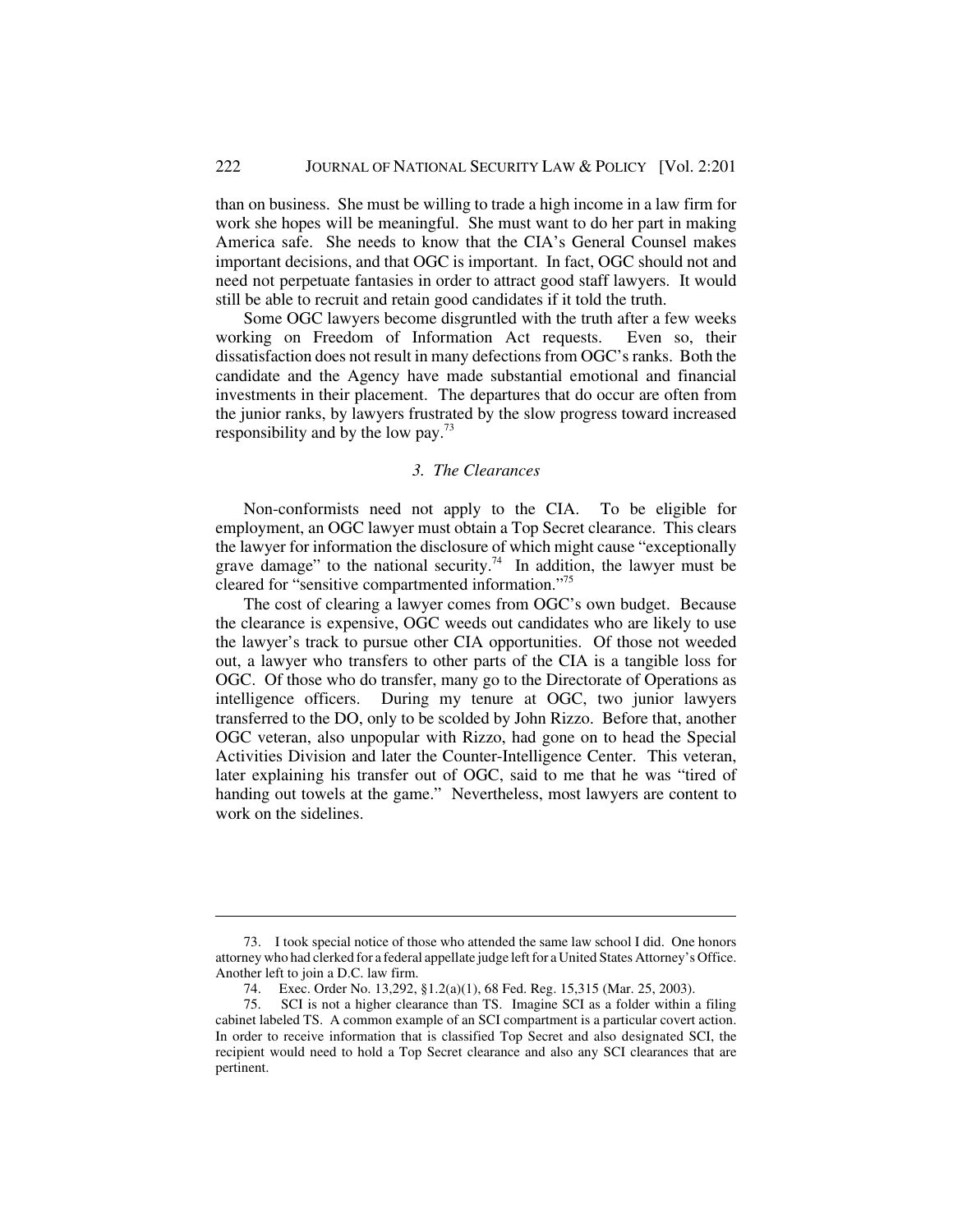OGC uses a standard government form for security clearances.<sup>76</sup> The form is long, calling for details about prior residences, prior employment, academic credentials, financial history, and foreign travel. The CIA's background investigators, working from the applicant's completed form, will review, at a minimum, the applicant's credit history and will check to make sure that she does not have problems with the Internal Revenue Service. The background investigators, not necessarily revealing that they are checking a CIA applicant, will also interview the applicant's friends and acquaintances.

During the background investigation, the CIA takes an intimate look into the candidate's life. The anticipation of such an inquiry deters some people from even applying. Some candidates, who place a higher value on their privacy than they realized at the beginning of the application process, do not continue with the investigation. Of those who continue, some are cleared and some are not.

 If a candidate has more than a casual relationship with any foreign nationals, she must list their names, addresses, and telephone numbers. This listing gives the CIA a chance to check the foreign nationals against various intelligence databases. If one of these names leads to a hit, for example, as a known intelligence officer, it will provoke additional questions during the security interview. Too many hits may doom the candidate's application.<sup>77</sup>

In the old days of CIA recruiting, homosexuality served to exclude a candidate.78 That has changed since one CIA employee, a covert electronics technician, was fired because of his homosexuality. Rather than go away quietly, the employee challenged the firing.<sup>79</sup> The Supreme Court held that "Mr. John Doe" presented a colorable constitutional claim that was not precluded by the DCI's prerogatives under the National Security Act. Partly as a result of this decision, the CIA no longer discriminates openly against homosexuals.

Whether there is hidden discrimination against homosexuals at the CIA is difficult to tell, since the background investigation remains a mystery even to those who receive clearances. What is clear is that I encountered a much smaller proportion of people at the CIA who were openly homosexual than I have seen elsewhere in my career as a lawyer.

<sup>76.</sup> U.S. Office of Pers. Mgmt., *Std. Form 86, Questionnaire for National Security Positions* (rev. Sept. 1995), *available at* http://contacts.gsa.gov/webforms.nsf/0/67959D7F54B 5826E85256A7200447F47/\$file/sf86.pdf.

<sup>77.</sup> Because of my contacts with Iranian officials while I ran the U.S. Chamber of Commerce's Iran Commercial Initiative, it took me more than two years to obtain a clearance.

<sup>78.</sup> *See* Christopher Marquis, *Gay Pride Day Is Observed by About 60 C.I.A. Workers*, N.Y.TIMES, June 9, 2000, at A24; Philip Taubman, *C.I.A.; Homosexuals Press Fight on Right To Be Agents*, N.Y. TIMES, Feb. 1, 1984, at B6; *Court Upholds Dismissal of Gay C.I.A. Employee*, N.Y. TIMES, Jan. 13, 1993, at A17*;* Editorial, *Finally, a Fairer Security Test*, N.Y. TIMES, Aug. 12, 1995, §1, at 20.

<sup>79.</sup> Webster v. Doe, 486 U.S. 592 (1988).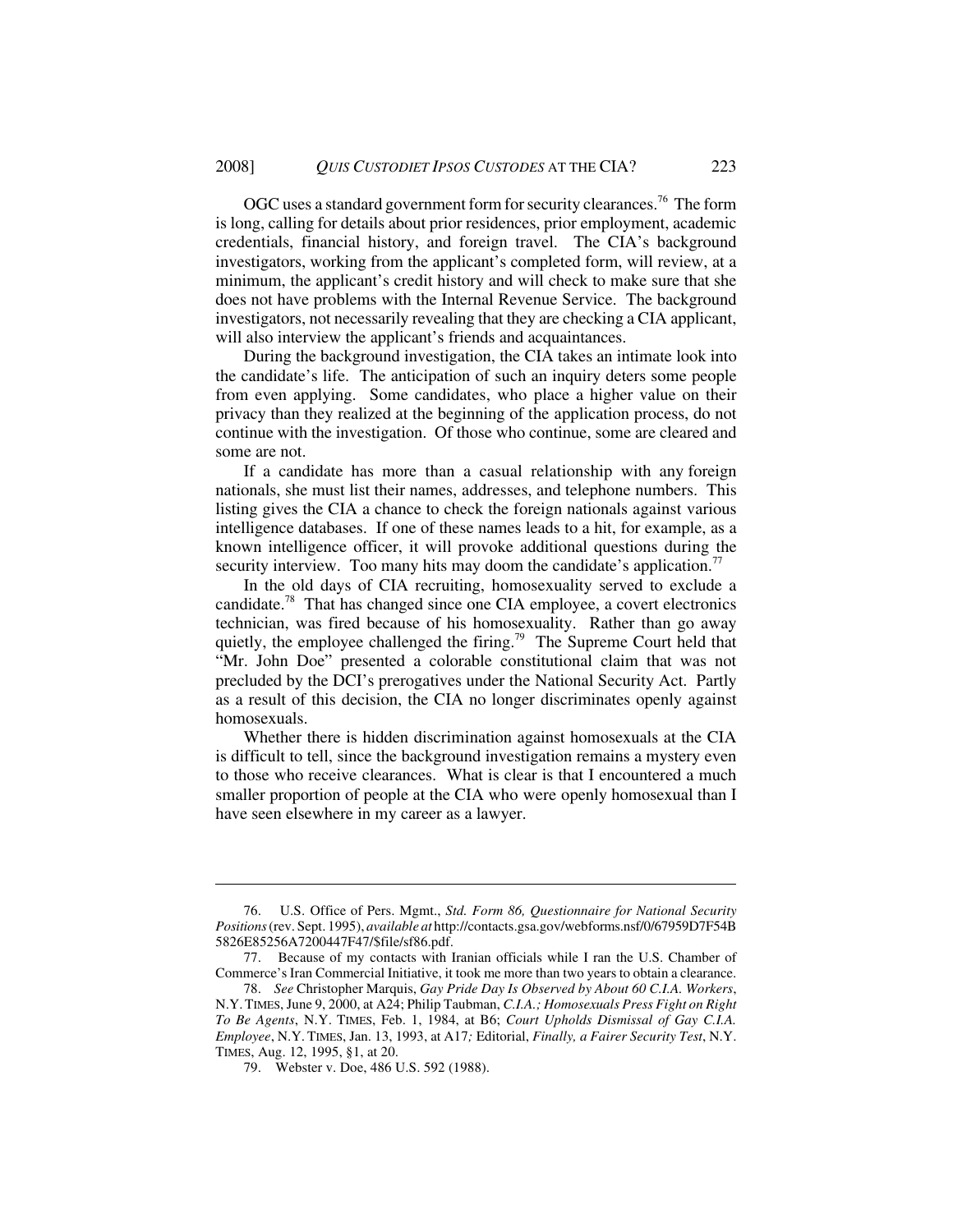Whether there is hidden discrimination against other minorities – African-Americans, Muslims, or Jews – is also difficult to tell.<sup>80</sup> But my wife mentioned on her two visits to CIA headquarters, one on "family day" and another for my going-away party, that the place had the feel of a suburban shopping mall in her native Missouri. In addition, a former CIA case officer states that the CIA is not friendly to women. $81$ 

### *4. The Polygraph and Other Tests*

All successful candidates must pass a polygraph examination. The CIA also uses the machine to update the security clearances of employees every five years or so. Although polygraph results are not considered reliable enough for use in federal courts, the CIA places great faith in them. The CIA's confidence is so well known that Hollywood movies have noted an American penchant for "fluttering" people.<sup>82</sup> Our British "cousins," it seems, look to other signals in background investigations.

The more examinees believe in the machine, the more effective it is said to be. Presumably as a result, conversations between CIA examiners and subjects who are or who will soon be hooked up to the machine often produce more information than the machine's readings. Because candidates believe in the machine's ability to identify misstatements and evasions, they disclose information that they might otherwise withhold.

Not all agencies share the CIA's faith in the machine. Use of the polygraph is not as prevalent in the Department of Defense, except within the National Security Agency. Within the Justice Department, the FBI, responding to the Robert Hanssen spy scandal, uses the polygraph to trim potential traitors from the mass of its applicants. In addition, the FBI sometimes uses the machine on informants and cooperating witnesses.

Besides passing the polygraph, OGC candidates, as potential watchdogs and lapdogs, must be in good health. Like all CIA candidates, they must obtain a medical clearance. The examination for a clearance includes blood work, a chest x-ray, a vision and hearing test, and an EKG. Some basic psychological testing, along with a short interview with an examiner, is also done to sort out the insane and the seriously troubled. (Candidates for the

<sup>80.</sup> Adam Ciralski, a former OGC staff lawyer, filed suit against the CIA, accusing OGC of discriminating against him because he is Jewish. *See* Vernon Loeb, *Back Channels: The Intelligence Community; Cold War Spies to Compare Notes in Berlin*, WASH. POST, Sept. 10, 1999, at A35; Janine Zacharia, *Fired Jewish CIA Man Asks Clinton, Gore to Intervene*, JERUSALEM POST, Sept. 3, 2000, at 5.

<sup>81.</sup> *See* MELISSA BOYLE MAHLE, DENIAL AND DECEPTION: AN INSIDER'S VIEW OF THE CIA FROM IRAN-CONTRA TO 9/11 (2004), at 124.

<sup>82.</sup> *See* THE RUSSIA HOUSE (MGM 1990). "FLUTTER" was a memorable element of the CIA cryptonym for the polygraph.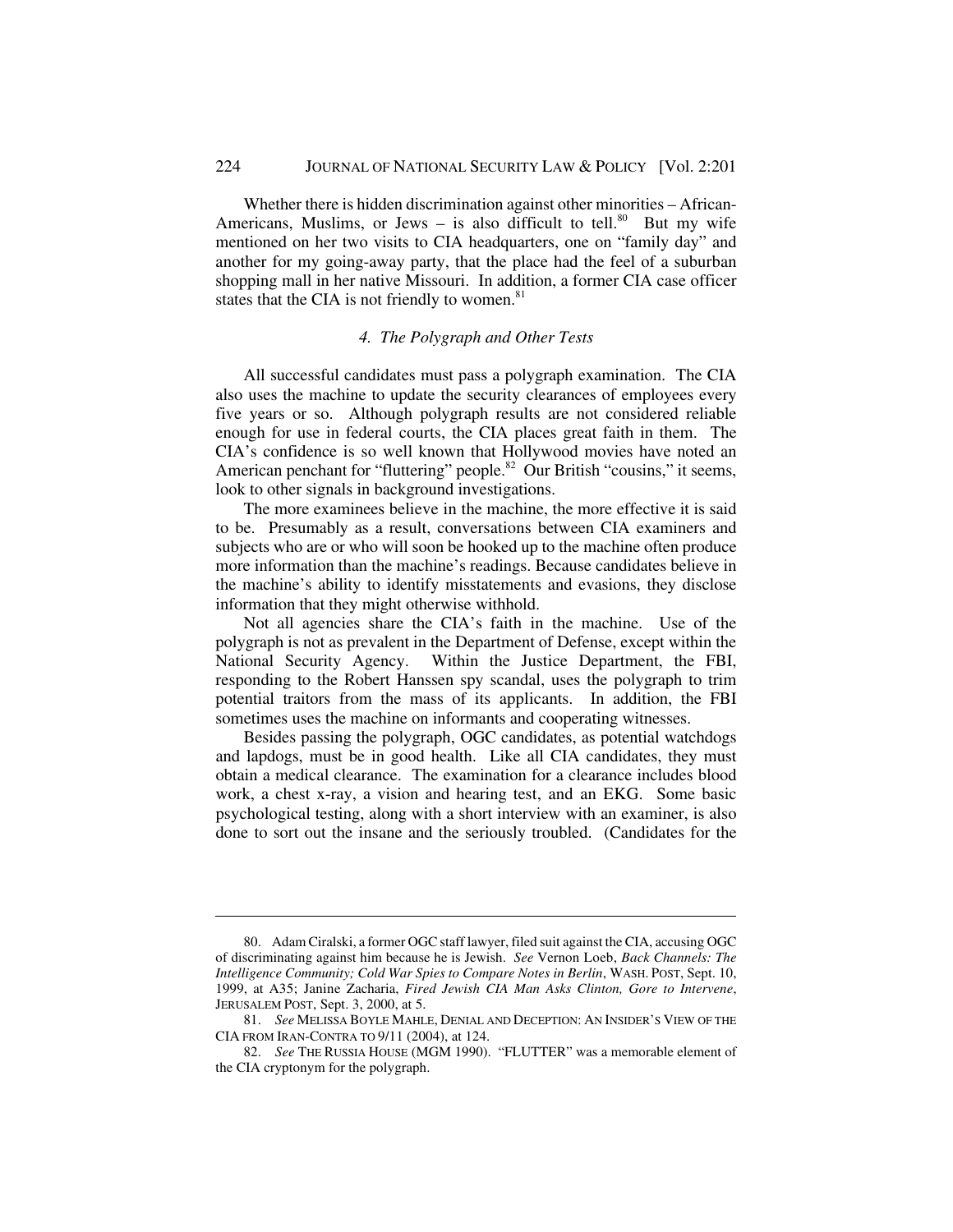clandestine service undergo more detailed testing.<sup>83</sup>) A candidate's urine is also tested for medical problems and for indications of illegal drug use.

One mysterious aspect of the background investigation is the question of what sort of illegal drug use is disqualifying. Dealing drugs is of course worse than using them. The more recent the use, the more it is a problem. Use of Yuppie drugs like marijuana and cocaine is less of a problem than heroin or LSD. In any event, the Office of Security keeps the candidates guessing, as "suitability" decisions are made on a totality of factors. That is part of the reason it is next to impossible for candidates to succeed in challenging denials of a clearance, whether through internal appeals or in the courts. The DCIA is charged by the National Security Act to resolve any doubts about a clearance against the candidate and in favor of national security.<sup>84</sup>

By design, the Office of Security is risk averse. A security bureaucrat is not punished for turning away great candidates. On the other hand, a bureaucrat may suffer for being part of a process that approves someone who eventually turns out to be a traitor. Imagine the consequences for the examiner who let Aldrich Ames, the CIA turncoat, talk his way past indications of deception during a polygraph examination.

In my view, the CIA needs to break away from its traditional aversion to risk if it is to more effectively carry out its functions. Otherwise, fine lawyers, analysts, and case officers will continue to be turned away unnecessarily, and it will be difficult for OGC and the rest of the Agency to expand their perspectives. For the sake of national security, particularly in the battle against radical Islam, the CIA should open its doors to candidates who are immigrants and the children of immigrants, even those candidates who are more difficult to get through the clearance process. Learning a foreign language at a CIA training center is not the same as learning that language as a native. Learning a foreign culture in a U.S. school is not the same as living that culture. Only so much can be done to make Middle Americans fit into the Middle East and other hard-to-penetrate areas, making it imperative for the CIA to give fair consideration to capable candidates, even if they have backgrounds that traditionally have set off warning bells in the Office of Security.

#### *5. Inter-Agency Comparisons*

A revolving door exists between the military and the CIA, although more lawyers go from the military to the CIA than the other way around. Many at

<sup>83.</sup> I know this first-hand from my application for a position as an intelligence officer in the DO.

<sup>84. 50</sup> U.S.C. §403-4a(e)(1) (Supp. V 2005) ("[T]he Director of the Central Intelligence Agency may, in the discretion of the Director, terminate the employment of any officer or employee of the Central Intelligence Agency whenever the Director deems the termination of employment of such officer or employee necessary or advisable in the interests of the United States."). The CIA has a corresponding internal regulation on security clearances.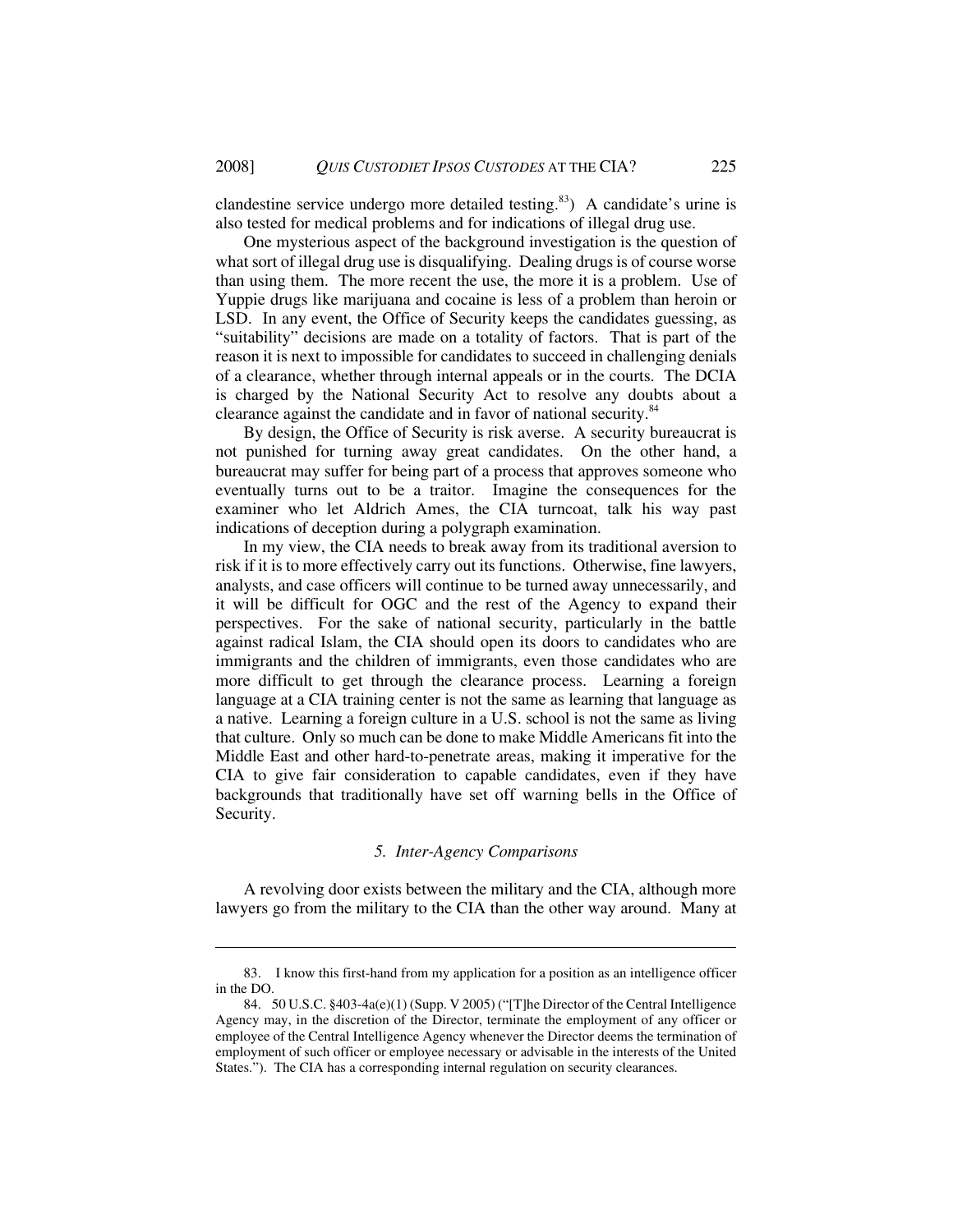OGC served earlier as military lawyers. While at the CIA, some of these lawyers are given paid leave for military training that keeps them in reserve status. Some retire from the military before joining OGC, enabling them to draw both an OGC salary and their military stipends and pensions.

The military influence at OGC leads to the use of expressions – such as "roger that" and "stand down" – that annoy some who have not worn a uniform. Other civilians, wittingly or not, adopt the military lingo. All in all, the military marks the CIA more than the CIA marks the military.

While the lawyers in OGC are qualified, they do not stack up against the Justice Department's elite cadre of attorneys. Not many OGC lawyers come from Justice, although a few OGC lawyers eventually transfer there. Compared to the Office of Legal Counsel or to the Solicitor General's Office, OGC has fewer lawyers who attended top-ten law schools, served on law reviews, or clerked on a federal appellate court. Supreme Court clerkships are not common credentials at OGC, as they are in the Solicitor General's office. With about 100 lawyers, it may be difficult for OGC to develop or to maintain elite standards. Slow turnover contributes to stagnation. By comparison, the Office of Legal Counsel and the Solicitor General's Office are each a fraction of OGC's size. Accordingly, a fairer comparison might be between OGC lawyers who serve in the DO and lawyers in Justice's most selective components. Even by that comparison, however, OGC does not measure up. In sum, OGC is a place for good lawyers, not great lawyers.

The Justice Department and the CIA are two different clubs. At Justice, lawyers are the center of attention, with the Attorney General at the top of the chart. It is a lawyers' club. The CIA is a spy club. The lawyers are off to the side, and OGC occupies a small box on the organizational chart next to the DCIA. Some OGC lawyers try to compensate by aping the surrounding culture. Some even outdo the analysts and case officers in using spy lingo. Other OGC lawyers just make do.

# *B. Ongoing Scrutiny*

Even after an OGC candidate is cleared, scrutiny continues. As with most clubs, payment of dues follows initiation fees. Once the OGC lawyer receives her coveted blue badge as a full-time employee, she is required to fill out regular notifications and reports. Thus, she spends some of her energy keeping the Office of Security happy. As a company woman, it is difficult, if not impossible, for her to be an iconoclast. While she watches over the case officers and analysts, the Office of Security watches over her – a guard over the legal guardian.

Still, the security watch at CIA is less intrusive than at intelligence services in other countries. Diplomats and intelligence officers from nondemocratic countries are accustomed to "minders" who accompany them to make sure they do not go over to the other side. The Iranians, for example, do not leave their officials alone for long, abroad or at home. Their minders, like human blankets, join the officials in restaurants, hotel suites, even restrooms.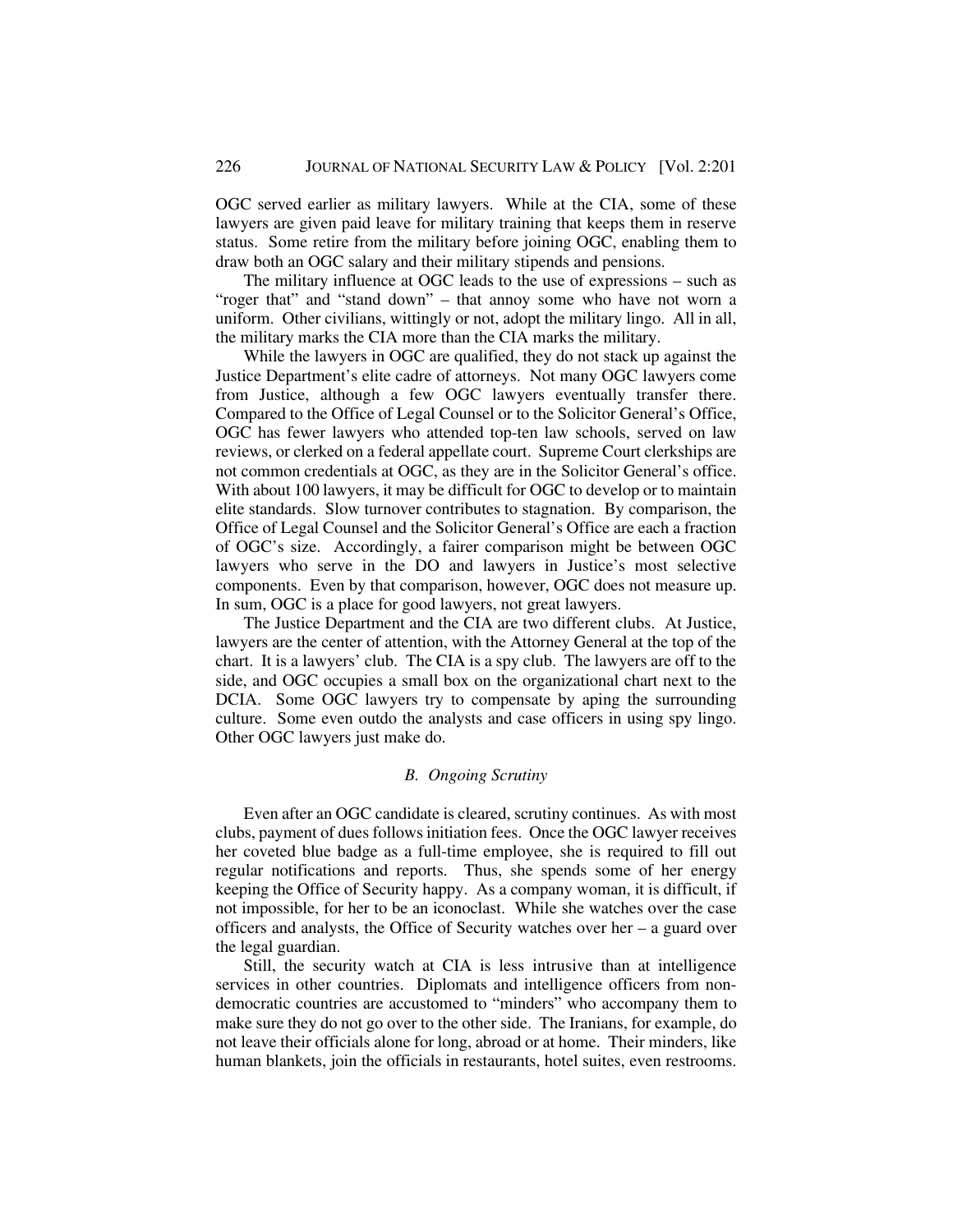On the other hand, CIA officers do not believe that someone is always watching over them. At home, unless they have fallen under some serious suspicion, they assume that the Office of Security is not monitoring their phone calls, emails, and personal activity. They take their children to soccer games without another set of watchmen monitoring them.

### *1. Classified Information*

CIA lawyers are not allowed to share classified information with people who lack authorized access. In forming legal opinions based on such information, CIA lawyers are not allowed to consult lawyers outside the government or to consult lawyers within the government who have not been "read into" a relevant classified compartment. For this reason, writing a legal document at OGC is different from writing scholarly articles that benefit from a wide range of comments and critiques.

Only a few people will review the quality of an OGC lawyer's work. OGC does not publish its legal opinions, and the OGC work-product that is published is usually subsumed into a Justice Department filing. Many commentators, using the Justice Department's August 2002 "torture" memorandum as evidence, have concluded that the best legal analysis does not take place in such secrecy.

Cipher locks, special phones, and classified fax machines add to the CIA lawyer's chores. CIA lawyers work in vaults where they can leave classified documents out on their desks, relying on the last person out for the day to lock the vault to bar access from other parts of the CIA. Lawyers who work on more sensitive projects have separate safes in their offices, to prevent other lawyers from peeking at documents related to such projects. The safes are compartments within compartments, another impediment to comprehensive oversight.

CIA lawyers are not allowed to share secrets with their spouses, children, or other family members. As a result, a legal guardian at the CIA may be lonely. Even if family members have security clearances, even if they work at the CIA, the odds are that they do not have the requisite need to know. Sometimes the CIA's very connection to a matter is classified. When a CIA lawyer makes a trip on such a matter, the most she may tell her spouse is the city she is visiting. Clever spouses, of course, can sometimes connect the city to high-profile litigation; even the Office of Security must resign itself to accept such leaks. CIA lawyers are not, after all, trained operatives. Theirs is not the business of dead-drops and chalk-marks.

#### *2. Financial Disclosure*

All CIA employees, including lawyers, fill out a financial disclosure form on an annual basis. This multi-page form calls for information about assets and liabilities, reaching such details as what kinds of cars the employee owns, whether the employee leases or owns her home, and what the employee's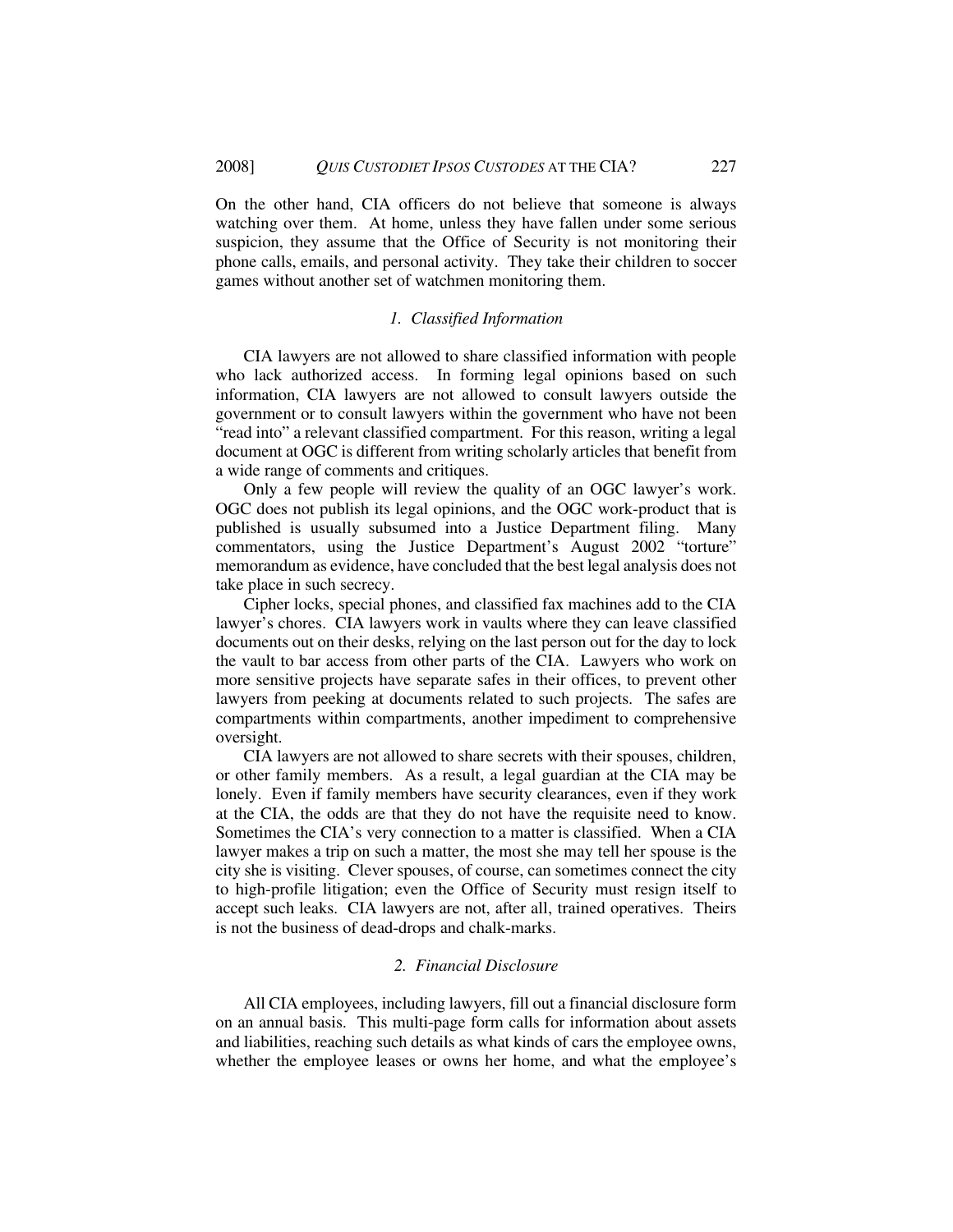outside sources of income are. The financial reporting requirement is a direct reaction to the Aldrich Ames spy scandal. Ames's conspicuous consumption – fancy suits, new teeth, a Jaguar, and a house paid for in cash – did not draw sufficient attention from the CIA's Office of Security.<sup>85</sup> Today's CIA employees pay for Ames's sins with additional paperwork, another sign that all the watchmen are watched.

Of course, an employee who is willing to commit espionage will not hesitate to lie on the financial disclosure form. Even so, if an espionage prosecution of the employee encounters problems of proof or sensitivities about sources and methods used in the investigation, those false statements provide an alternative means of prosecution. A false statement prosecution<sup>86</sup> is more straightforward than a prosecution under statutes that turn on complex definitions of "national defense" information  $\frac{87}{3}$  and on the intent to help a foreign power. Thus, the CIA's paperwork is not completely unnecessary.

### *3. Outside Contacts*

In my experience, all lawyers at OGC were overt. They were not required to hide the fact of their employment by the CIA. Nevertheless, some of us, in the tradition of CIA analysts, were discreet about our employment, not wanting our prior contacts and former employers to become subject to outlandish speculation that they were CIA fronts. Further, although the 9/11 tragedy has caused a renewed respect for public institutions, the CIA is still not popular in all quarters.

Whether CIA employees are overt or covert, some requirements are universal across the Agency. For example, OGC lawyers are not allowed to speak to the media without prior authorization. Indeed it would be very unusual for OGC lawyers to receive such authorization, since the CIA's official interaction with the media is most often funneled through its Office of Public Affairs.

Leaks, however, can occur in any part of the CIA or elsewhere in the intelligence community. Preventing and plugging leaks are perennial problems, and, as demonstrated by the firing of Mary McCarthy at the Office of Inspector General,<sup>88</sup> there may be harsh consequences for those who have unauthorized contacts with the media.

OGC lawyers must notify the Office of Security concerning their contacts with outside organizations and their personal plans to travel overseas. The purpose of these notifications is to steer lawyers away from situations where

<sup>85.</sup> *See* Tim Weiner, *Report on C.I.A. Spy Is Said To Show Agency's Blunders*, N.Y. TIMES, Sept. 25, 1994, §1, at 28.

<sup>86.</sup> *See* 18 U.S.C. §1001 (2000 & Supp. V 2005), as amended by Pub. L. No. 109-248, §141(c), 120 Stat. 587, 603 (2006).

<sup>87.</sup> *See, e.g.*, 18 U.S.C. §793 (2000).

<sup>88.</sup> Mark Mazzetti & Scott Shane, *C.I.A. Defends Officer's Firing in Leak Case*, N.Y. TIMES, April 26, 2006, at A17.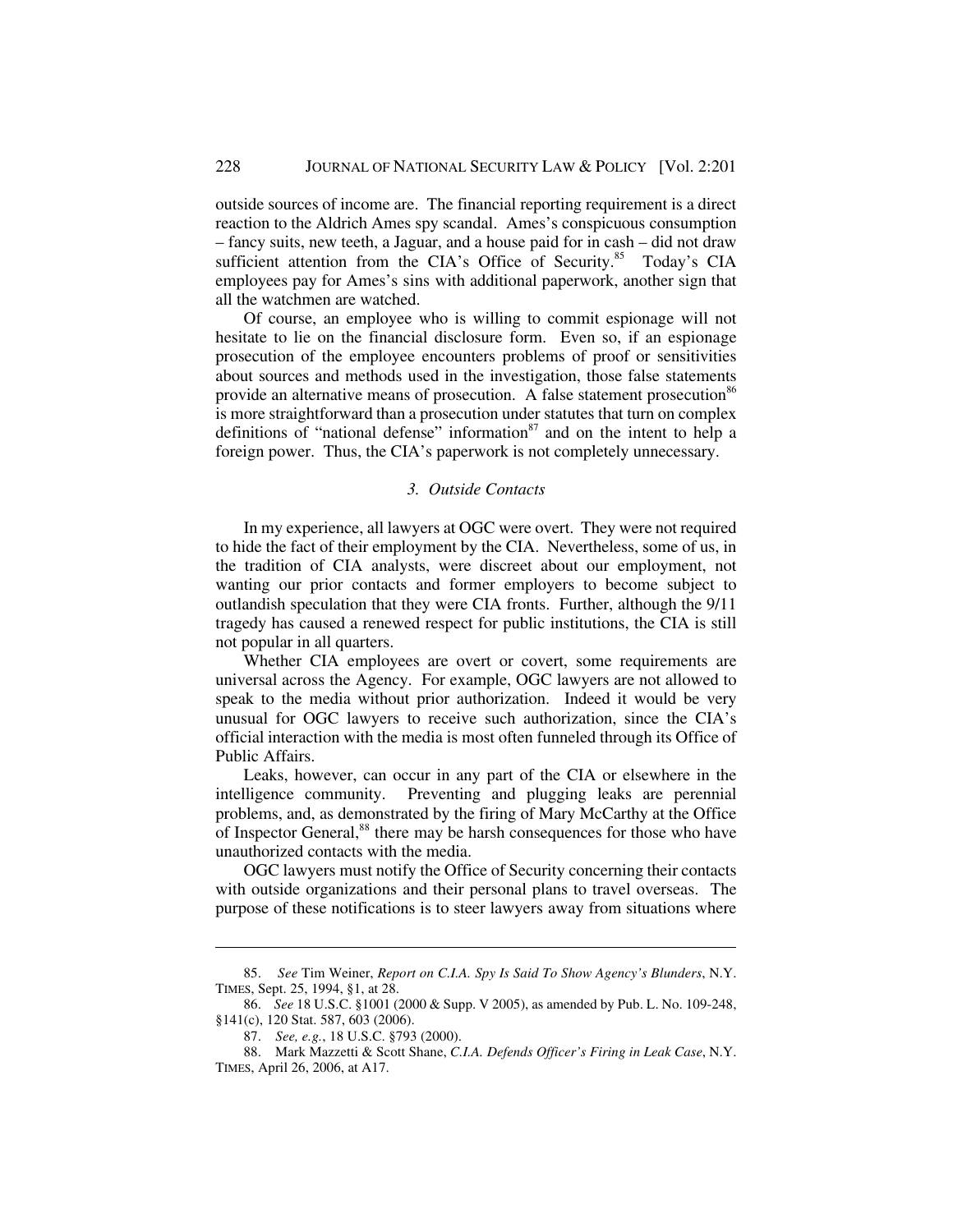they may be assessed, developed, or pitched by foreign intelligence services and to guide them away from awkward or inappropriate interactions. Another purpose of the notification about foreign travel is the lawyer's safety. CIA officers in the field will keep a non-operational employee away from active operations, and in emergencies CIA officers might even look out for her.<sup>89</sup> Some CIA employees, rather than bother with the paperwork and subject colleagues to unnecessary scrutiny, stay away from outside organizations and opt for domestic travel. $90$  Such decisions contribute to the isolation of OGC lawyers from their communities.

Even overt employees from headquarters, such as OGC lawyers, travel overseas under light cover. That is as close as most of them get to tradecraft. To avoid hostility, they do not discuss their true employment. Cover also helps to keep them clear of surveillance from foreign services.

At home or abroad, everyday interactions of the OGC lawyer may contain the seeds of espionage. Imagine that she is about to become involved in a school board in Arlington County and, unbeknownst to her, but known to other parts of the CIA, a member of the Russian foreign intelligence service has joined the board. She may be setting herself up for a pitch.

If a lawyer believes that a neighbor or acquaintance has been too inquisitive about her career, she is expected to report that to OGC's security officer. Once the security officer checks the appropriate CIA databases for information about the individual with whom the OGC lawyer has had contact, he will advise the lawyer on her next steps. In most cases, the advice will be to avoid or to minimize contact. It is conceivable, however, that U.S. operatives might turn the contact around. The OGC lawyer might then function as a double-agent or might facilitate a pitch to somebody on the other side. She might be lucky enough to play out her spy dream. Anything is possible.

On balance, the personal life of an OGC lawyer is not much different from the lives of other Washington bureaucrats. She shops, practices yoga, and sees movies in the usual places. Yet as a result of the CIA's security requirements, she is more on guard about casual encounters. What may be uneventful for a lawyer in the Department of Labor may be more significant for someone in the intelligence community. So she develops a suspicion about her surroundings, learns that things are not always as they appear on the surface, and sometimes sees complications where there is utter simplicity. For better or worse, her OGC career changes her.

<sup>89.</sup> For example, they might include her in plans to evacuate U.S. personnel.

<sup>90.</sup> I resigned from my board position with the Iranian-American Bar Association, and I discontinued my affiliation with the American Iranian Council.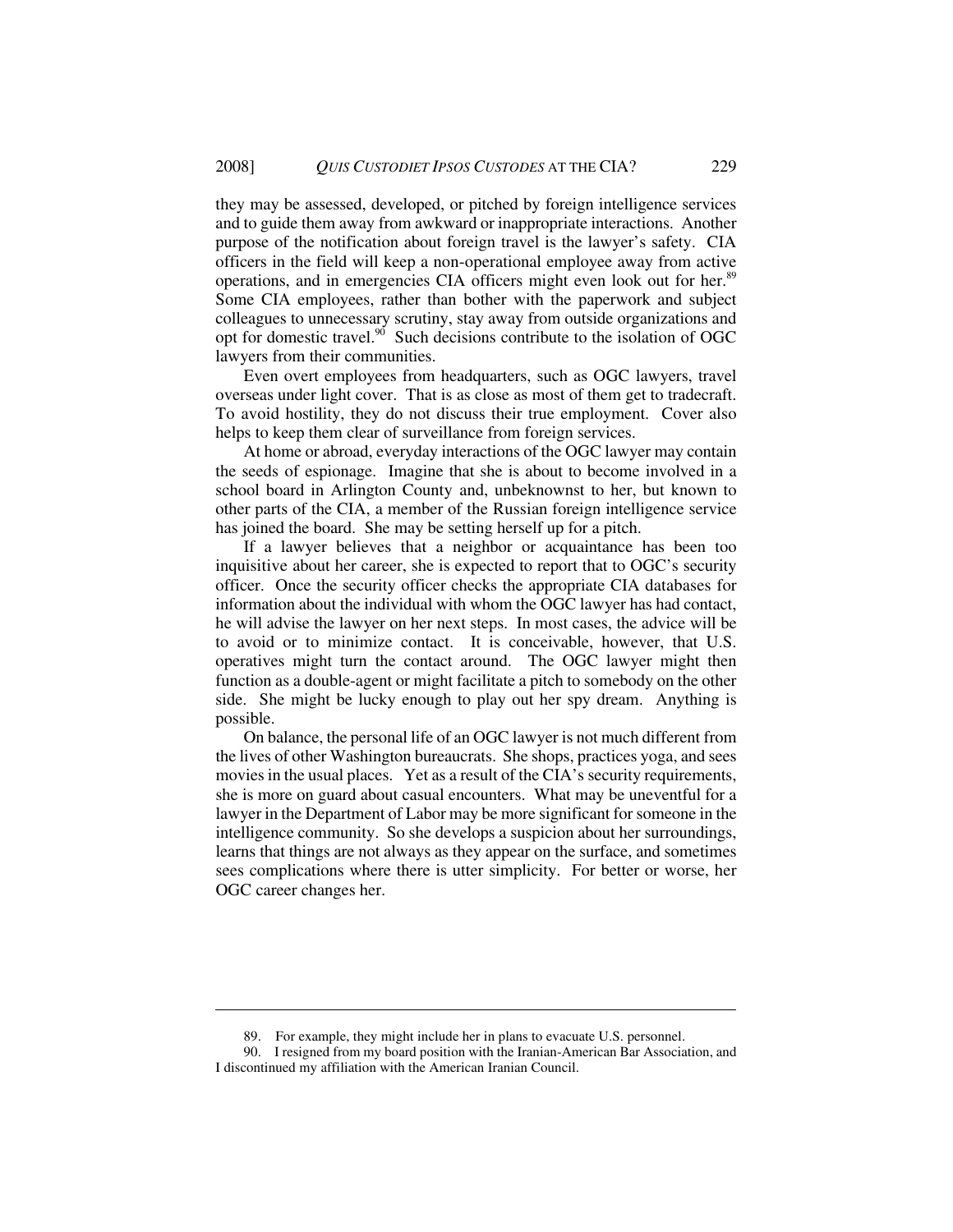### *C. Justice Department Interaction*

OGC lawyers deal with matters both inside and outside the Agency. Inside, they advise on government ethics (for example, whether an employee may accept the gift of a saber from a foreign intelligence service), and they handle administrative appeals (for example, discrimination claims by employees). This aspect of OGC practice has much in common with the ethics and administrative practices at other agencies. The details of the working environment are different, but, for the most part, the rules and regulations are the same.

Also in line with other general counsels' offices, OGC has outside interactions with the Justice Department regarding litigation. OGC's Litigation Division is the most active communicator with the Justice Department. $91$ 

If CIA information is involved in litigation or in potential litigation, OGC lawyers become involved as early as possible. Their mission, quite simply, is to protect the CIA's information from disclosure. They attempt to do so without unnecessarily compromising the work of the rest of the United States government. CIA information can be drawn into both civil and criminal cases. The more the CIA classifies, the more its information will be drawn into both kinds of cases.

One task of OGC in a civil case may be preserving the cover of a CIA employee without making false statements. The secrets must be protected while justice is done. Imagine an inflamed divorce proceeding in which a spouse knows the CIA employee's true occupation but those outside the classified realm do not, a traffic accident that involves a covert CIA employee in a government vehicle, or an airplane crash into a secret CIA facility. The possible variations are endless.

#### *1. State Secrets Practice*

Whether or not the United States government is party to a civil lawsuit, the CIA sometimes needs to assert the state secrets privilege. According to the case law, the state secrets privilege is not to be "lightly invoked."<sup>92</sup> It can only be asserted by the head of the agency with control over the matter after personal consideration.<sup>93</sup> During my tenure at the CIA, the DCI asserted the privilege on behalf of the Agency. After creation of the National Directorate

<sup>91.</sup> I served as a senior attorney in the Litigation Division. OGC also has an Operations Division, an Administrative Law Division, a Contract Law Division, and an Intelligence Support Division, along with legal advisers to the CIA's chief financial officer and the chief information officer.

<sup>92.</sup> United States v. Reynolds, 345 U.S. 1, 7 (1953).

<sup>93.</sup> *Id.* at 8.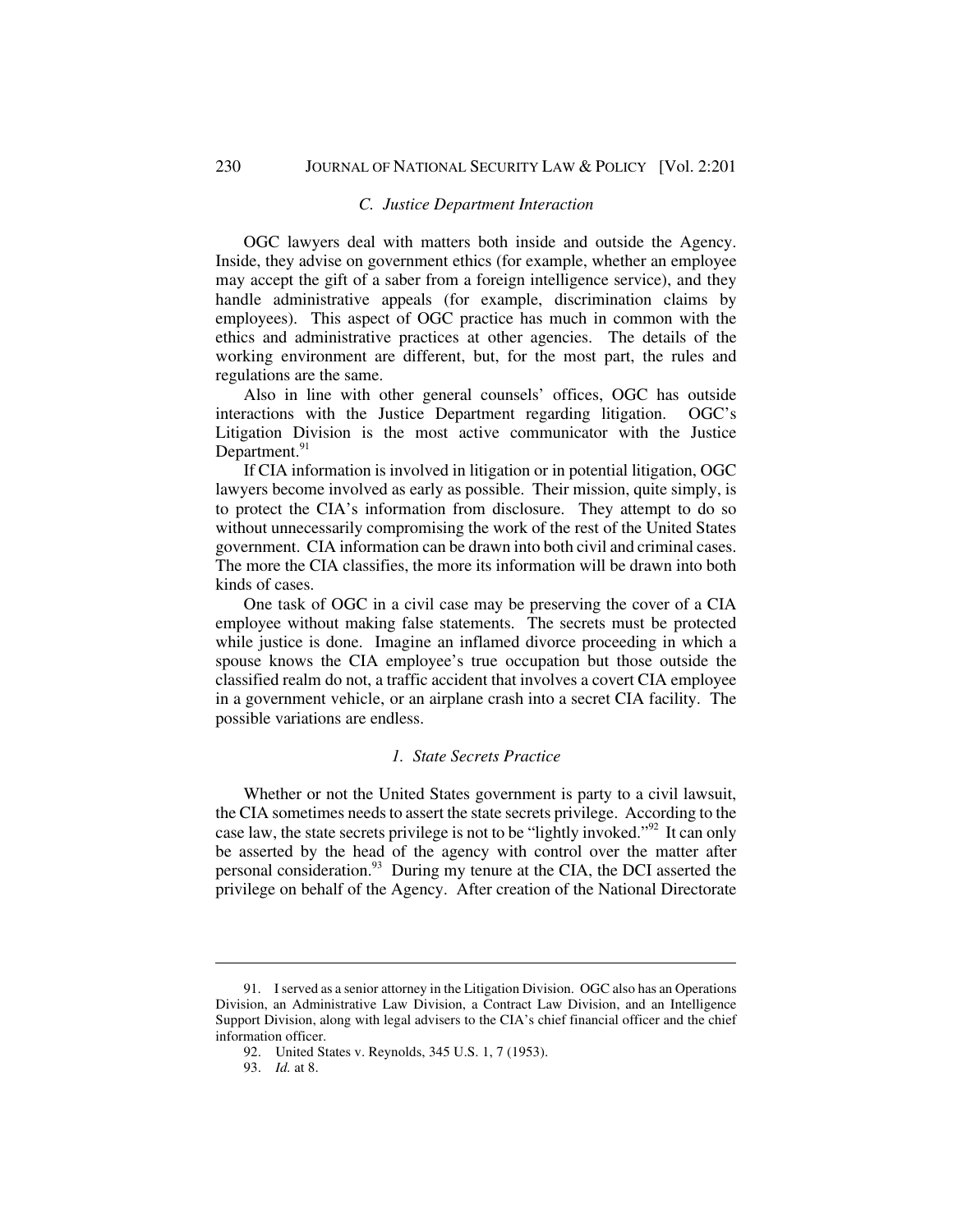of Intelligence, both the DCIA and the DNI should have this authority. In practice, it seems that the DCIA continues to assert the privilege for the CIA.<sup>94</sup>

When questions arise about state secrets, OGC lawyers consult with their counterparts in the Justice Department's Civil Division. With policy and law stirred into the mix, they determine whether the privilege should be asserted. If the lawyers decide an assertion is necessary, they will draft a memorandum to the DCIA that explains the case and recommends the privilege. This memorandum, along with the necessary affidavits, will go through the General Counsel.

The DCIA, a political appointee, takes assertions of the state secrets privilege seriously. He consults with his staff to weigh the political implications of any assertion. An unclassified affidavit asserting the privilege is usually filed on the public record in the case, and a classified affidavit goes only to the court. If the CIA's connection to the case is itself classified, the privilege will need to be asserted in a way that does not mention the Agency. One solution is for the head of another agency, as a party to the suit or as an intervening party, to file the unclassified affidavit and for the DCIA to file the classified affidavit. After the privilege has been asserted and upheld by the court, the litigation either works around the secrets or is dismissed.

### *2. Totten Practice*

OGC lawyers also handle cases that involve the *Totten* doctrine, but these arise less often than state secrets cases. *Totten* recognizes a prudential bar for courts asked to hear cases that involve secret agreements for secret services. The *Totten* doctrine was articulated in a case in which William Lloyd entered into an agreement with President Abraham Lincoln, for a monthly salary and expenses, to spy behind Confederate lines during the Civil War.<sup>95</sup> The Supreme Court ruled that Lloyd's claim, brought by the administrator of his estate, was nonjusticiable. More than a century later, the Supreme Court reaffirmed the *Totten* bar when it dismissed a lawsuit by two alleged spies from a Cold War adversary against the CIA for breaching a promise to take care of them for life. $96$ 

Using an invigorated *Totten* doctrine, OGC lawyers may now try to convince courts to dismiss other kinds of cases without submitting affidavits and without asserting a privilege.<sup>97</sup> They may also use *Totten* to bolster

<sup>94.</sup> *See* El-Masri v. Tenet, 437 F. Supp. 2d 530, 535 (E.D. Va. 2006), *aff'd*, 479 F.3d 296 (4th Cir. 2007), *cert. denied*, 128 S. Ct. 373 (2007) ("In support of its formal claim of [state secrets] privilege the United States submitted both an unclassified and a classified *ex parte* declaration of the Director of the CIA (DCI).").

<sup>95. &</sup>quot;Both the employer and the agent must have understood that the lips of the other were to be for ever sealed respecting the relation of either to the matter." Totten v. United States, 92 U.S. 105, 106 (1875).

<sup>96.</sup> Tenet v. Doe, 544 U.S. 1 (2005).

<sup>97.</sup> *See* A. John Radsan, *Second-Guessing the Spymasters with a Judicial Role in Espionage Deals*, 91 IOWA L. REV. 1259, 1291-1295 (2006).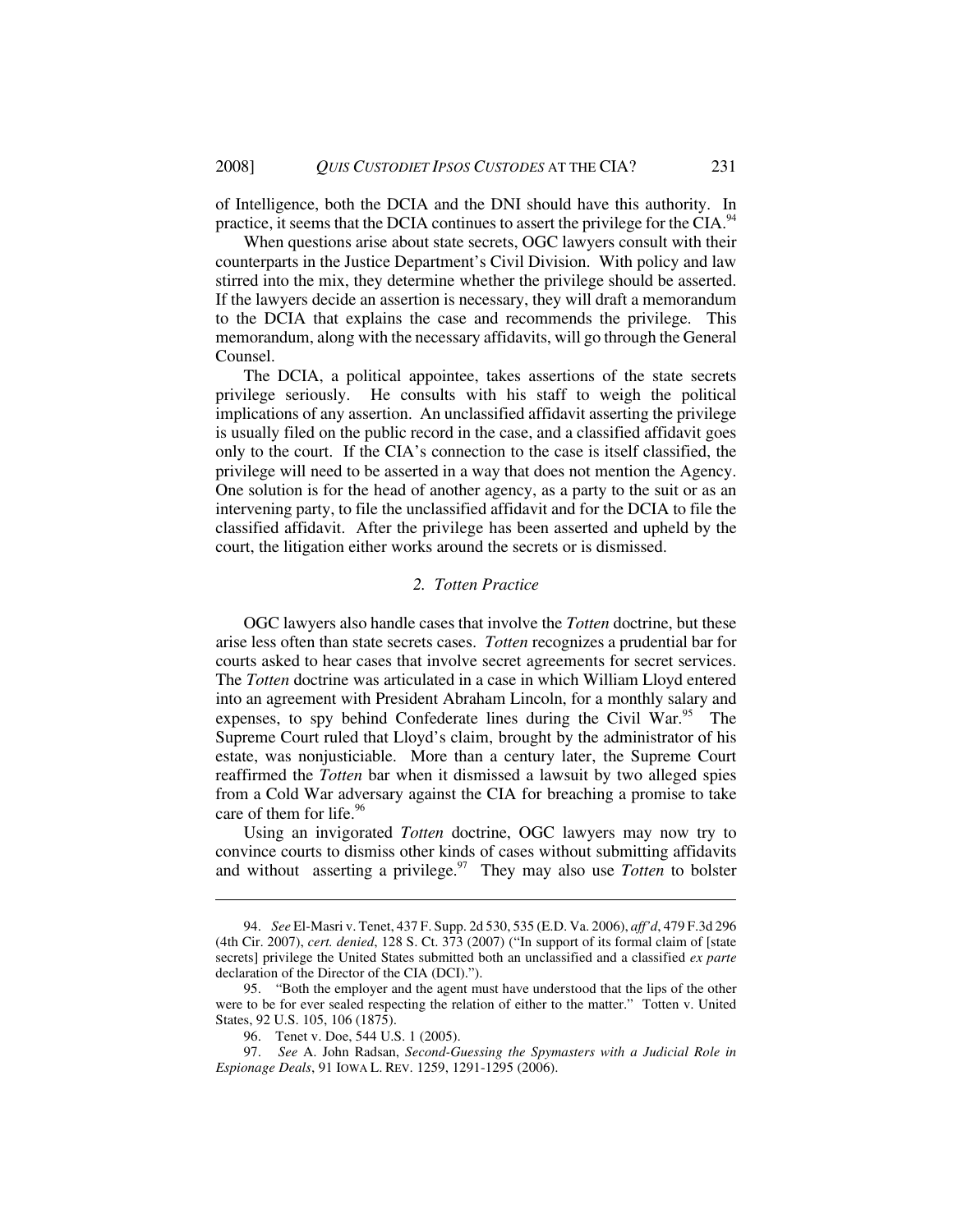requests to dismiss cases involving state secrets. In the new *Totten* era an internal guard (OGC) works against a weakened external guard (the courts), and more and more of the CIA's information is kept secret.

### *3. FOIA*

 Although the CIA is not immune from Freedom of Information Act requests, it benefits from many protections. For instance, the CIA generally is not required to search its operational files in response to a FOIA request.<sup>98</sup> All the same, the documents pile up in the directorates, and the Agency must separate the documents that stay inside the building from those that must be turned over to outside requesters. As for documents that are not operational, the CIA makes ample use of Exemption 1 (for information that has been properly classified)<sup>99</sup> and Exemption 3 (for information "specifically exempted from disclosure by statute"). $100$ 

CIA classifications are subject to more second-guessing under FOIA than they are under state secrets and the *Totten* doctrine. Perhaps the courts are more assertive in FOIA cases because they consider the stakes to be lower, and in any event the procedural context is more favorable for FOIA requesters.<sup>101</sup> Despite the differences, the flow of FOIA records to outsiders is more of a trickle than a stream.

CIA lawyers review the assertions of FOIA exemptions for documents and categories of information. They coordinate with lawyers from other U.S. agencies whose documents may have come into the CIA's possession, prepare the *Vaughn* indices (a correlation of FOIA exemption claims with the information withheld), and draft the motions in FOIA litigation. In FOIA cases, the internal guardians at OGC justify CIA decisions to external guardians – Justice Department lawyers and the federal courts. At other times, OGC lawyers counsel CIA officials to back away from unreasonable classifications. This is one area in which they perform meaningful oversight.

# *4. CIPA Basics*

The Classified Information Procedures Act (CIPA) creates another arena in which CIA classifications are second-guessed, another area for oversight.<sup>102</sup>

<sup>98. 50</sup> U.S.C. §431 (2000 & Supp. V 2005); *see* Karen A. Winchester & James W. Zirkle, *Freedom of Information and the CIA Information Act*, 21 U. RICH. L. REV. 231, 260  $(1987)$ .<br>99.

<sup>99.</sup> *See* Winchester & Zirkle, *supra* note 98, at 236.

<sup>100.</sup> *See id.* at 250.

<sup>101.</sup> *See* 5 U.S.C. §552(4)(B) (in a FOIA case, the district court "shall determine the matter de novo, and may examine the contents of . . . agency records in camera to determine whether such records or any part thereof shall be withheld under any of the exemptions . . . and the burden is on the agency to sustain its action").

<sup>102.</sup> Classified Information Procedures Act, 18 U.S.C. app. 3 §§1-16 (2000 & Supp. V 2005).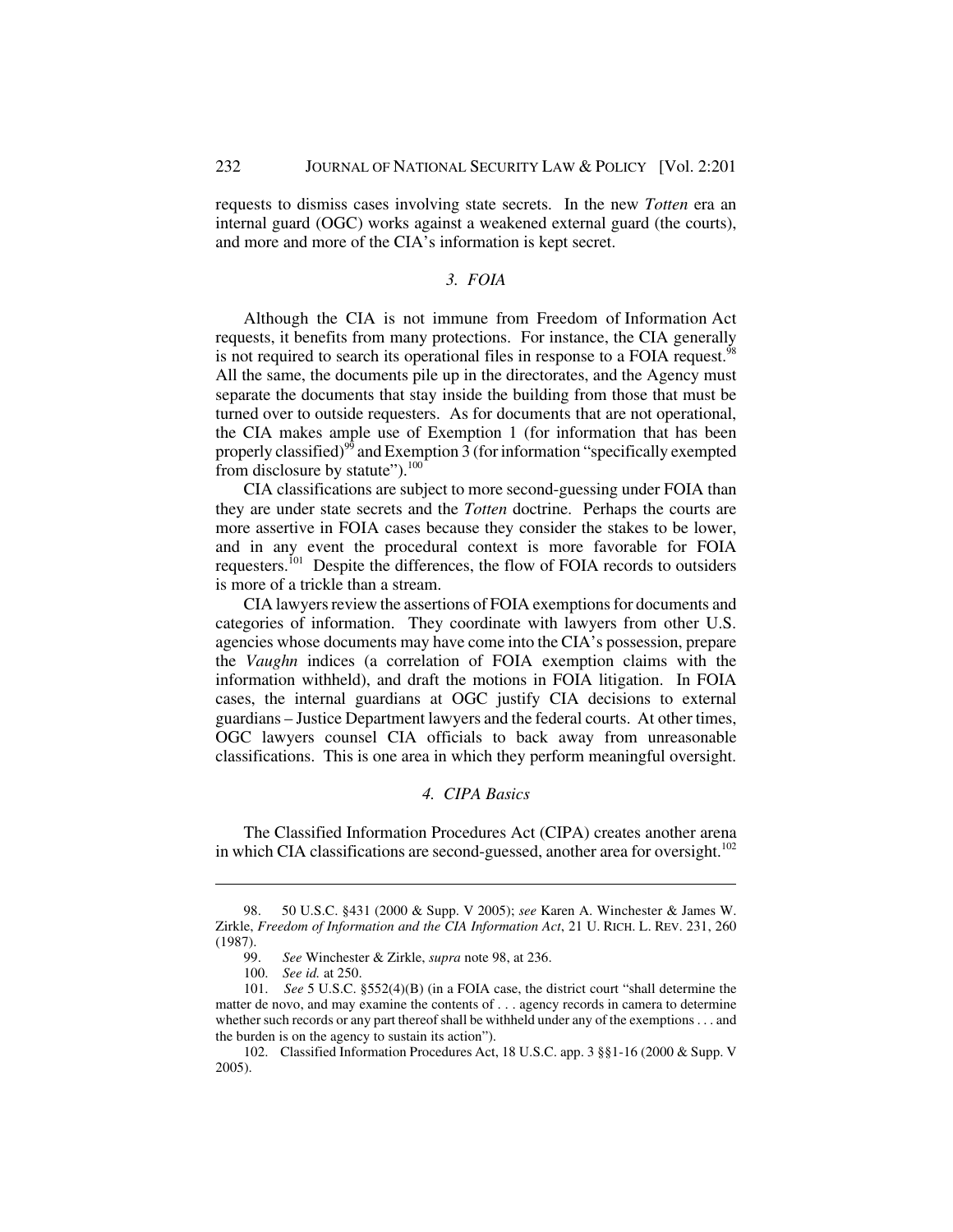When the Justice Department is sufficiently aligned on a case with the CIA, it considers its discovery obligations (under *Brady*, *Giglio*, *Jencks*, and Rule 16 of the Federal Rules of Criminal Procedure) to extend to CIA files.<sup>103</sup> Alignment often occurs in terrorism and espionage cases. Alignment has also occurred in narcotics cases and in prosecutions under the Foreign Corrupt Practices Act. When alignment exists, the Justice Department asks the CIA to search its files for information related to the case. Even if alignment does not exist, the Justice Department may ask for a "prudential search" to determine whether witnesses in the case have any connection to the CIA or whether any truth exists in a defendant's claim (such as that made by Manuel Noriega) that the CIA put him up to committing his crime.

In theory, Main Justice is supposed to coordinate all CIPA requests from the Justice Department, but in practice a prosecutor's office that is accustomed to dealing with OGC often makes its requests directly. This is most likely to be done by the offices of the United States Attorneys for the Eastern District of Virginia and for the Southern District of New York, which have had OGC contacts from prior terrorism and espionage cases. While I worked at the CIA, OGC did not object when Main Justice was bypassed in this way, perhaps to the chagrin of DOJ's Counter-Terrorism Section and the Counter-Espionage Section, two sections that are now part of a new National Security Division.<sup>104</sup> In my experience, OGC enabled Justice Department superstars to work around Main Justice, a practice that may continue to this day.

Since  $9/11$ , CIPA has become better known to the public.<sup>105</sup> In the *Moussaoui* case, for instance, CIPA was applied by analogy to a situation that

*Id.* at 347-348 (quoting United States Dep't of Justice, *Department of Justice Manual*, vol. 9A Criminal Div., pt. 3A, ch. 90.210(D)(1) (1997)).

104. Department of Justice, *Fact Sheet: Department of Justice to Create a National Security Division*, Mar. 13, 2006, *available at* http://www.usdoj.gov/opa/pr/2006/March/ 06\_opa\_136.html.

<sup>103.</sup> *See* Jonathan M. Fredman, *Intelligence Agencies, Law Enforcement, and the Prosecution Team*, 16 YALE L. & POL'Y REV. 331, 367-368 (1998).

<sup>[</sup>A]n investigative or prosecutive agency becomes aligned with the government prosecutor when it becomes actively involved in the investigation or the prosecution of a particular case. When that occurs, the agency's files are subject to the same requirement of search and disclosure as the files of the prosecuting attorney or lead agency.

<sup>105.</sup> *See* Joshua L. Dratel, *Ethical Issues in Defending a Terrorism Case: How Secrecy and Security Impair the Defense of a Terrorism Case*, 2 CARDOZO PUB. L. POL'Y & ETHICS J. 81, 99-104 (2003); A. John Radsan, *The Moussaoui Case: The Mess from Minnesota*, 31 WM. MITCHELL L.REV. 1417, 1433-1436 (2005); Cameron Stracher, *Eyes Tied Shut: Litigating for Access Under CIPA in the Government's "War on Terror*," 48 N.Y.L. SCH. L.REV. 173, 183- 192 (2003/2004); Brian M. Tomney, *Contemplating the Use of Classified or State Secret Information Obtained Ex Parte on the Merits in Civil Litigation: Bl(a)ck Tea Society v. City of Boston*, 57 ME. L. REV. 641, 650-652 (2005); Comm. on Communications and Media Law of the Ass'n of the Bar of the City of New York, *The Press and the Public's First Amendment Right of Access to Terrorism on Trial: A Position Paper*, 22 CARDOZO ARTS & ENT. L.J. 767, 827-831 (2005); Note, *Secret Evidence in the War on Terror*, 118 HARV. L.REV. 1962, 1964- 1967 (2005).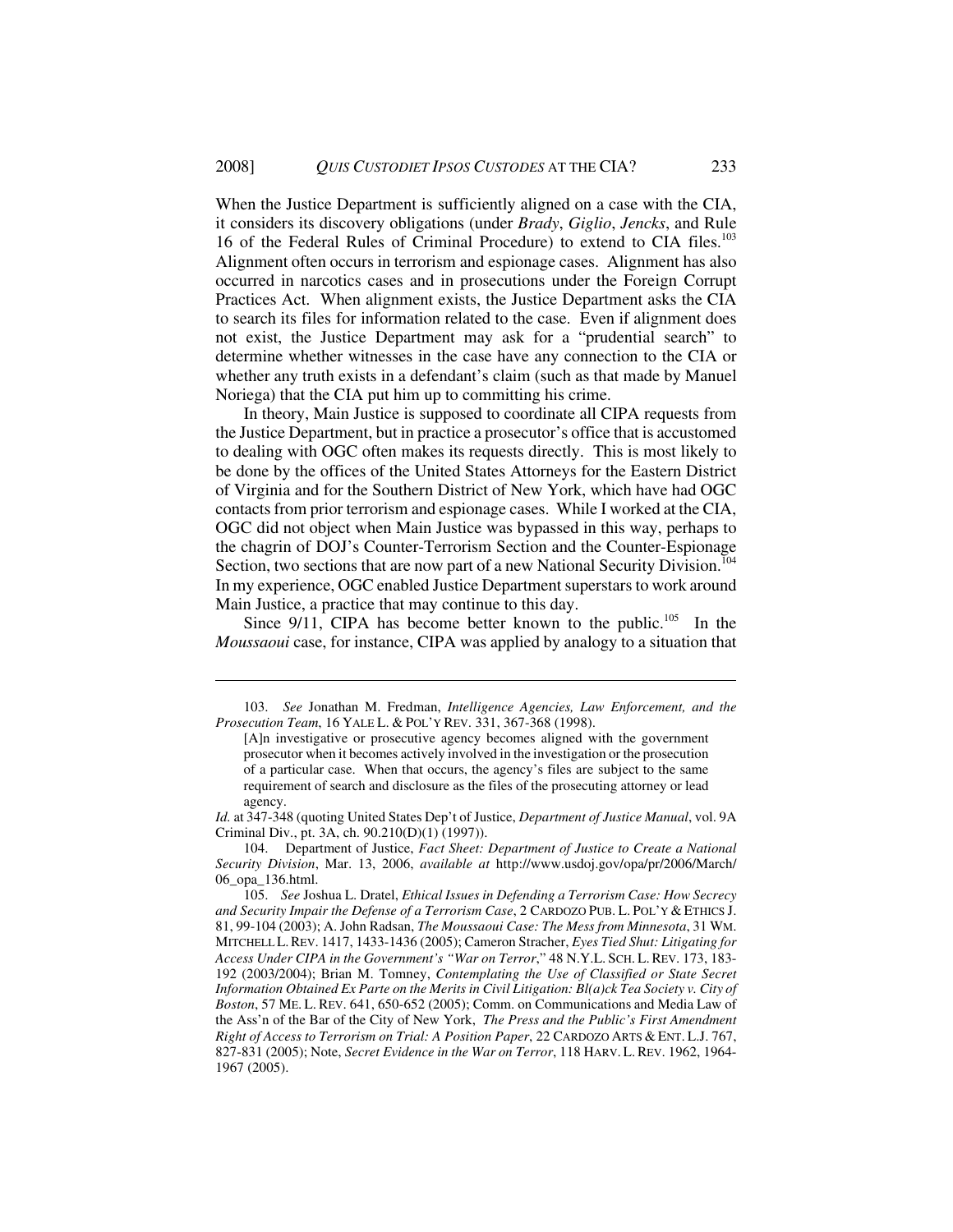did not directly involve classified documents, but rather the defendant's request for access to high-level al Qaeda detainees. Moussaoui claimed that those detainees would exculpate him or mitigate his role in the 9/11 plot. By the sentencing phase, Moussaoui was provided with detainee statements but not with personal access to the detainees themselves. In another case, OGC lawyers were surely busy interacting with special prosecutor Patrick Fitzgerald in the prosecution of Scooter Libby.

Contrary to popular myths, OGC lawyers do not simply push a button to respond to the Justice Department's CIPA requests. Instead, those lawyers pass the requests on to other people in the Agency, and CIA experts outside of OGC search various databases for the requested information. Some of the databases are so old that they must be searched manually. Because the searches are as much art as science, it is difficult (if not impossible) to guarantee that all responsive documents have been gathered. This difficulty applies to internal searches, too. The motivation of the CIA searchers may differ, depending on whether the request is internal to the CIA – part of an operation – or external. Enthusiasm may run higher for CIA-originated searches than for those being conducted at the behest of other government agencies, so one oversight role for OGC is to push the searchers to be consistently diligent.

The bulk of what the searchers gather is CIA cables. Once the cables have been gathered, a prosecutor with an appropriate security clearance (for example, Patrick Fitzgerald) is allowed to review them at CIA headquarters. An OGC lawyer coordinates this review. A thorough OGC lawyer reviews the documents before the prosecutor does. A less thorough OGC lawyer just makes sure the stack is in the right place. If the prosecutor determines that nothing needs to be turned over to the defense, the CIA's role usually ends there.

### *5. CIPA Abuse*

If nothing is turned over to the defense, it is unlikely that a defendant will ever learn about the search of CIA files. Although the Justice Department's search request is not by itself classified, any response from the CIA, negative or positive, is almost surely classified. Revealing what the CIA does not know (for example, concerning a terrorist group) or does not have an interest in (for example, satellite imagery of a certain country) may create as much damage as disclosing the contents of CIA cables. OGC will not tell the defendant about the search on its own.

A skeptic might ask whether there is any check on a prosecutor who sees discoverable information at the CIA but does not acknowledge it. Will OGC second-guess the Justice Department's decision that something need not be turned over? Will one agency watch over another?

Since OGC lawyers have enough trouble finding an appropriate role – between watchdog and lapdog – in their interactions with CIA officers, they do not seek out additional battles with prosecutors. In dealing with the Justice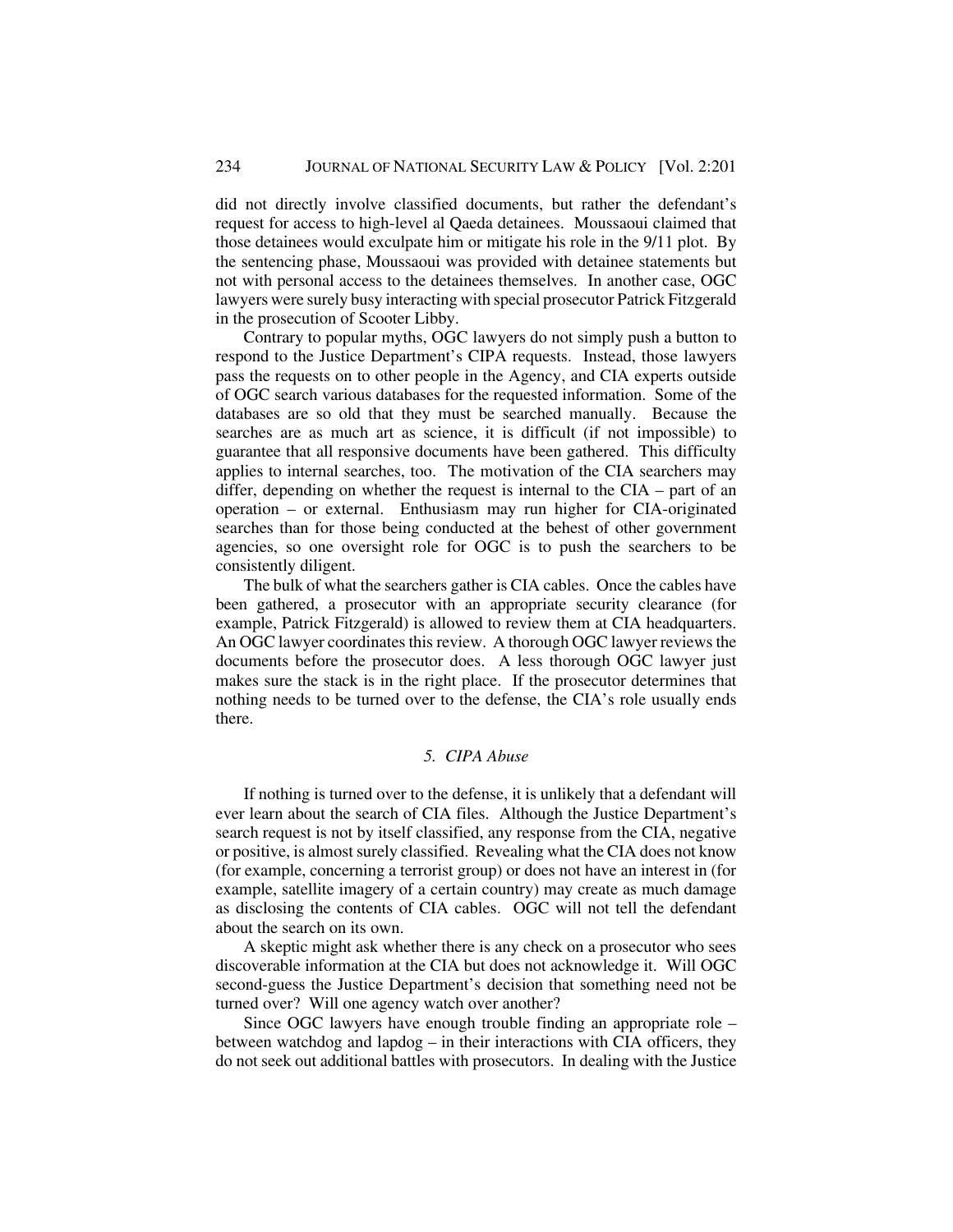Department, OGC is the entity that errs toward non-disclosure. OGC lawyers consider their duties to be separate from the prosecutor's duties, viewing *Brady* and other discovery rules as the Justice Department's problem, not the Agency's. Whether this view is correct has, like much of OGC's work, not been closely analyzed or tested in the courts.

Ferreting out a prosecutor's misconduct, in ordinary cases and in national security cases, is difficult but not impossible. One case that warrants optimism about oversight – even in CIPA cases – is the *Koubriti* prosecution in Detroit.<sup>106</sup> There, four persons were indicted for allegedly being part of a post-9/11 sleeper cell. The convictions were overturned after trial because of prosecutorial misconduct.<sup>107</sup> Part of that misconduct, which the Justice Department brought to the court's attention, related to a drawing in a notebook that was found when the defendants were arrested. An expert witness for the prosecution – an FBI supervisor – testified that the drawing was a sophisticated casing of a terrorism target in Turkey. What the prosecutor did not reveal was that during a review before trial a CIA expert did not consider the drawing to be so sophisticated. This difference of opinion between government experts, which was not revealed to defense lawyers until after trial, might have served the defense well in cross-examination at trial.

During the Justice Department's own internal investigation into the misconduct in *Koubriti*, the prosecutor filed a civil suit against then-Attorney General John Ashcroft and others, alleging that he was being made a scapegoat for blowing the whistle on the government's incompetence.<sup>108</sup> Eventually, the prosecutor was prosecuted for his handling of the *Koubriti* case but was acquitted.<sup>109</sup> Defendant Koubriti later filed a damage suit against

<sup>106.</sup> *See* Dan Eggen, *Report Scolds Terrorism Prosecutors; U.S. To Drop Convictions Against Trio in Detroit*, WASH. POST, Sept. 2, 2004, at A3; Danny Hakim, *Defendant Is Released in Detroit Terror Case*, N.Y. TIMES, Oct. 13, 2004, at A16; Danny Hakim*, Judge Reverses Convictions in Detroit Terrorism Case*, N.Y. TIMES, Sept. 3, 2004, at A12; Danny Hakim & Eric Lichtblau, *Trial and Errors: The Detroit Terror Case*, N.Y.TIMES, Oct. 7, 2004, at A1.

<sup>107.</sup> United States v. Koubriti, 336 F. Supp. 2d 676, 679 (E.D. Mich. 2004) ("[T]he prosecution materially misled the Court, the jury and the defense as to the nature, character and complexion of critical evidence that provided important foundations for the prosecution's case. As the Government's filing also makes clear, these failures by the prosecution were not sporadic or isolated. Rather, they were of such a magnitude, and were so prevalent and pervasive as to constitute a pattern of conduct, that when all of the withheld evidence is viewed collectively, it is an inescapable conclusion that the Defendants' due process, confrontation and fair trial rights were violated . . . .").

<sup>108.</sup> Eric Lichtblau, *U.S. Had Doubts About Lesser Case Against Terror Suspects*, N.Y. TIMES, May 13, 2005, at A18.

<sup>109.</sup> Paul Egan, *Cleared of Misconduct, Former U.S. Prosecutor in Terror Case Seeks Redress from the Government*, DETROIT NEWS, Feb. 13, 2008, at 1A; Paul Egan, *Federal Jury Acquits Terror Prosecutor; Jubilant Convertino Calls Trial "Politically Motivated Prosecution*,*"* DETROIT NEWS, Nov. 1, 2007, at 1A; Eric Lichtblau, *Ex-Prosecutor in Terror Inquiry Is Indicted*, N.Y. TIMES, Mar. 30, 2006, at A18.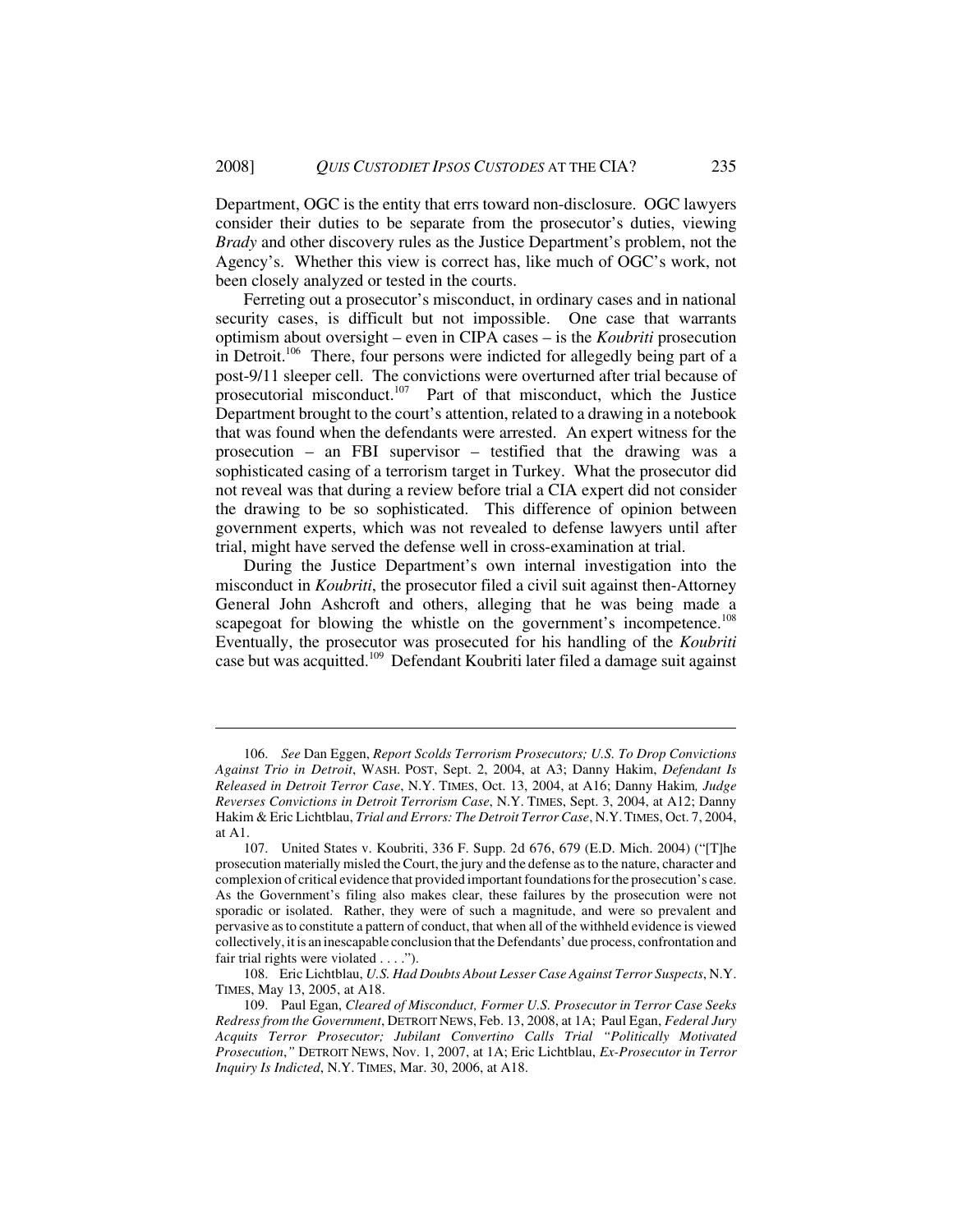the prosecutor.<sup>110</sup> Thus, internal oversight sometimes can itself generate complicated moves and counter-moves.

### *6. CIPA, CIA Style*

The CIA, almost without exception, does not allow raw cables to be turned over to defendants. Often these cables contain "cryptonyms" (code names for human intelligence sources). They also reveal CIA locations, personnel, and interactions with foreign governments, all of which are very sensitive and generally have only tangential relevance to a case. Under CIPA §4, an OGC lawyer works with prosecutors to propose "summaries" or "substitutions" that are acceptable to the Agency and eventually to the judge. Although redacted cables have been turned over to the defense, the recent trend at OGC is to lift relevant information from the cables onto separate pieces of paper. In some cases, prosecutors have convinced OGC to be more forthcoming in discovery with the promise that the prosecutors will limit the defendants' use of any classified information at trial.

At any stage of CIPA, OGC's practice is simpler if unclassified summaries can be approved. If not, the CIA insists that defense lawyers obtain security clearances as a condition of being able to review the classified discovery. Prosecutors with CIPA experience know all this, and at OGC's prodding they have convinced judges that the classified discovery should be shared only with cleared defense lawyers, not with the defendants themselves. The system does not take a chance by giving classified information to an alleged terrorist. *Moussaoui* is an example.

The disclosure of sensitive information in discovery does not by itself permit the defense to use that information at trial. Under CIPA §5, the defense must designate the classified information it intends to use at trial. Here, the usual pattern is for the defense to be too general in its designation, for the prosecution to insist on more specificity, and for the court to work out a compromise. Under §6, if the court determines that the designated information is needed at trial, the prosecution has another opportunity to propose summaries and substitutions.

Even when the §4 and §6 filters do not preclude the use of classified information at trial, the CIA may still allow the prosecution to proceed. Costs and benefits are weighed, and other techniques are considered for limiting disclosure. For example, the "silent witness" rule may be used to prevent an intelligence source from being publicly disclosed; all references in the courtroom and on the trial transcript may be to "Country A" or "Person A."<sup>111</sup> Thus, only the judge, the parties, and the jury are told the actual names of the

<sup>110.</sup> Paul Egan, *Ex-Defendant in Terror Case Sues Convertino; Man Whose Conviction Was Overturned by the Justice Dept. Is Alleging Malicious Prosecution*, DETROIT NEWS, Feb. 13, 2008, at 7A.

<sup>111.</sup> *See, e.g.*, United States v. Rosen, 520 F. Supp. 2d 786 (E.D. Va. 2007).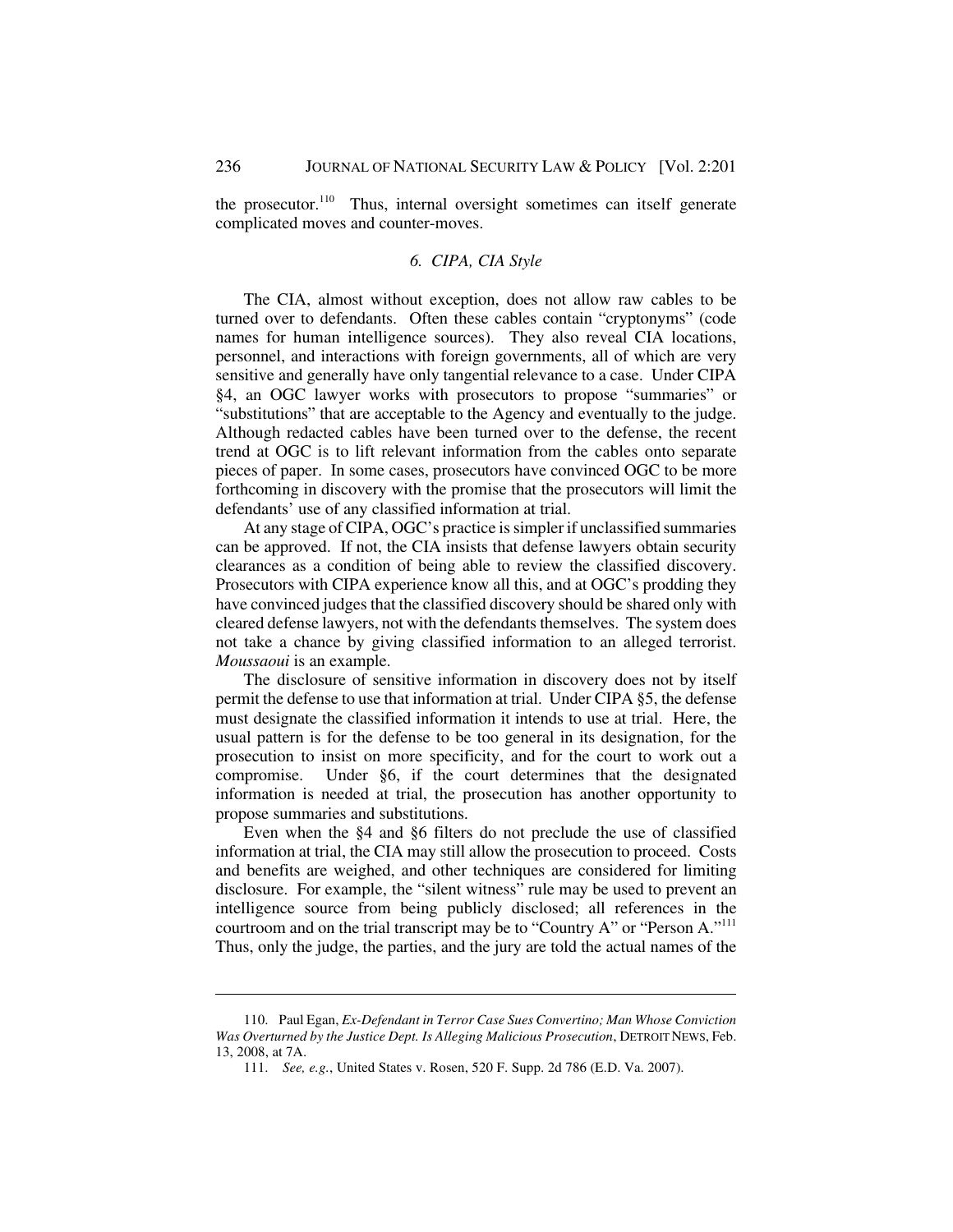country and the person. Or, as happened in the Jose Padilla trial in Miami, a CIA officer may be allowed to testify in disguise. $112$ 

CIPA is an expanding area of overlap between law enforcement and the intelligence community. All in all, the Justice Department's interaction with OGC is usually positive. Prosecutors remind CIA officials that they sometimes need to defend their classifications before other executive agencies, judges, and defense lawyers. External checks and internal checks thus come together under CIPA.

### *7. Referrals and Opinions*

Separate from civil cases and from the CIPA process, OGC lawyers interact with the Justice Department on criminal referrals, providing another opportunity for OGC oversight. The CIA's Office of Inspector General, another internal guard at the CIA, also participates in referrals for criminal investigation, which are made pursuant to guidelines between the CIA and the Justice Department.

Referrals are sometimes made on mundane matters; others go to the core of the DO. A CIA employee may have submitted an inflated voucher for reimbursement of expenses for an official trip, leading to a prosecution for theft of government property or for false statements. Or an interrogation of an al Qaeda suspect may have gone beyond approved techniques, perhaps resulting in a suspect's death.<sup>113</sup> The CIA makes several referrals to the Justice Department in a typical month.

OGC also seeks legal opinions from the Justice Department.<sup>114</sup> In this exchange, the General Counsel acts as a company lawyer to the CIA, and the Justice Department serves OGC as outside counsel of sorts.<sup>115</sup> The CIA, if questioned about an activity, whether in court, on Capitol Hill, or by the public, can point to its comprehensive advice of counsel. This advice, on the interrogation of al Qaeda suspects or on other topics, may provide CIA officers with some protection from civil and criminal sanctions. In that sense, the August 2002 "torture" memorandum may still be useful to them, whatever

<sup>112.</sup> Jay Weaver, *"Secret Agent" Testifies About Padilla Document*, MIAMI HERALD, May 16, 2007, at 3A.

<sup>113.</sup> *See* Jane Mayer, *A Deadly Interrogation*, NEW YORKER, Nov. 14, 2005, at 44 (discussing whether CIA operative Mark Swanner would face legal consequences for the death of Manadel al-Jamadi, an Iraqi insurgent who died of "unnatural causes" while under interrogation by Swanner).

<sup>114.</sup> The United States government has acknowledged that OLC's August 1, 2002, "torture" memorandum was prepared in response to a request from the CIA. *See supra* note 1.

<sup>115.</sup> A former OLC lawyer, Martin Lederman, has criticized the Bush administration for allowing parts of the Justice Department other than OLC to provide advice to the relevant agencies on U.S. counter-terrorism. *See generally* Walter Dellinger et al., *Principles to Guide the Office of Legal Counsel*, 81 IND.L.J. 1348, 1349 (2006) ("It is incumbent upon the Attorney General and the President to ensure that OLC's advice is sought on important and close legal questions and that the advice given reflects the best executive branch traditions.").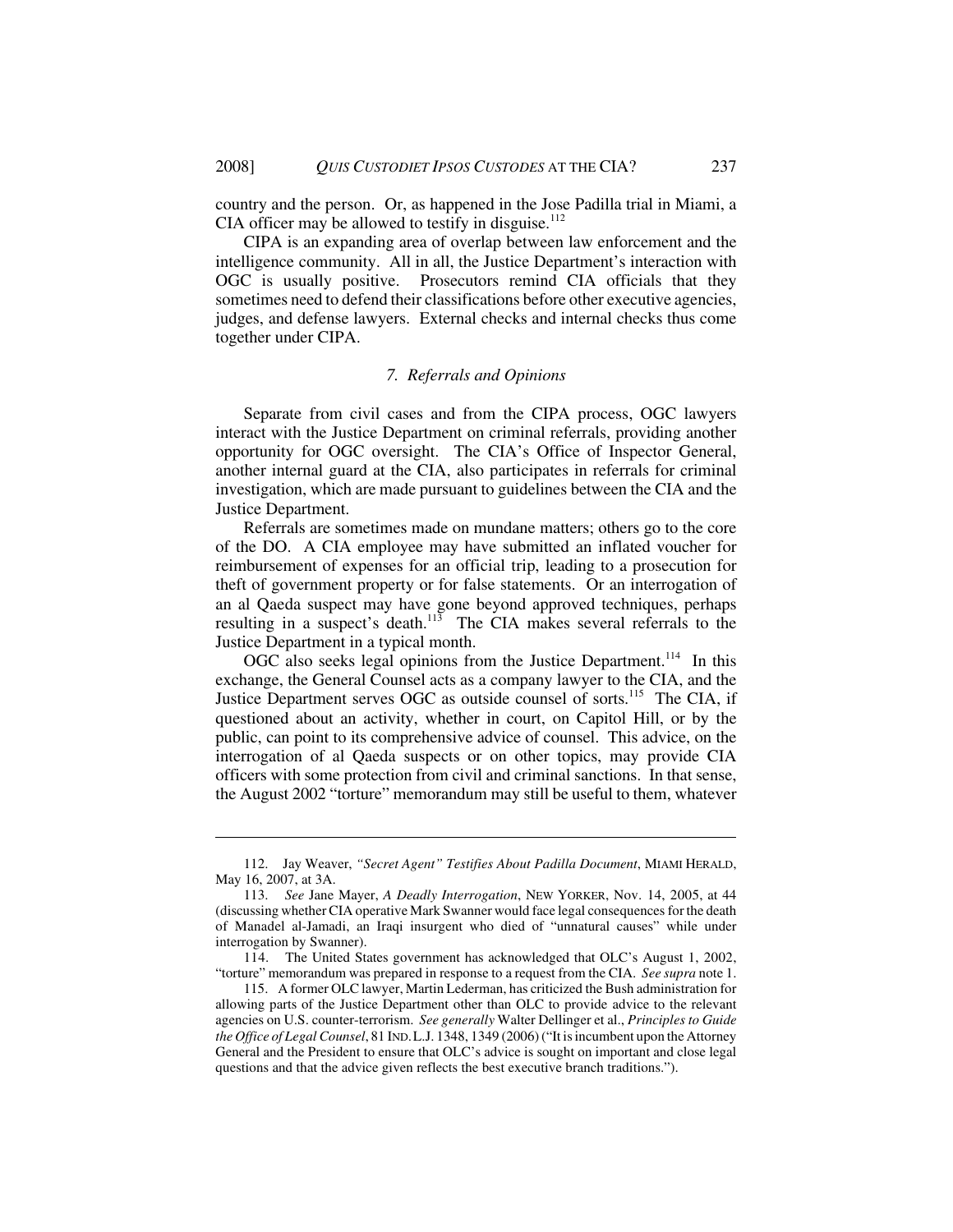its analytical deficiencies. If these protections are deemed insufficient, the CIA may lobby for a Congressional fix. A case in point is the Military Commissions Act of 2006,116 which, following the Supreme Court's *Hamdan* decision,<sup>117</sup> retroactively amended the War Crimes Act to restrict its coverage to a list of "grave breaches" of Common Article 3, rather than to all violations of Common Article 3.<sup>118</sup>

The General Counsel usually initiates requests for legal opinions from the Justice Department. She may want a second opinion on advice she has already given the Agency, or she may want somebody else's license on the line. Such CIA-DOJ interactions are tightly compartmented. At DOJ's Office of Legal Counsel, the group that handles the request may be limited to the lawyer who has the "CIA account," along with the chief and a deputy chief. The chief of OLC will, in turn, be inclined to brief the appropriate division chief, the Deputy Attorney General, and the Attorney General. If necessary, the Justice Department lawyers on the matter can be kept to a handful. The number of OGC lawyers will be similarly small: the General Counsel, the deputy General Counsel, the chief lawyer to the DO, and the one or two OGC lawyers assigned to the relevant division(s). Overall, not many guards are involved in legal opinions on sensitive topics.

#### *D. Post-Employment Duties*

Even after a CIA lawyer leaves OGC, she is not free from duties that relate to classified information. Potential watchdogs are taught to heel. Upon separation from the CIA, she signs another agreement, a reminder that she may not disclose anything classified. Her duty lasts for as long as she lives or for as long as the information stays classified. She is also reminded of the "pre-publication agreement" that she signed as a condition of her CIA employment. Before she publishes anything that relates to her CIA work, she must submit the manuscript to the Publications Review Board at CIA.<sup>119</sup>

The PRB does not require a former employee to notify the CIA if she is going to speak to the media or give a public speech without any written notes. It is at first surprising that the CIA trusts former employees to effectively protect classified information when speaking from memory, but does not trust

<sup>116.</sup> Military Commissions Act of 2006, Pub. L. No. 109-366, 120 Stat. 2600 (codified in scattered sections of 10 U.S.C.).

<sup>117.</sup> Hamdan v. Rumsfeld, 126 S. Ct. 2749 (2006).

<sup>118.</sup> Military Commissions Act of 2006, §6(b), 120 Stat. 2633.

<sup>119.</sup> *See, e.g.,* Seymour M. Hersh, *Ex-Intelligence Director Disputes Censorship of His Book on C.I.A*., N.Y. TIMES, May 18, 1983, at A1; George Lardner Jr., *C.I.A. Delays Printing of Ex-Aide's Book*, WASH. POST, Apr. 3, 1980, at A13; Vernon Loeb, *Back Channels: The Intelligence Community; C.I.A. Wants a History Channel Preview*, WASH.POST, June 13, 2000, at A37; Robert Pear, *Wide Power Given on Classified Data*, N.Y. TIMES, Mar. 14, 1983, at D12; Scott Shane & Mark Mazzetti, *C.I.A. Crackdown Seeks To Tighten Agency's Secrecy*, N.Y. TIMES, Apr. 24, 2006, at A1 ("Authors say the agency's Publications Review Board has been removing material that would easily have been approved before.").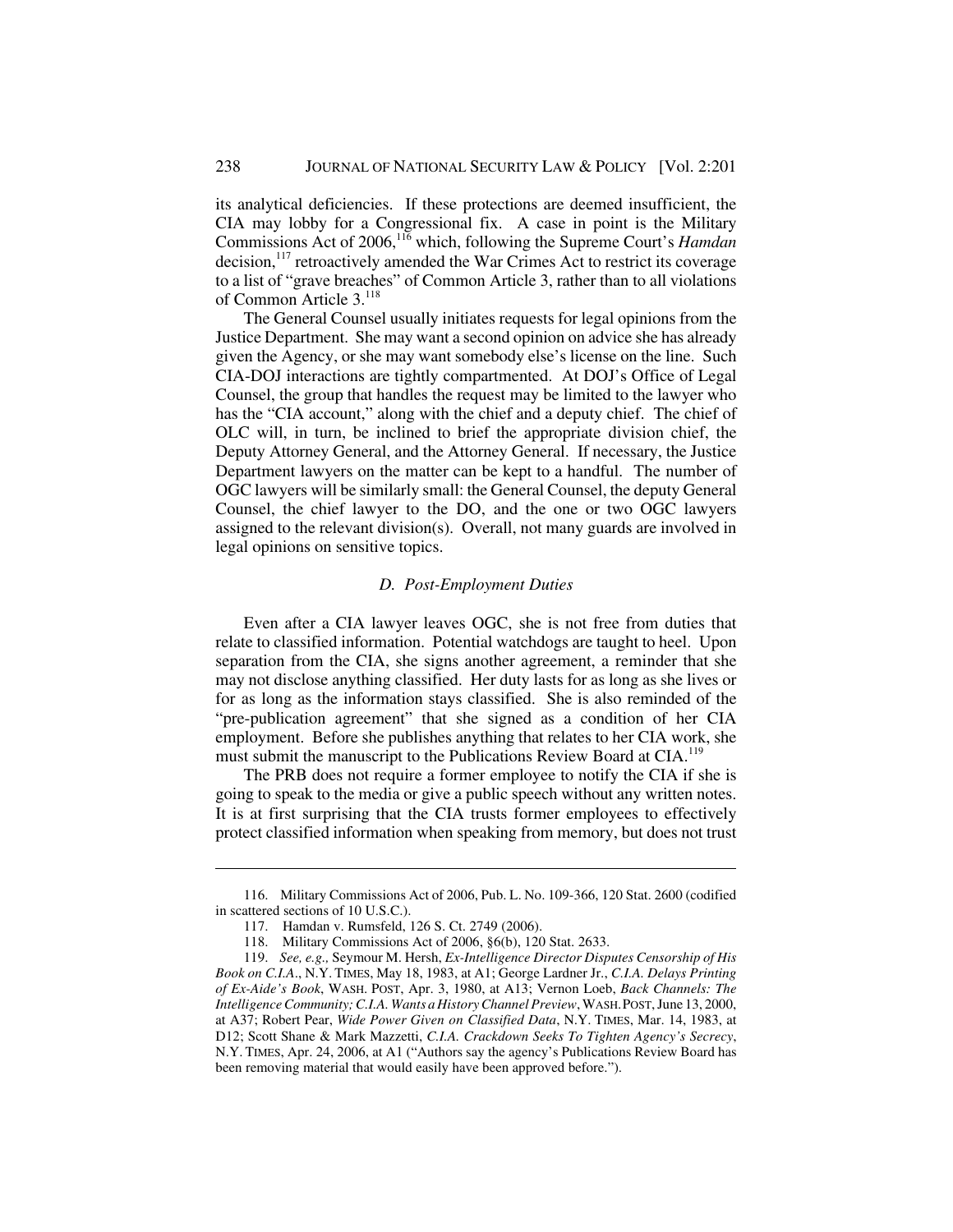them when they put their thoughts on paper. There probably are at least two explanations for the disparity in procedures. First, it may be less practical, even impossible, for the CIA to police anticipated oral expression. Second, inadvertent oral disclosures may be less damaging than written ones. It is certainly easier for a foreign intelligence service to cull classified information from a written record, and no one from another intelligence service may even see a media appearance or hear a former employee's remarks on a panel or to a group of students. Nonetheless, oral disclosures may be recorded and eventually be found in written form in a newspaper or on the Internet, blurring the apparently clear lines between oral and written expression. And where does "blogging" fit under the PRB rules?

Uncertainties about the content and application of PRB policy affect the free speech of former CIA lawyers. Because of PRB, for example, one professor decided not to offer his students a written syllabus in a national security course. Perhaps he was being too cautious – or too cute – but when he left the CIA, the head of the PRB had told him that even the name of his casebook had to be submitted.<sup>120</sup>

The PRB claims that it goes no further than demanding the removal of classified items, and denies that it censors the writings of former employees who criticize the Agency. No matter the Board's good intentions, the prepublication review requirement may promote self-censorship or submissiveness. Former employees know their manuscripts will face some delay. The review of op-ed pieces takes days and weeks. Law review articles, including this one, take weeks and months. $121$  And books take even longer. Whatever the form of her writing, the former employee is in a position of weakness. If she disagrees with the PRB about whether something is classified, she has internal recourse and may appeal to the courts. Such review, of course, takes time and money. Therefore, to avoid conflicts with PRB, a former employee is likely to err on the side of caution, pulling back on criticisms, pulling away from what may be classified areas. She heels. Thus, I acceded to the PRB request that minor deletions be made in this article. Rather than challenge what I considered an inaccurate view of what is classified, I was relieved that the suggestions were not more substantial.

Valerie Plame, the former CIA officer at the center of the Scooter Libby case, is one person who did not accept the PRB's redactions. Backed by her publisher, Simon & Schuster, Plame took the CIA to court in the Southern District of New York in an effort to publish her memoirs without redactions, $122$ 

<sup>120.</sup> Apparently NATIONAL SECURITY LAW (4th ed. 2007) by Stephen Dycus and his colleagues passes CIA muster.

<sup>121.</sup> I submitted a draft of this article to the PRB in mid-July of 2006. I did not receive a response, proposing minor deletions, until the end of October 2006.

<sup>122.</sup> *See* Steven Zeitchik, *Plame Stakes Claim, Sues CIA over Book*, DAILY VARIETY, June 1, 2007, at 2; VALERIE PLAME WILSON, FAIR GAME: MY LIFE AS A SPY, MY BETRAYAL BY THE WHITE HOUSE (2007).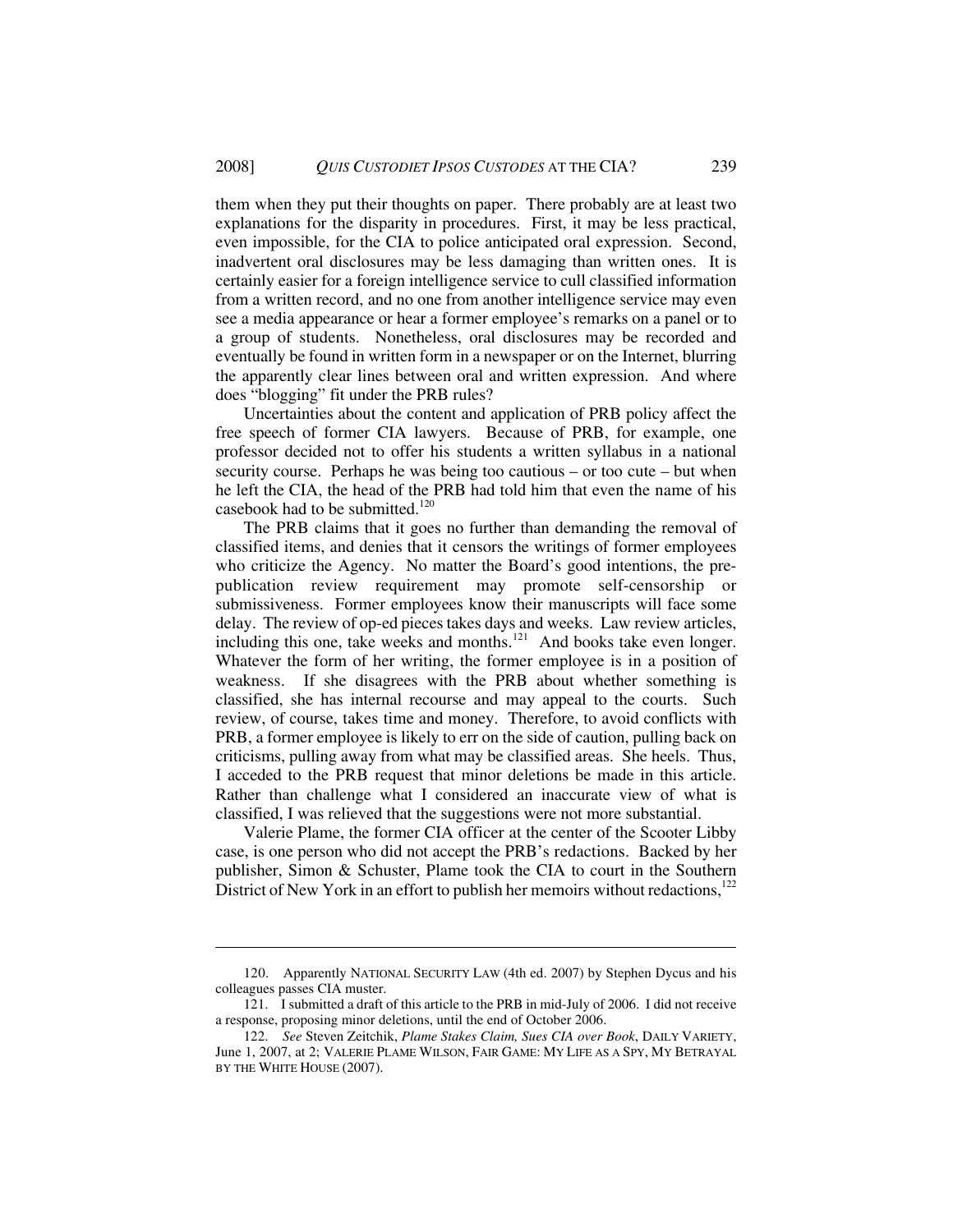yet this suit may have been meant to garner publicity as much as it was to overturn the PRB's decision.

For Plame and many others, the heavy cloak of CIA secrecy prevents those who know the most about the Agency from describing abuses. Very few veterans from OGC have been foolish enough or brave enough (or both) to speak out about the Agency. Two former general counsels, Anthony Lapham and Jeff Smith, have been quoted.<sup>123</sup> And a former assistant general counsel has spoken up.<sup>124</sup>

In dealing with the Agency, the guardian is in a weak position. She may resign from OGC on principle. But even after she resigns there are severe limits on what she may say. She may allege that the CIA is way off course. The CIA is shameful, she may add. When pressed to back up her allegations, however, she may not refer to specifics. She may believe that secret prisons violate U.S. and international law, but her bosses, including the General Counsel, may disagree. They have the two-edged weapon of Commander-in-Chief powers and the executive prerogative to decide what remains classified. When she is inside the Agency, they can shut her out through tight compartments of information. When she is outside the Agency, they can shut her up through the PRB.

If a former employee defies the PRB by not submitting a manuscript for review or by not incorporating the PRB's suggested changes, she is exposed. She may argue that the manuscript does not fall within the scope of her prior

<sup>123.</sup> Anthony Lewis, *Abroad at Home; The Greater Threat*, N.Y.TIMES, Feb. 21, 1985, at A23, ("[A] former C.I.A. general counsel, Anthony Lapham, said in 1979 . . . 'We have had in this country for the last 60 years an absolutely unprecedented crime wave, because surely there have been thousands upon thousands of unauthorized disclosures of classified information . . . .'"); Tim Weiner, *The Mideast Talks: Cloaks and Daggers; The U.S. Intelligence Chief Steps Up to the Plate*, N.Y. TIMES, Oct. 23, 1998, at A12 ("'C.I.A.'s relationships with the intelligence services in both countries allow it to bridge gaps otherwise unbridgeable,' said Jeffrey Smith, who as the general counsel of the agency worked with Mr. Tenet on his mediation efforts in 1996."); *see also* Jeffrey H. Smith, Op-Ed., *Secret Lives, Honest Spies*, N.Y. TIMES, Nov. 27, 1996, at A25.

<sup>124.</sup> Peter Baker & Michael Abramowitz, *A Governing Philosophy Rebuffed*, WASH. POST, June 30, 2006, at A1 ("'Rather than push so many extreme arguments about the president's commander-in-chief powers, the Bush administration would have been better served to work something out with Congress sooner than later – I mean 2002, rather than 2006,' said A. John Radsan, a former C.I.A. lawyer who now teaches at William Mitchell College of Law."); Douglas Jehl, *Report Warned C.I.A. on Tactics in Interrogation*, N.Y. TIMES, Nov. 9, 2005, at A1 ("'The ambiguity in the law must cause nightmares for intelligence officers who are engaged in aggressive interrogations of Al Qaeda suspects and other terrorism suspects,' said John Radsan, a former assistant general counsel at the agency who left in 2004."); Dana Priest, *Covert C.I.A. Program Withstands New Furor; Anti-Terror Effort Continues To Grow*, WASH. POST, Dec. 30. 2005, at A1 ("'In the past, presidents set up buffers to distance themselves from covert action,' said A. John Radsan, assistant general counsel at the CIA from 2002 to 2004."); Scott Shane, *Seeking an Exit Strategy for Guantanamo*, N.Y.TIMES, June 18, 2006, §4 (Week in Review), at 1 ("Mr. Radsan, the former C.I.A. lawyer, offers a more measured critique. He says the secret detainees held abroad are a more serious constitutional concern than the Guantanamo inmates, because they have no access to any legal process.").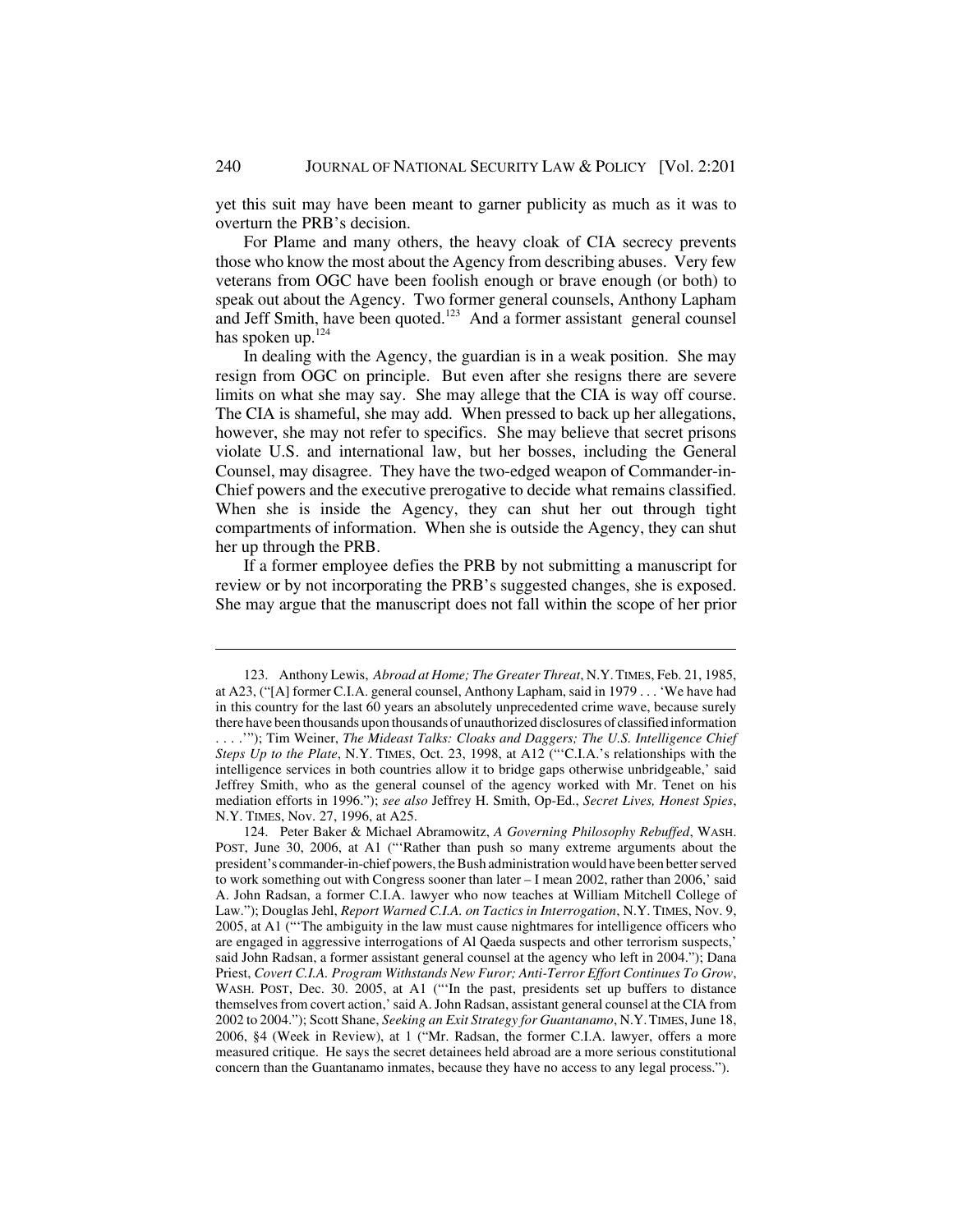work at the Agency, but that argument only goes so far. If the former employee does not go through PRB and if she earns profits from the manuscript, the CIA can take those profits through a constructive trust, as noted in the *Snepp* case.<sup>125</sup> In such situations, even the lawyer who seeks to be a watchdog is tamed.

I am told that Bob Baer, a former CIA case officer, did not make changes the PRB requested in his book *See No Evil*. 126 If he published the book with passages the PRB had designated for redaction, he took a risk. And the risk may have paid off. The Hollywood movie *Syriana* was based, in part, on Baer's book.<sup>127</sup> The movie sold many tickets, and with Hollywood on board it is safe to conclude that Baer made some money.128 Under the *Snepp* doctrine, the CIA may still covet those profits.

Apart from the possible loss of profits, a former employee who defies PRB may face serious difficulties in obtaining a security clearance if she decides to return to government service. Baer might well accept that as the price of his defiance. Perhaps an even greater concern for a defiant former employee is the threat of criminal prosecution. Baer, who served the CIA in Lebanon, Iraq, and other tough places, can probably handle the anxiety. But former CIA lawyers may not be so tough. While the Justice Department has not been keen on bringing prosecutions against CIA employees for leaks, that reluctance can change in an instant. The former employee can, like Frank Snepp, be made an example by the Agency. Accordingly, the CIA uses the possibility of criminal or civil proceedings to control its former employees, transforming them from potential watchdogs into lapdogs.

Out of self-interest, former employees closely follow the back and forth of the PRB pendulum with each new Director. The Porter Goss regime turned

<sup>125.</sup> Snepp v. United States, 444 U.S. 507 (1980) (per curiam) (imposing a constructive trust on profits from a book that a former CIA case officer wrote about what he considered the CIA's shameful performance at the end of the Vietnam War, not because the book contained any classified information or secrets, but because it was not submitted to the CIA for prepublication review as the author had agreed by signing an agreement and by entering into a relationship of trust with the Agency).

<sup>126.</sup> Baer, who had over 20 years of experience at the CIA, is an outspoken critic of the Agency.

<sup>127.</sup> George Clooney won an Academy Award for best supporting actor for playing the Bob Baer character. *See* David M. Halbfinger & David Carr, *"Crash" Walks Away with the Top Prize at the Oscars*, N.Y. TIMES, Mar. 6, 2006, at E1. In a touch of irony, Bob Baer himself has a cameo role as an unctuous employee of the CIA's Office of Security. The Baer character greets the Clooney character in a hospital after a Hezbollah crazy has pulled out Clooney's fingernails. In the movie, the Office of Security, true to its real-life role, is more concerned about any secrets that may have been divulged than about Clooney's well-being.

<sup>128.</sup> When I invited Baer to speak at the National Security Forum at William Mitchell College of Law, his agent at Creative Artists Agency informed me that his usual speaking fee is \$15,000. Baer has not yet appeared at the Forum.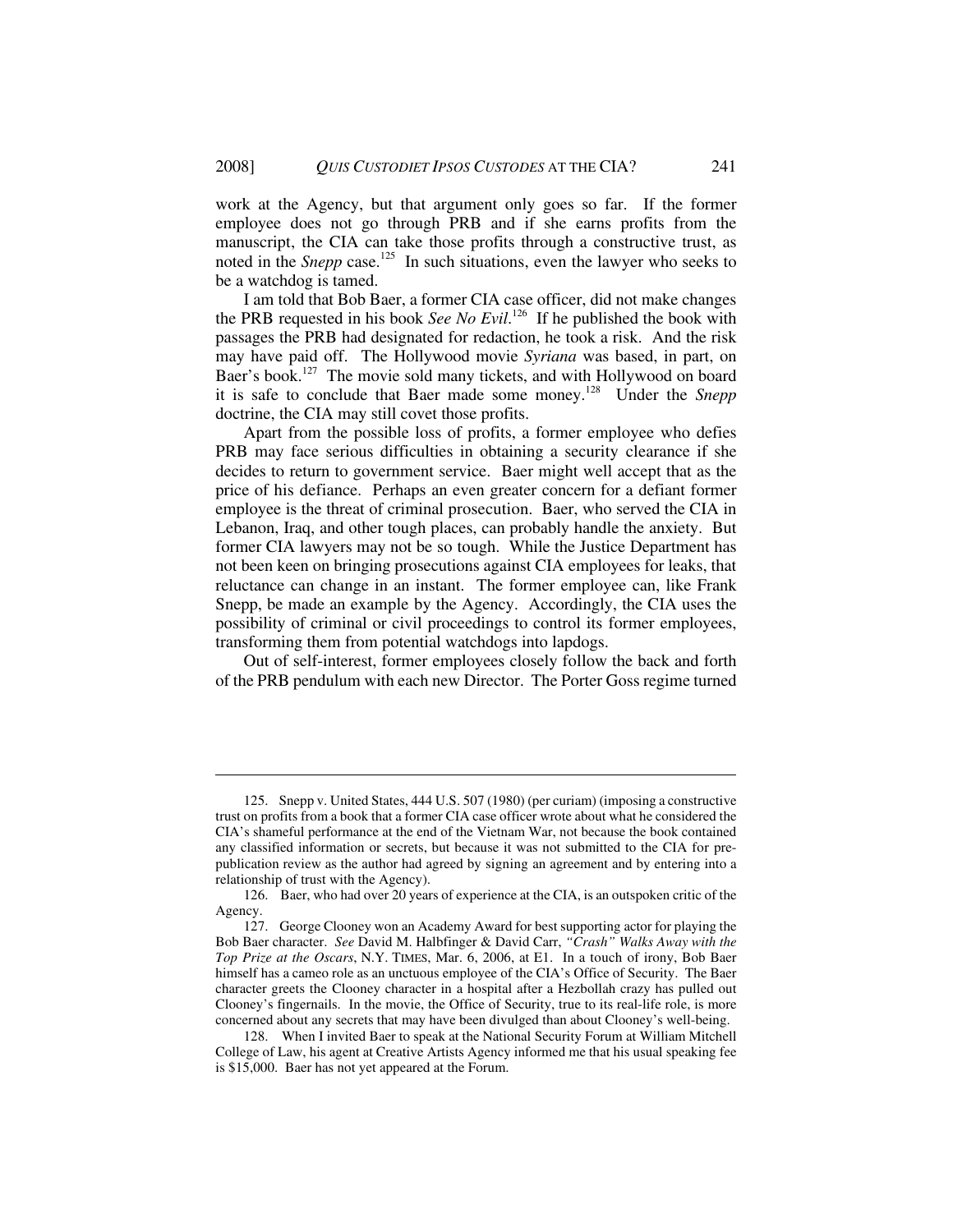out to be tougher than the George Tenet regime.<sup>129</sup> For the moment, it is too soon to read Michael Hayden, the new DCIA.

# V. ROTATION AND ADVANCEMENT

The prize for an OGC lawyer is being assigned to the Directorate of Operations,130 the place where she becomes the ultimate company lawyer. With an eye on the DO prize, she toils as a junior lawyer on FOIA requests and on other less than glamorous assignments.

### *A. The DO Versus the Rest*

Differences exist at the CIA among the analytical wing (the Directorate of Intelligence), the technical wing (the Directorate of Science and Technology), and the support wing (the Directorate of Support). There are also integrated centers that transcend separate directorates: the Counterterrorism Center and the Counter-Intelligence Center. But the biggest split in the CIA is between the DO and everybody else. The DO is a special place, a dominant culture at the Agency. To highlight these differences, I focus on the DO against the backdrop of the DI. The DI, in my comparison, represents all those parts of the CIA that are outside the big, bad DO.

# *1. Different Goals*

Although the line between collection and analysis is not always clear, the separation between the DO and the DI reflects a common split at intelligence services. The DO collects foreign intelligence, takes covert action, and conducts counter-intelligence. The DI reviews what the intelligence community has collected (human source reports, intercepts, satellite photographs, open-source reports, and many other items) and converts the raw data into written and oral reports for policy makers.

The highest prize for the DO is recruiting a foreign country's head of state as a source. Next best is the head of that country's intelligence service. From the early days of the CIA, the highest product for the DI was the President's

<sup>129.</sup> *See* Douglas Jehl, *New C.I.A. Chief Tells Workers To Back Administration Policies*, N.Y. TIMES, Nov. 17, 2004, at A1 (reporting the discovery of a memorandum written by Goss that outlined Goss's expectations of CIA employees, which "appeared to be a swipe against an agency decision by George J. Tenet . . . to permit a senior analyst at the agency, Michael Scheuer, to write a book and grant interviews that were critical of the Bush administration's policies on terrorism"); Porter Goss, Op-Ed., *Loose Lips Sink Spies*, N.Y.TIMES, Feb. 10, 2006, at A25 (asserting that "those who choose to bypass the law and go straight to the press are not noble, honorable or patriotic. Nor are they whistleblowers. Instead they are committing a criminal act that potentially places American lives at risk. It is unconscionable to compromise national security information and then seek protection as a whistleblower to forestall punishment.").

<sup>130.</sup> *See supra* note 15.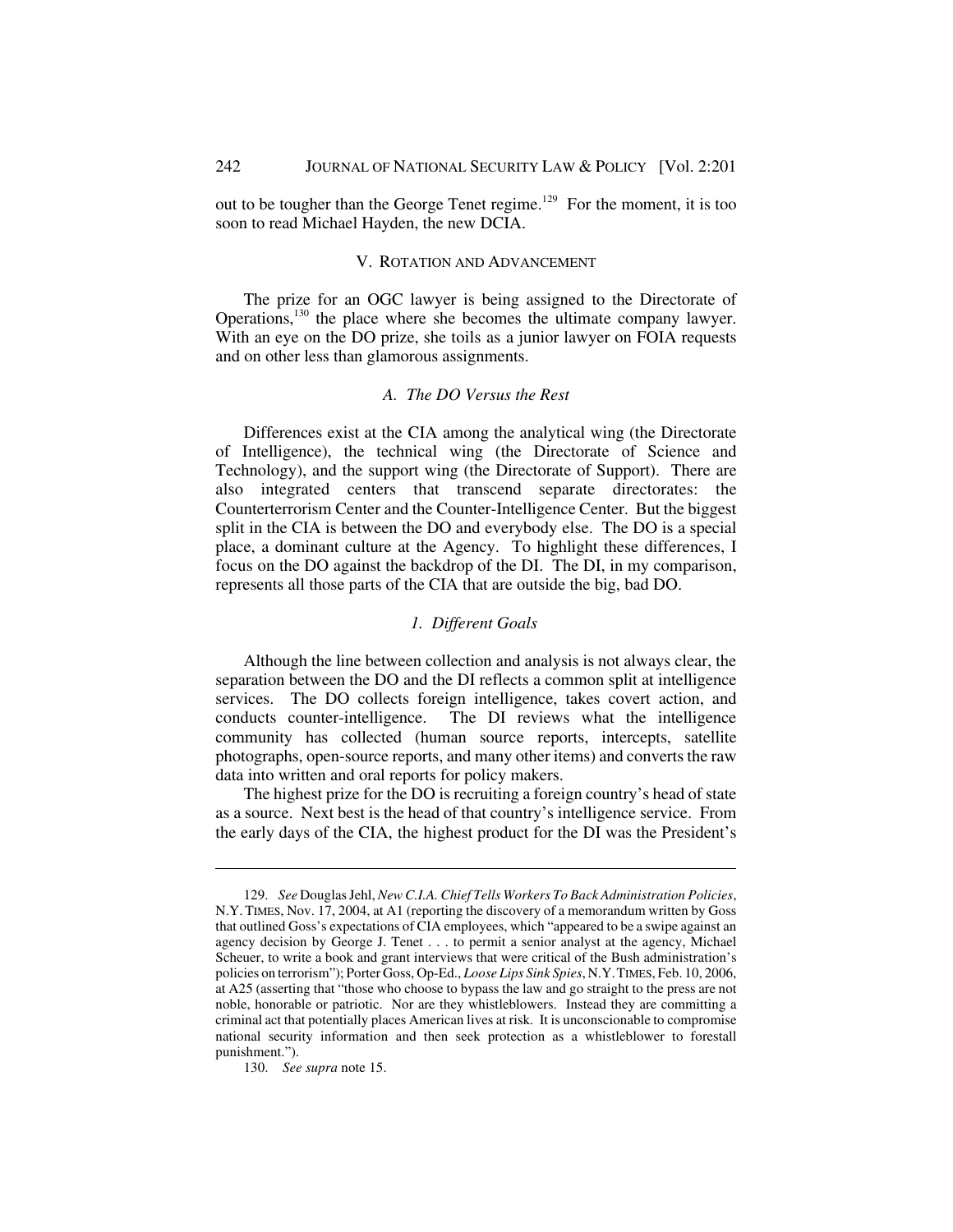Daily Brief, a classified digest of trends and developments. Now the Office of the Director of National Intelligence has taken over that production, and the DNI, not the DCIA, now meets with the President on a daily basis.<sup>131</sup> Next best for the DI is its leading role in preparing National Intelligence Estimates, the inter-agency conclusions on major national security issues. The public learned about NIEs, their virtues and flaws, in the run-up to the 2003 invasion of Iraq.<sup>132</sup>

### *2. Different Styles*

On the CIA campus, the DO personnel are the jocks and the DI personnel are the nerds. The people in these two directorates keep their distance, their views of one another shifting between respect and disdain. The DO officers I met, whether in a restaurant or in the office, were always on, always assessing, always working the situation. The world was a big operation for them. They made passes at waiters and waitresses for the fun and practice. The DI officers, by contrast, were more likely to separate their work from their socializing. With them, it seemed possible to have a conversation that did not have an ulterior motive. They behaved.

The work in the two directorates also differs. The DO officer convinces people from other countries to commit espionage. The recruitment cycle from assessment to development to pitching to handling is complex, but the goal is simple: convince a foreigner to turn over his country's secrets or to betray his group. In the past, the DO officer ran arms to rebel groups, planted stories in the foreign media, and passed money to foreign political parties. He has been on guard against our enemies in the dark alleys, on the look-out for sources and agents in caves and back streets. The Special Activities Division within the DO handles paramilitary activities and other aspects of covert action. To the extent that the CIA is involved in Predator strikes on suspected terrorists, $^{133}$  SAD probably has a role.

The DO officer, whether in SAD or in other divisions, must be an extrovert or at least be able to draw upon the active side of his personality. More than anyone else at CIA, the DO officer is the guard in need of a guardian. He works the farthest from headquarters. His potential excesses,

<sup>131.</sup> *See supra* note 21.

<sup>132.</sup> *See, e.g.,* Douglas Jehl, *Senators Assail C.I.A. Judgments on Iraq's Arms as Deeply Flawed*, N.Y. TIMES, July 10, 2004, at A1; Douglas Jehl, *White House and C.I.A. Withhold Document on Prewar Intelligence Given to Bush*, N.Y. TIMES, July 14, 2004, at A15; James Risen, *After the War: Intelligence; Iraq Arms Report Now the Subject of a C.I.A. Review,* N.Y. TIMES, June 4, 2003, at A1; Eric Schmitt & Alison Mitchell, *Threats and Responses: Baghdad Arsenal*, N.Y. TIMES, Sept. 11, 2002, at A23.

<sup>133.</sup> *See* Barton Gellman, *CIA Weighs "Targeted Killing" Missions*, WASH. POST, Oct. 28, 2001, at A1; Douglas Jehl, *CIA Kills in Pakistan Shadows*, INTL. HERALD TRIB., May 17, 2005, at 3; Dana Priest, *CIA Killed U.S. Citizen in Yemen Missile Strike*, WASH. POST, Nov. 8, 2002, at A1; James Risen & David Johnston, *Threats and Responses: Hunt for Al Qaeda*, N.Y. TIMES, Dec. 15, 2002, §1, at 1.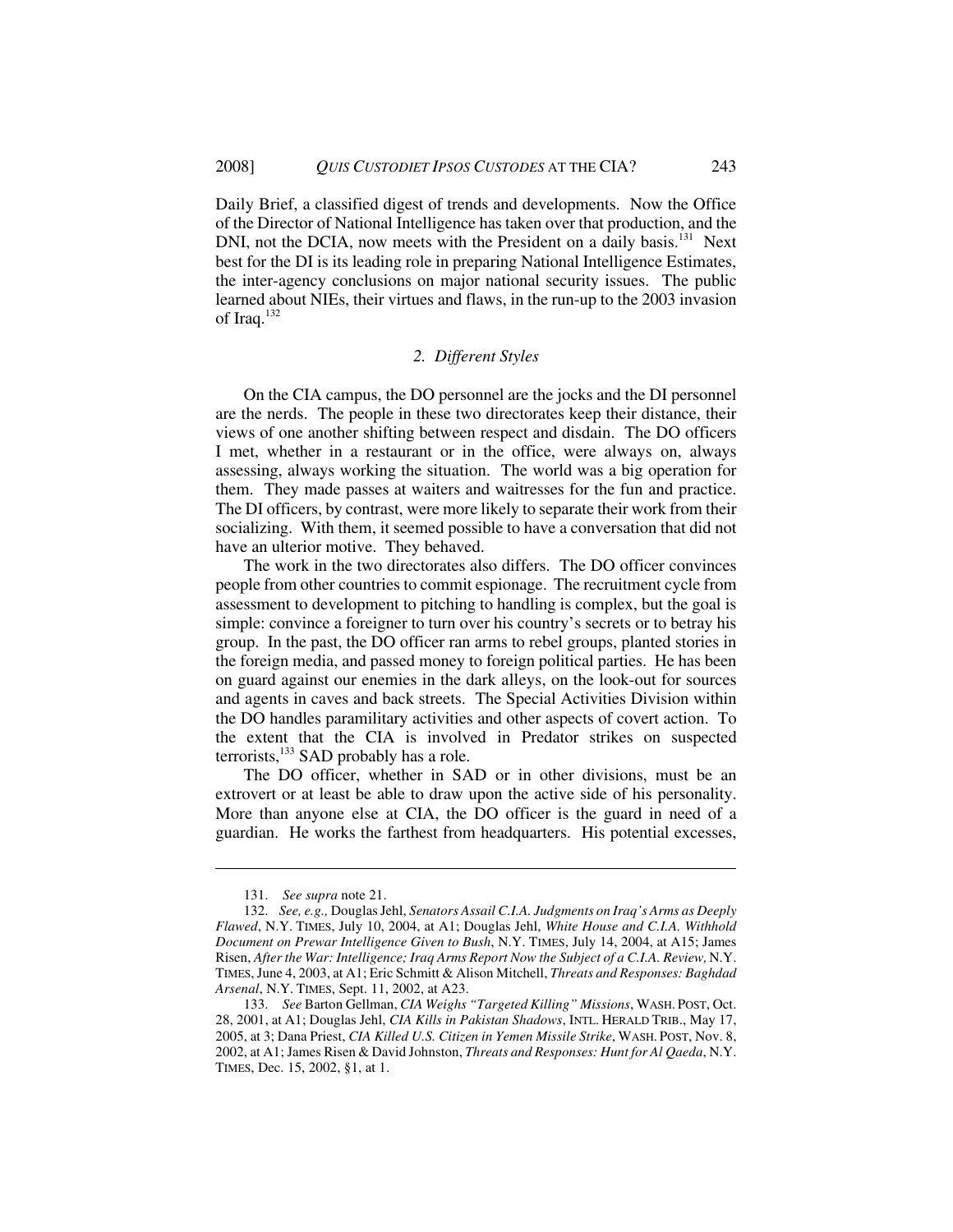such as stealing from an asset's cash payment, sleeping with an agent, or killing a source, are perhaps the most costly.

The DI officer, cut from a different cloth, is like a university professor. He solves puzzles by extrapolating from less than a full box of pieces. He takes the bits of what the intelligence community has collected and fits them into the so-called intelligence mosaic. His mistakes, such as sloppy analysis and mirroring American assumptions onto our adversaries, are costly, too; they may lead to unjustified wars and to surprise attacks against us. But other people, other analysts at the CIA and elsewhere, review his work. Because his excesses are not immediately fraught with death and bodily injury, he is perhaps less in need of a guardian.

# *3. Different Education*

In the early days of the CIA, Ivy League universities provided a high percentage of the recruits who became case officers and analysts. Spying, no matter the particular function, was for gentlemen. Things have changed. Today, the typical CIA recruit is more likely to have a degree from the University of Michigan than from Princeton.

Not everything has changed, however. Today, as in the past, the DI has a higher percentage of officers with advanced degrees than the DO. Many analysts are recruited from masters and doctorate programs in international affairs and area studies. While it is next to impossible to become a case officer without a college degree, the DO does not emphasize academic merit as much as the DI does.

In the early days of the CIA, many DO types had paramilitary experience from their World War II days in the Office of Strategic Services. DO people are jumpers, DI people are not. The DO people, as much as they look down on FBI agents as cops, come across as G-men. George Smiley from John Le Carré's fiction is the British version of a calculating DO man. DI people, by their dress and by their hairstyles, would be comfortable at the Brookings Institution. Tacked onto the walls of their cubicles are charts, cards, and photographs. Jack Ryan from the Tom Clancy novels is a DI man.

### *4. Different Training*

All CIA employees receive briefings. Assigned all over the Agency are officers from the Office of Security who remind the various sections and directorates about the proper handling of secrets. They all have PowerPoints and videos, but additional training in the DO is quite different from that in the DI.

DO people, destined to serve in the field, receive months of basic training at a facility called the Farm. Among many things, they learn about secret communications, detecting surveillance, and parachuting to the ground from an airplane. Later in their careers, or for special assignments, they receive additional training. They learn to do.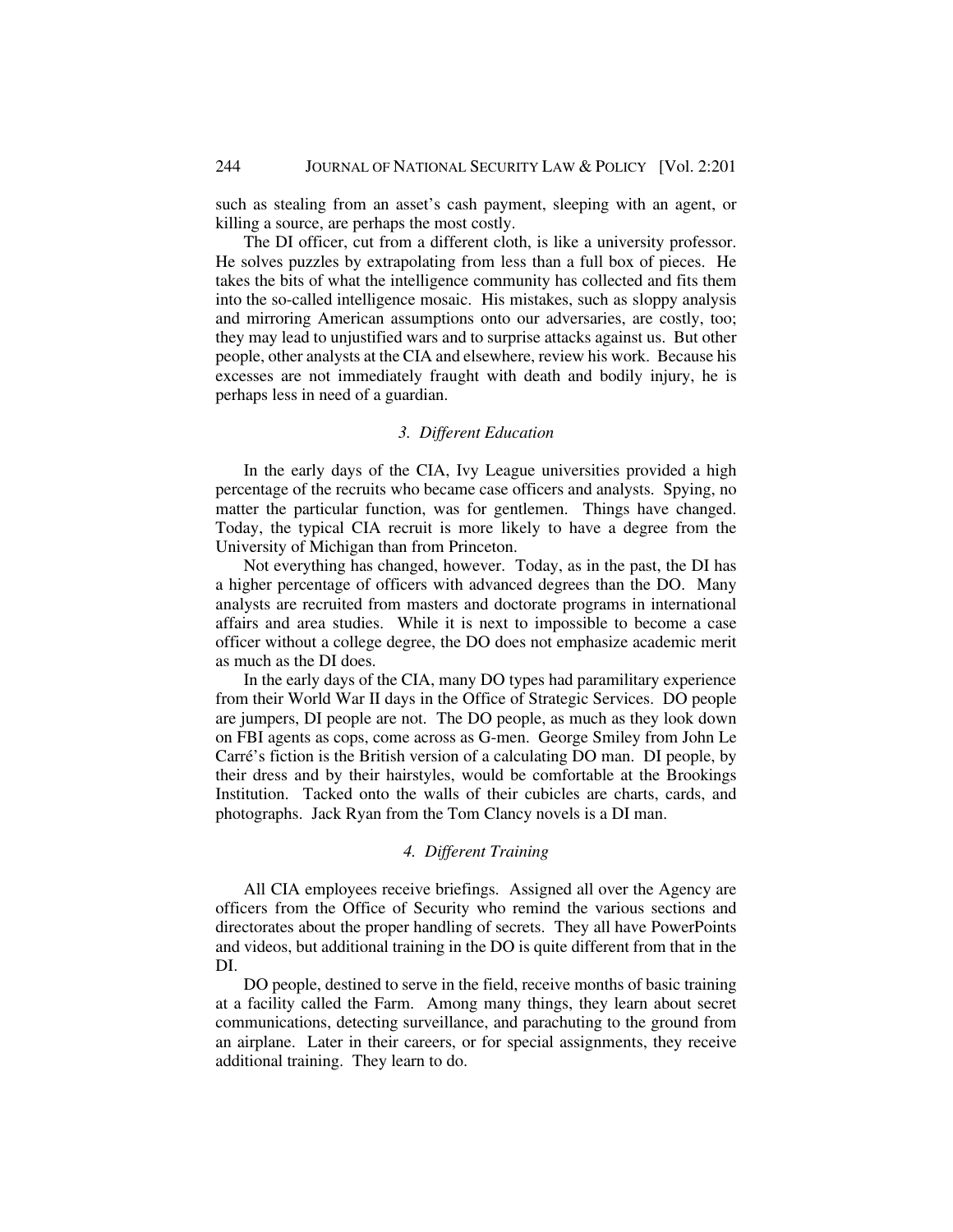Unlike DO officers, DI officers are unlikely to receive training that requires wading through swamps. Instead, DI officers are more likely to study Immanuel Kant on how categories influence the phenomenology of data. They learn to synthesize.

### *5. Different Digs*

The locations of work for DO and DI differ. Although the DI assigns some officers to locations away from headquarters, most analysts spend comfortable careers in the Washington area. DO officers, on the other hand, fill the bulk of CIA stations overseas. Accordingly, the field person is most often somebody from the DO. As soon as he finishes training at the Farm, the DO officer is anxious to join the action overseas. Through experiences in the field, the heads of DO components gain their posts and the respect of their peers. That is where the legends are made.

Back at headquarters, the daily meeting of the DDO with the heads of components is called the meeting of intelligence barons. This meeting, filled with spymasters, may be even more prestigious than the Director's morning meeting. The Director's meeting includes political appointees, such as the General Counsel and the Executive Director. The barons' meeting includes professionals, mostly men and women who have made things happen in the field; the General Counsel, an outsider, usually does not attend.

The barons do not fully respect people different from them, and barons look down on other barons who are relatively lighter on field experience. For example, when James Pavitt was DDO under George Tenet, the barons could barely hide their disdain for him. When Michael Hayden was named DCIA, Steve Kappes, field man extraordinaire, was brought back to CIA as DDCIA to reassure the DO troops that the White House still respected their mastery in human source operations.<sup>134</sup> Another nod to the DO was John Rizzo's nomination to be General Counsel.

# *6. Different Covers*

Officers from both the DI and the DO use cover, not revealing their CIA affiliation in public. Some use official cover, a claim that they work for another United States agency. Some use non-official cover, a claim that they work for a non-governmental employer. Those in this second group, "illegals," do not benefit from diplomatic immunity. If a foreign intelligence service catches them engaged in espionage, they can be prosecuted in that country.

Because DO officers operate in the field, often in hostile environments, a higher percentage of DO officers than DI officers use cover. It is difficult, if

<sup>134.</sup> Walter Pincus, *Kappes Is Expected To Boost CIA Morale*, WASH. POST, June 19, 2006, at A4.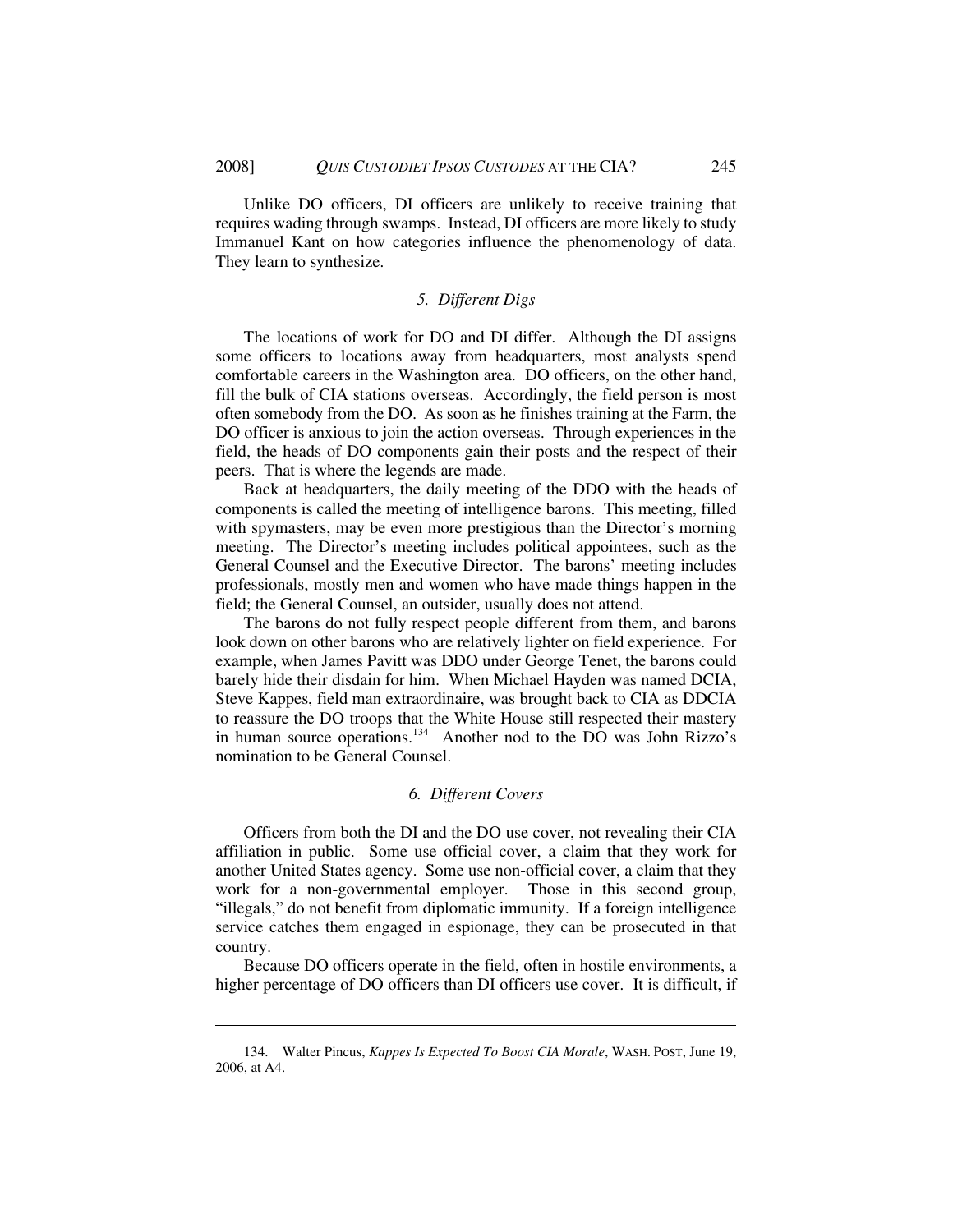not impossible, for CIA personnel to be admitted to foreign jurisdictions if they tell immigration authorities that they work for the CIA. "Hello, I am here to recruit spies," is not a good opening line. Even in those countries where the foreign intelligence services know what our DO officers truly do, the cover stories make it easier for host governments to deny (or to justify) the CIA presence there. Imagine the costs otherwise to leaders in the Middle East for cooperating with the CIA.

Some analysts may benefit from cover even though they do not recruit and run human sources. Valerie Plame may be an example. As a part of her duties, an analyst may attend conferences and seminars and may surf the Internet. An open CIA affiliation could make it difficult for her to be invited to conferences in some countries or to be allowed access to some websites. Cover is part of the solution for her.

An improper rolling back of cover can have grave consequences for both DO and DI people. The improper roll-back puts the officer and everyone with whom the officer has interacted in danger. Now that al Qaeda has replaced the Soviet Union as the main enemy, the threats to CIA officers are even greater.

If the counter-intelligence branch at another country's service determines that an officer is actually CIA or suspects a CIA connection, it will walk back that officer's interactions. To do so, the other service will review surveillance logs and other records. In the review, what might once have seemed innocuous may be seen in a different light. A person from that foreign service may find it more difficult to justify a past meeting with an American who is confirmed as a CIA officer. Spies may be exposed, networks rolled up.

The general split between the DI and the DO at the CIA replicates itself on a smaller scale in the Office of General Counsel. OGC does assign lawyers to the DI, but those people do not strut their stuff. The lines are clear at CIA. There are those who work for the DO – and there is the rest of the office. The DO lawyers adopt the DO's disdain for the rest of the Agency. They are the insiders on the move. With the importance that comes from busyness, they check their watches more often than the plodders do.

### *B. Selection into the Club*

The chief DO lawyer, someone with many years of Agency service, has great influence in deciding who is deployed from the OGC ranks as a lawyer for the DO. The chief DO lawyer makes recommendations to the OGC front office (the General Counsel's suite on the seventh floor) about assignments into various divisions of the DO. Thus, the chief DO lawyer, who is not located in the OGC front office, stands in the reporting line between the General Counsel and the "component" lawyers, whether in Africa Division or Latin America Division or elsewhere.

It is almost unheard of for a lawyer in OGC, no matter how many years of experience the attorney has elsewhere, and whether hired through the honors program or the lateral program, to be assigned straight into the DO upon joining the CIA. She must pay her dues and be assessed by her peers in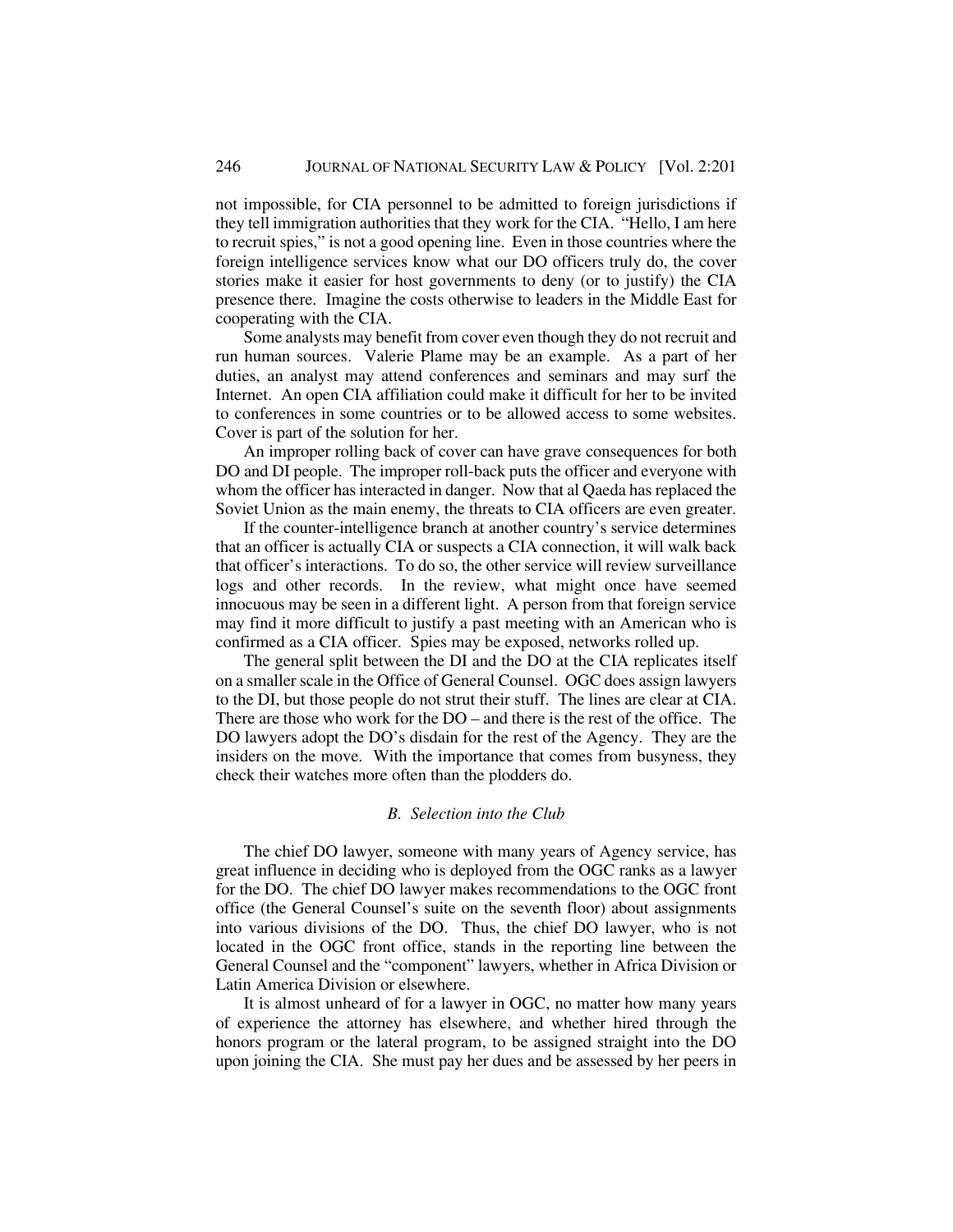other parts of OGC, where she is tamed. Further, she must learn the office's line on what separates properly advising on the law from improperly intruding into policy discussions.

Except during times of scandal or during the reign of an aggressive General Counsel, a lawyer who views her role as "providing adult supervision" will not be sent into the DO. Beyond technical competence, the DO prefers that its lawyers have bought into its culture. DO lawyers, whether by OGC's plan or by inertia, learn to accept the Directorate's special mores.

In selecting lawyers for DO service, OGC consults the front office in the relevant division. Such consultation gives the DO an opportunity to scout its lawyers. The scouting is done by case officers who, after all, are reasonably adept at gathering intelligence. Only rarely will OGC impose a lawyer against the will of a division. The DO, aware of this, will not easily accept a lawyer who, based on a division's assessment, is going to be a problem. Of course, one person's "problem" may be another person's "oversight."

Even when a CIA lawyer makes it into the DO, she will most likely be the junior person in a component that has more than one lawyer (for example, the Near East Division). She benefits from a senior lawyer's mentoring and training, but at least one other person, either the chief DO lawyer or the senior lawyer in the division, watches for signals that she is likely to create problems for DO officers rather than resolve them. It is uncommon, however, for CIA lawyers to be transferred out of DO service – once in the club, always in the club.

A DO lawyer needs to have a close relationship with the division in which she serves. She will not be very useful, whether providing oversight or facilitating deals, if the division's front office and other officers do not trust her. She will be decoration, the tamest of lapdogs.<sup>135</sup> There are just too many special channels of communication for her to make complete sense of the job on her own. The DO lawyer, to be most effective, needs to tap into what is known as "RUMINT," the hallway talk, the phone calls, and the discussions in the cafeteria. Without the intelligence of rumors – not to be confused with signals intelligence (SIGINT) – the DO lawyer would drown in the ordinary channels of information, the cables and emails, that fill her office. For special access, she cozies up to DO officers. This is another way watchdogs are tamed.

### *C. Inevitable Conflicts*

Throughout the Agency, supervisors review the performance of their officers. The most important reviews are done annually in writing. In my day, these reviews were called fitness reports. As at many academic

<sup>135.</sup> One lawyer assigned to the European Division worked for weeks before anyone other than a secretary would talk to him.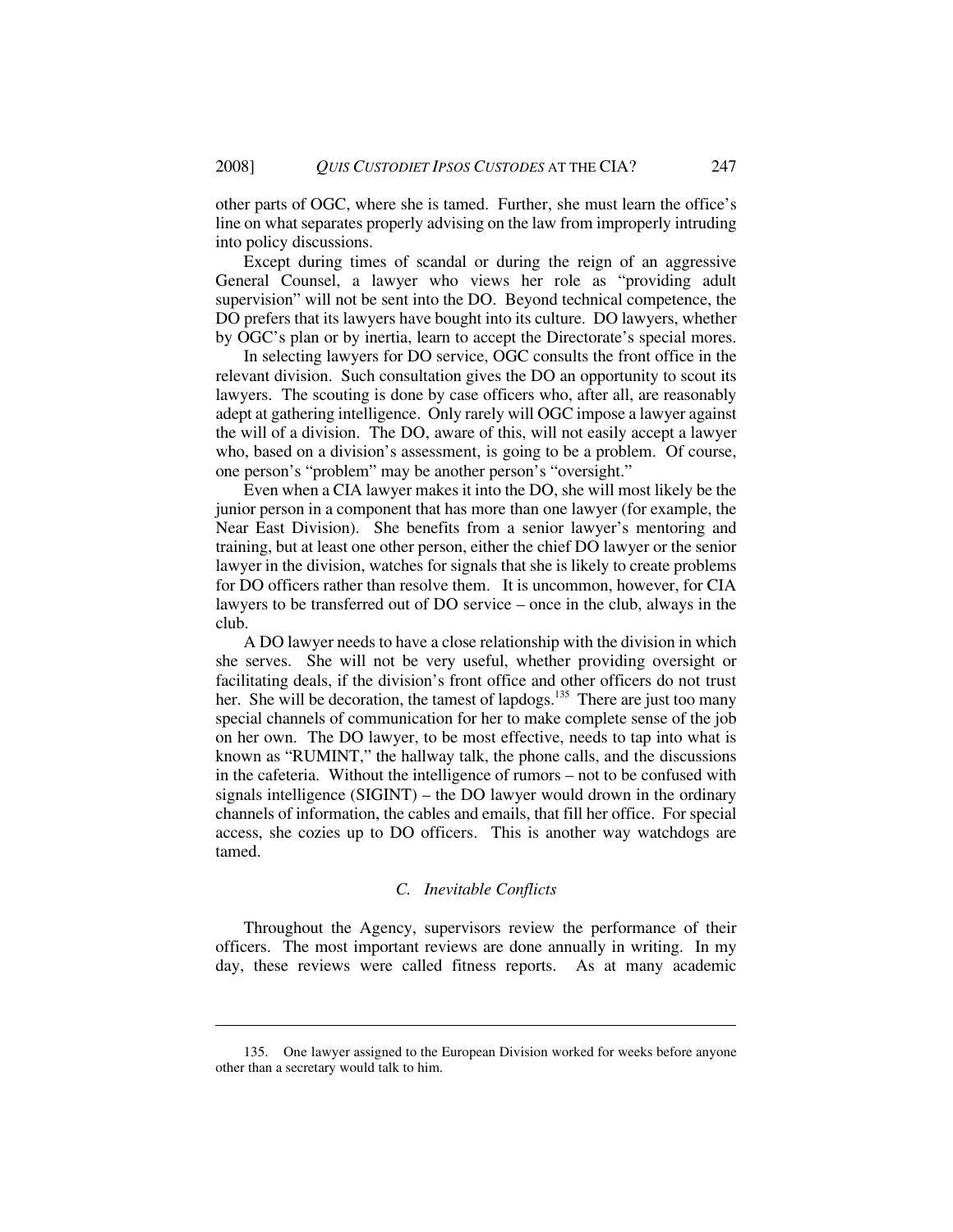institutions, the CIA inflates its grades. Faint praise is feared, and officers look for hidden messages anytime a superlative is not used.

Many years ago, when OGC first decided to deploy lawyers to the DO, an important issue was who would write the lawyers' fitness reports, OGC supervisors or DO managers. A reasonable argument can be made for either reporting channel. Because DO managers regularly work with their lawyers, they have the most data. Because the lawyers need independence in providing what may be unpopular advice, however, and because lawyers appreciate the quality of legal practice better than lay persons, OGC supervisors should be involved. A hybrid solution has OGC supervisors write the reports with some input from DO managers. The chief DO lawyer then meets with each component lawyer to go over her report and to have her sign it, a resolution that reflects a rough compromise between the OGC lawyer's role of outside oversight and that of company lawyer. Thus, the relative roles for OGC and the DO in preparing fitness reports may mark the boundary between oversight and facilitation. In any case, the more DO managers participate, presumably, the less potential there is for oversight.

Some DO officers resent the privileges enjoyed by OGC personnel. Because lawyers hold advanced degrees, they start much higher on the government pay scale, and a rank of GS-15 can be reached quickly. For case officers, the GS-15 rank is the prize at the end of a long career. Further, OGC has a disproportionately high representation in the ranks beyond the GS scale, the senior intelligence service (SIS). The rank of SIS thus merits more respect in the DO than in OGC, where it is less unusual.

Lawyers in the DO have separate offices. Those quiet offices go with the deep thinking they are supposed to do. It is their right. In the rest of OGC, only the most junior lawyers suffer the indignity of having to double up in offices, and that indignity lasts at most a few months. At headquarters in the DO and the DI, except for the front offices in the two directorates, most CIA officers work in cubicles and shared spaces. They are out on the floor. For a case officer or an analyst, an office is a privilege, a sign that the employee has moved into managerial duties.

Other substantial lines divide lawyers from other CIA personnel. If a DO officer falls under the Inspector General's suspicion or, worse, the Justice Department's, the most the DO lawyer can do is advise the officer that she does not represent his personal interests. She may, as a matter of first principles, give him unsolicited advice to retain personal counsel.

Having worked in close quarters with the DO officer, the DO lawyer will be tempted to give free advice. When she acts on temptation, the DO lawyer best not leave a paper trail. Moreover, she must consider whether she is willing to cover up the communication if the Inspector General or the Justice Department asks her about it at a later date. Even if she trusts the DO officer, even if she scripts with him, she cannot be sure that her story will correspond with his when they are questioned separately under oath. Acting on such temptations thus takes the DO lawyer into uncomfortable territory that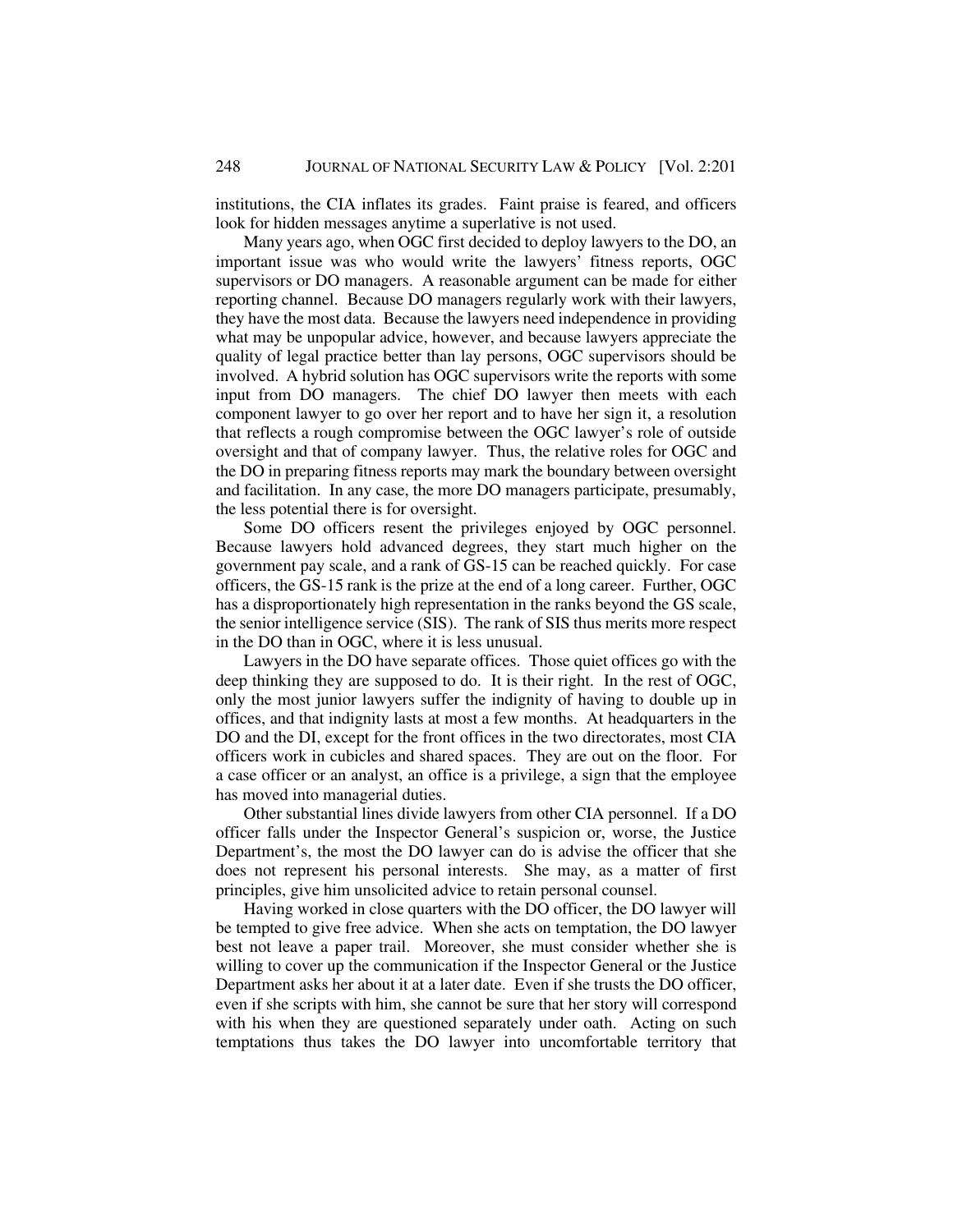includes possible false statements and possible obstruction of justice. The safest course for her is to wipe her hands clean of the DO officer.

If the Inspector General or the Justice Department is investigating a DO officer for wrongdoing on an operation, the investigators may seek to minimize OGC's role.<sup>136</sup> But even if OGC refuses individual advice to the DO officer under investigation, OGC still may be involved. For example, if the DO officer retains counsel on his own, his lawyer will need to have a security clearance. OGC's Litigation Division usually has a role in checking such clearances and in processing the applications for them. Therefore, in order to limit OGC's involvement the Inspector General's Office or DOJ will need either to take over those duties for the investigation or to coordinate with OGC on clearances. Otherwise, the checking of security clearances and the application for clearances will give private counsel a chance to ask OGC about the course of the IG/DOJ investigation and will give OGC a chance to volunteer such details. It is contrary to common sense to suggest that such interactions will never result in some inadvertent seepage of information. Some OGC lawyers, especially those loyal to friends in the DO, may even talk out of school.<sup>137</sup> Thus, watchdogs may be converted into lapdogs for their DO masters.

The relationship between the General Counsel and the Inspector General at CIA is crucial to effective oversight. Faced with a criminal investigation of CIA officers, the General Counsel may argue to the Inspector General that an OGC lawyer needs to attend interviews between the IG/DOJ and the DO officers. The General Counsel may say this is necessary not to represent the person under investigation but to protect the institution. The General Counsel may argue that OGC needs to stay current on the case to advise the DO's management about whether DO officers need to be reassigned or put on administrative leave. The IG/DOJ may counter that staying current on the investigation does not require attendance at the interviews; IG/DOJ can let OGC know.

Sometimes the General Counsel and the Inspector General reach accommodations on such issues. If they are unable to find a compromise, legal authorities in the form of statutes, regulations, and internal guidance are thin. To resolve their disputes, they may appeal to their mutual boss: the DCIA. The DCIA will be able to direct OGC where to stand between oversight and facilitation.

<sup>136.</sup> An ethical issue beyond the scope of this article is the propriety of joint Inspector General-Justice Department investigations. A CIA employee cannot refuse an Inspector General interview without administrative consequences. On the other hand, unless she is given immunity a CIA employee preserves her Fifth Amendment privilege against self-incrimination in criminal investigations. Accordingly, a CIA employee who is told by a Justice Department prosecutor that an interview is "completely" voluntary may focus less on those words than on the presence in the room of an investigator from the Inspector General's office.

<sup>137.</sup> I know OGC lawyers who helped DO officers select private counsel. I know one senior OGC lawyer who convinced private counsel to put off charging clients until the Agency could determine whether official funds could be used to pay for the representation.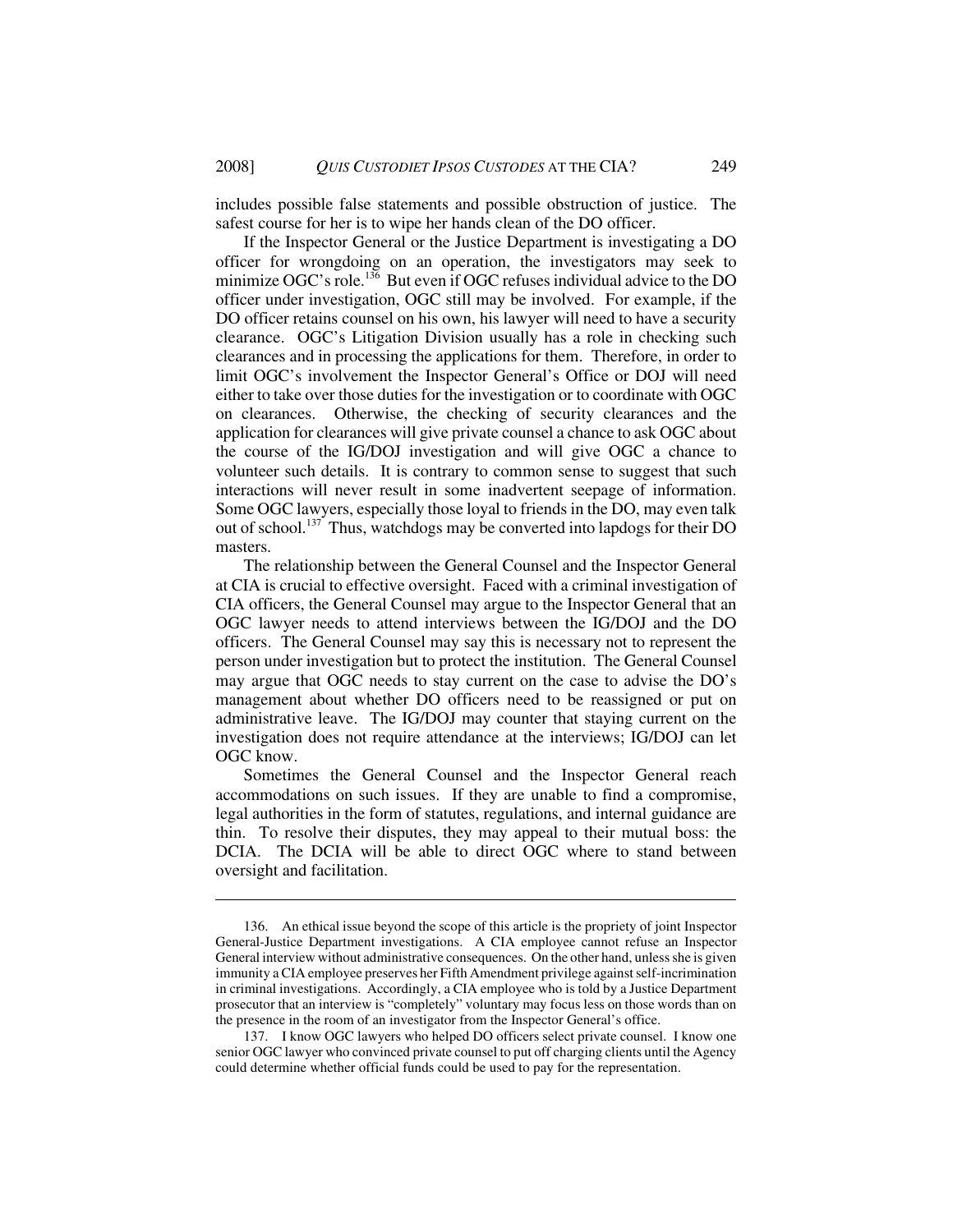#### 250 JOURNAL OF NATIONAL SECURITY LAW & POLICY [Vol. 2:201

Even if the Inspector General keeps OGC lawyers out of the interviews, the IG/DOJ may need OGC's assistance. Current officers are as available to the Inspector General as they are to the General Counsel, but retired and former officers are a different matter. CIA personnel are accustomed to making OGC their first stop for inquiries about what they are allowed to say in legal proceedings. Before an officer retires or leaves the CIA, he receives a briefing on how much, if anything, of his Agency activities he is allowed to discuss. As a part of the officer's ongoing obligations, he is told that he must contact OGC any time he is about to be drawn into litigation.<sup>138</sup> The scope of this obligation is broad enough to cover testifying in a child custody dispute, contesting a traffic ticket, or being questioned by the IG/DOJ. A well-briefed officer will not say anything until he obtains guidance and authorization from OGC. Even if the Inspector General assures the former officer that he can speak to the IG without contacting OGC, that officer may insist on confirming that the Inspector General has the authority to step in for OGC. Such insistence may, of course, be sincere or it may be a stalling tactic. In either case, OGC may play a role in arranging for the interview with the Inspector General.

These kinds of ethical issues exist in Agency practice but are rarely discussed in scholarship. In practice, at least one General Counsel has pulled aside at least one OGC lawyer in an effort to shape his loyalties. Remember, Scott Muller told me, when Justice comes after "our" officers, they are coming after all of "us." The General Counsel wanted to make sure that the Agency took care of its people. As a new boss, he was proving himself. Be that as it may, the public should expect such lines from the Godfather, not from the CIA's General Counsel. Alas, the General Counsel's performance sometimes does not live up to our expectations of a balanced and better breed.

# VI. SYNTHESIS

#### *A. Various Mixes*

It is not feasible for the CIA's General Counsel to be a total watchdog. If she yelps, barks, or whines too much, her political masters at the CIA will put her out in the yard. But she should not be a total lapdog, either. She should

<sup>138. &</sup>quot;Whenever a demand for production is made upon an employee, the employee shall immediately notify the Litigation Division, Office of General Counsel, Central Intelligence Agency . . . which shall follow the procedures set forth in this section." 32 C.F.R. §1905.4(a) (2006). "If oral or written testimony is sought by a demand in a case or matter in which the CIA is not a party, a reasonably detailed description of the testimony sought, in the form of an affidavit or, if that is not feasible, a written statement, by the party seeking the testimony or by the party's attorney must be furnished to the CIA Office of General Counsel." *Id.* §1905.4(d). "Demand means any subpoena, order, or other legal summons (except garnishment orders) that is issued by a federal, state, or local governmental entity of competent jurisdiction with the authority to require a response on a particular matter, or a request for appearance of an individual where a demand could issue." *Id.* §1905.2(b).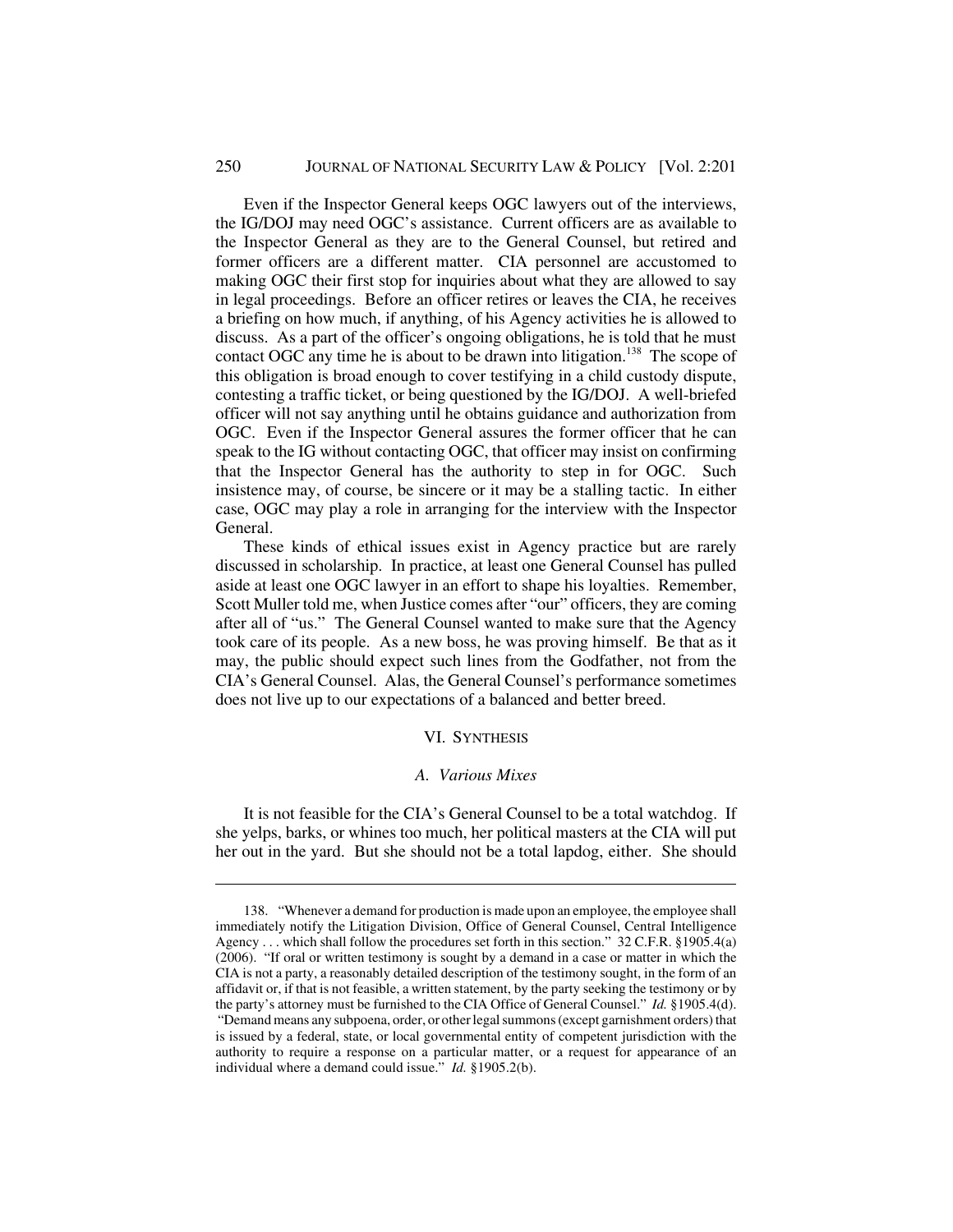serve as more than an ornament, totally responsive to the whims of her masters. The General Counsel should be a mixed breed – somewhere between a watchdog and a lapdog, somewhere between strict overseer and adamant facilitator.

Just what mix of watchdog and lapdog the General Counsel is depends to a large extent on the will of the political leadership at the CIA and the White House and, to a lesser extent, on the will of Congress, the media, and the people. On this continuum, the Carter White House preferred watchdogs. It was disgusted by CIA excesses revealed by the Church Committee, including assassination plots, human rights abuses, and the surveillance of U.S. citizens. President Carter, emphasizing the importance of human rights in American foreign policy, appointed Stansfield Turner as DCI. Turner was a vigilant director whose first order of business was to trim the ranks of the DO. An expanded Office of General Counsel was part of this new vigilance, and some flexibility in operations was traded for more enforcement of the law. It was a time for watchdogs.

 After the hostage crisis in Iran and the Soviet invasion of Afghanistan, U.S. foreign policy swung to the other end of the continuum. The Reagan White House, inspired by conservative think tanks, sought to correct what it perceived as President Carter's fecklessness. The intelligence community was used by President Reagan to reassert U.S. power. Upon election, President Reagan appointed his campaign manager, William Casey, a trusted insider, as DCI. Casey, until his death in office, led an aggressive CIA campaign against the "Evil Empire" on many continents, supplying the Mujahadin against the Soviets in Afghanistan and helping the Contras challenge the Sandinistas in Nicaragua.

In the new environment after 1980, the Office of General Counsel at the CIA was called on to enable the company, and some enforcement of the law was traded for operational flexibility. It was a time for lapdogs. If policymakers forgot a written finding for a covert action, an enabling General Counsel facilitated them with a retroactive one.<sup>139</sup> OGC, hand in hand with the National Security Council, was eager to accommodate the President. Some CIA officers were indicted for their role in the Iran-Contra affair, and only presidential pardons<sup>140</sup> and CIPA technicalities<sup>141</sup> saved them from convictions.

Depending on our political leaders and on the perceived external threat, the pendulum will continue to swing between the Carter and the Reagan

<sup>139.</sup> Stanley Sporkin, Casey's friend, was CIA General Counsel at the time.

<sup>140.</sup> The first President Bush pardoned former DDO Clair George and former Division Chief Duane Clarridge. David Johnston, *The Pardons; Bush Pardons 6 in Iran Affair, Aborting a Weinberger Trial*, N.Y. TIMES, Dec. 25, 1992, at A1. George was convicted on false statement and perjury charges. *Id.* Clarridge was awaiting trial on similar charges. *Id.*

<sup>141.</sup> Joseph Fernandez, chief of station in Costa Rica during Iran-Contra, was successful in practicing graymail. *See Iran-Contra Defendant Wins Ruling*, CHI. TRIB., Sept. 7, 1990, at C6; United States v. Fernandez, 913 F.2d 148 (4th Cir. 1990).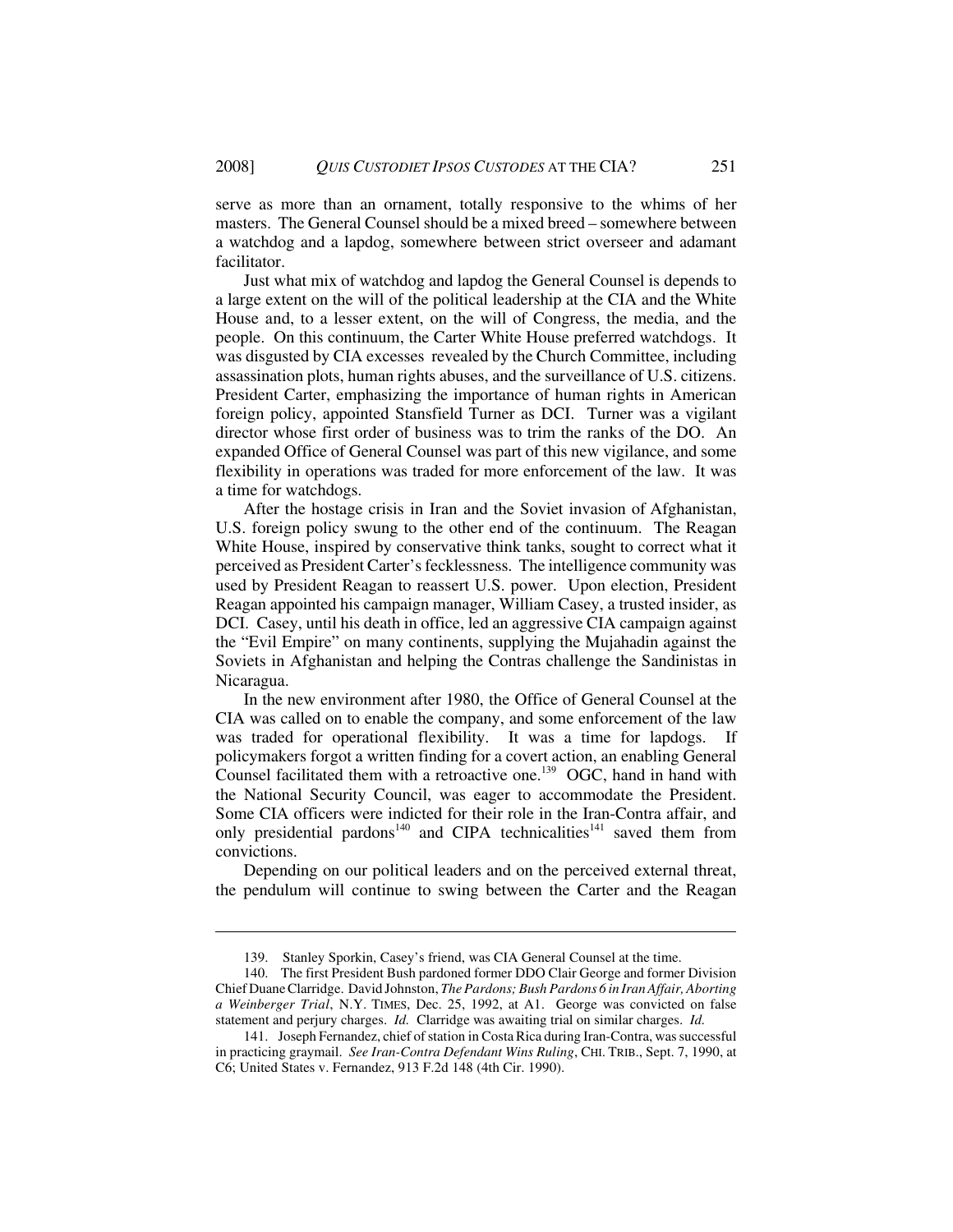approaches to intelligence activities. The activities of spymasters, operating on the dark side, will oscillate between retrenchment and reassertion. Even within a particular administration, a General Counsel's behavior may shift across the continuum.

In the range between oversight and facilitation, General Counsels will have different default modes. McNamara's was not the same as Muller's. Muller's was not the same as Rizzo's. General Counsels will not, of course, decide all matters from their default positions. From decision to decision, each one shifts toward either watchdog or lapdog. So much depends on the situation. In one situation the General Counsel's advice to the DCIA about congressional testimony may be strict. In light of possible perjury and false statement charges, she may insist that the truth be told in response to specific questions. In another case, the same General Counsel may be less strict. For purposes of congressional notification, she may be less categorical about what activities fall within the statutory definitions of covert action and significant anticipated intelligence activities.<sup>142</sup> In making such fine distinctions, she might even distinguish between committed acts and omitted acts.

#### *B. A Delicate Scenario*

Even the most vigilant guards cannot prevent all misconduct, a fact that stands true in our day as much as it did in Juvenal's. Oversight of an intelligence agency, whether internal or external, is limited. Lawyers cannot prevent or ferret out all wrongdoing. Some spymasters who break the law will not be caught. Some policy makers who push activities beyond established lines will not be punished. Juvenal's question about who will guard the guard may, after all, simply be a rhetorical statement about human imperfection. Many scenarios can be constructed involving spymasters who escape criticism, policy makers who cross established lines, or lawyers who are cut out of the action.

Imagine that a foreign country captures a high-level al Qaeda operative. Only a few people in that country's security and intelligence services know about the capture. During a state visit to Washington, the country's prime minister asks for a one-on-one meeting with the President of the United States. The President agrees, and the two men meet in the Oval Office without notetakers and without any recording. When the prime minister tells the President about the capture, the President nods his interest. The prime minister, trusting the President not to publicize the capture, offers to make the captive available to American interrogators. The two heads of state agree that direct involvement in an interrogation is sometimes better than passing questions through intermediaries.

<sup>142.</sup> The definitions are found in the Intelligence Authorization Act, Fiscal Year 1991, Pub. L. No. 102-88, §602, 105 Stat. 429, 441-444 (1991) (codified at 50 U.S.C. §§413(a)(1), 413b(e) (2000 & Supp. V 2005)).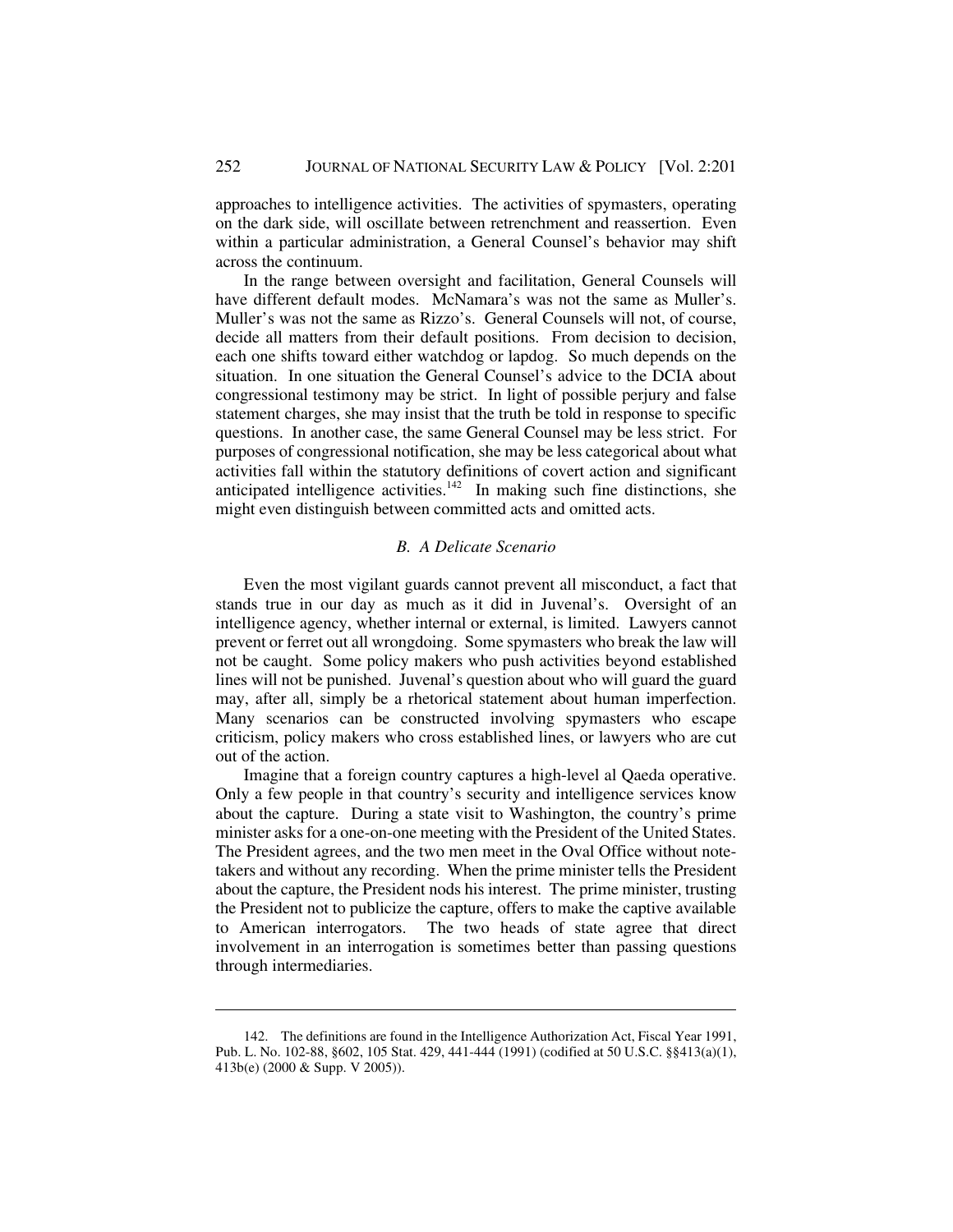The President accepts the prime minister's offer. The prime minister suggests that the day-to-day interaction should be between the DCIA and the head of the foreign country's intelligence service. The prime minister and the President shake hands. Then, the President opens a door to let their advisors into the Oval Office. All they say is that they had a good chat.

The next day the President contacts the DCIA. They also have a one-onone meeting in the Oval Office – no notes, no recording. The President explains that he accepted the prime minister's offer to have CIA officers question the captive directly in that foreign country. The DCIA smiles. "That is great news, Mr. President." The President instructs the DCIA that only those with an absolute need to know should be included in the project.

The DCIA asks whether they need a finding for covert action. The President writes something down for the DCIA. Then he looks the DCIA in the eye. "I have the constitutional authority as Commander in Chief to keep this to ourselves," the President declares. "Later, we'll decide what we tell the Hill."

The DCIA asks the President whether the CIA's General Counsel should be included. The President responds, indirectly, that he has already received sufficient legal advice from the Justice Department and the White House Counsel. The DCIA, pleased to be back in direct contact with the President, accepts the response. The DCIA has one additional question, though. "How tough can we be on him?" Wincing, the President shows his displeasure. "Stay within the law," he says. "But do what needs to be done."

 Back at CIA headquarters, the DCIA calls the Deputy Director of Operations on a secure phone. The DCIA and the DDO meet in the Director's suite. They do not take notes, do not record their conversation. Neither the Deputy Director of the CIA nor the Executive Director nor the General Counsel is informed. The DCIA tells the DDO to select two senior officers to handle the interrogation. The officers are to report only to the DDO. The DCIA is to be the only point of contact with the head of the foreign intelligence service. The DDO agrees to the strict compartments. He identifies two other issues and, in the course of their conversation, comes up with two solutions.

First, to prepare for the interrogation, the interrogators will need to search the Agency's databases for information about the suspect. To leave the smallest trail, the DDO will run those searches himself. Second, if the captive provides information to the aggressive interrogators, they will need a means of informing the President and the rest of the intelligence community about the take. The DCIA and the DDO do not want to reveal that U.S. interrogators played a part in extracting this information. To accommodate their wishes, the extracted information will be shared with the foreign intelligence service. The foreign intelligence service can then provide the information back to the CIA through a restricted channel. The liaison service will appear to be the original source.

The DCIA and DDO, both accustomed to various means of protecting their sources, do not consider this end-around to be at all significant. Rather,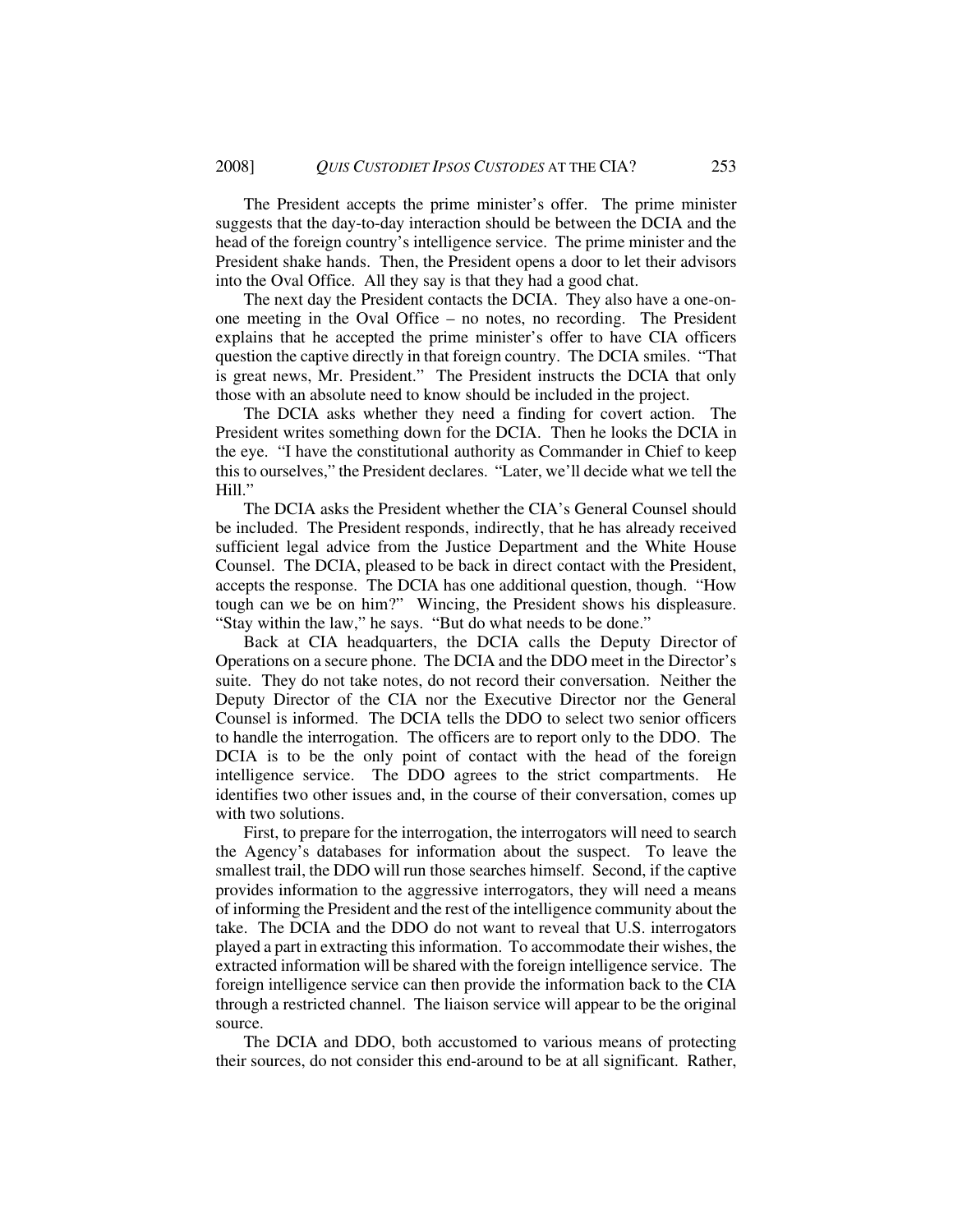they are focused on the rare opportunity to interrogate a high-level al Qaeda operative.

After the meeting, the DDO selects two officers for the interrogation. They are fluent in Arabic, the captive's native language. They are senior managers in the DO with extensive field experience. Because they have traveled to the foreign country several times in the past, their travel this time will not raise too many eyebrows. They ask the DDO whether they should inform the CIA chief of station in the country about their operation. The DDO and his two officers agree that even if they did not tell the chief of station, he would find out from the liaison service or from his own sources in the country. So they agree to inform him with vehement instructions that he not tell anyone else. "Strict need to know," the DDO reminds them.

The two officers have the CIA's travel office arrange their flights to the foreign country. There, during an aggressive interrogation, including sleep deprivation and bombarding the suspect with lights and music, they extract very useful information from him. The information comes to the CIA and then circulates within the U.S. intelligence community. A few OGC lawyers read the cables, but they have no idea what went on behind the interrogation.

As a result, the operation has been run with the knowledge of six Americans: the President, the DCIA, the DDO, two case officers, and a chief of station. Congressional notification is put off into the indeterminate future. To the extent that this operation raises issues of law, such as reporting to the oversight committees and the President's power to order torture, those issues may not be addressed by lawyers in the intelligence community. They remain the fantasies (or the nightmares) of imaginative law school professors. Lawyers, wherever they are located, and however much they strive to attain a balance, can only do so much.

# *C. Final Notes*

Throughout American history, Presidents have been tempted by Commander-in-Chief powers and by executive authority to keep information classified. Secretly, they have supported coups and killings away from the traditional battlefield. Whether in Chile or in Laos, spymasters have usually done their Presidents' bidding on the dark side.143 If Presidents have insisted on the utmost secrecy, spymasters have accommodated them, cutting out Vice Presidents, cabinet secretaries, and ambassadors. The spymasters have also cut out other intelligence officers, friends, whom they or the President determined did not have a need to know. The harsh reality in intelligence activities is that cutting out a few lawyers is just as easy, even easier.

<sup>143.</sup> Exceptions exist. For example, when DCI Richard Helms did not take the White House's suggestion to invoke "national security" reasons in order to steer the FBI off the Watergate investigation, he was demoted to American ambassador to Iran.